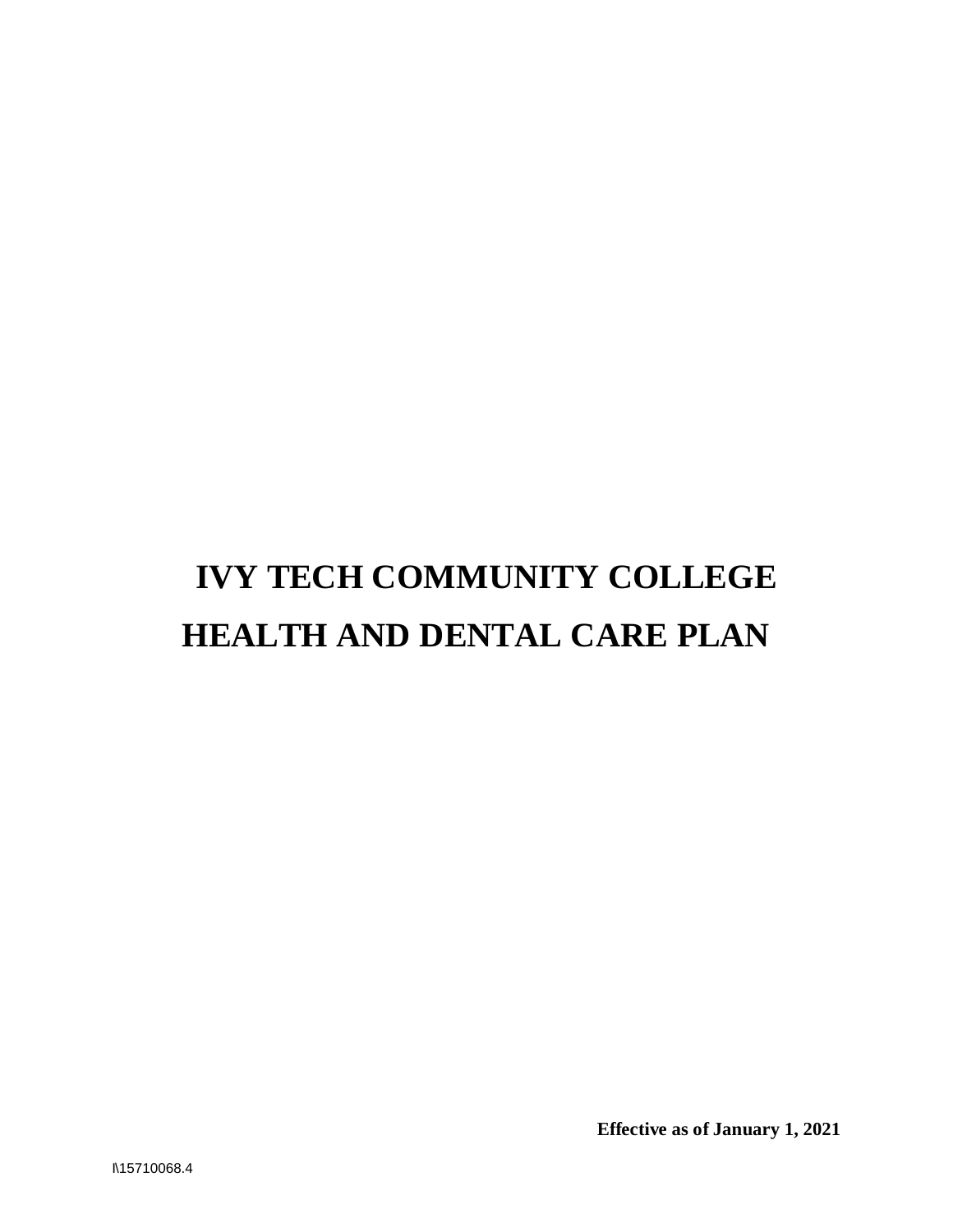## **TABLE OF CONTENTS (cont.)**

## **Page**

## **TABLE OF CONTENTS**

## **Page**

| Section 2.01.     |                                                                 |  |
|-------------------|-----------------------------------------------------------------|--|
| Section 2.02.     |                                                                 |  |
|                   |                                                                 |  |
| Section 3.01.     |                                                                 |  |
| Section 3.02.     |                                                                 |  |
|                   | ARTICLE IV. ELIGIBILITY, ENROLLMENT, AND TERMINATION 11         |  |
| Section 4.01.     |                                                                 |  |
| Section 4.02.     |                                                                 |  |
| Section 4.03.     | Termination of Active Coverage and Leaves of Absence. 14        |  |
| <b>ARTICLE V.</b> | ELIGIBLE RETIREES AND SURVIVING SPOUSES  16                     |  |
| Section 5.01.     |                                                                 |  |
| Section 5.02.     |                                                                 |  |
| Section 5.03.     |                                                                 |  |
| Section 5.04.     |                                                                 |  |
| Section 5.05.     | Termination of Eligible Retiree and Surviving Spouse Coverage18 |  |
|                   |                                                                 |  |
| Section 6.01.     |                                                                 |  |
| Section 6.02.     |                                                                 |  |
| Section 6.03.     |                                                                 |  |
| Section 6.04.     |                                                                 |  |
| Section 6.05.     |                                                                 |  |
| Section 6.06.     |                                                                 |  |
| Section 6.07.     |                                                                 |  |
| Section 6.08.     |                                                                 |  |
| Section 6.09.     |                                                                 |  |
| Section 6.10.     |                                                                 |  |
| Section 6.11.     |                                                                 |  |
| Section 6.12.     |                                                                 |  |
|                   |                                                                 |  |
| Section 7.01.     |                                                                 |  |
| Section 7.02.     |                                                                 |  |
|                   |                                                                 |  |
| Section 8.01.     | Health Insurance Portability and Accountability Act of 1996. 26 |  |
| Section 8.02.     |                                                                 |  |
| Section 8.03.     |                                                                 |  |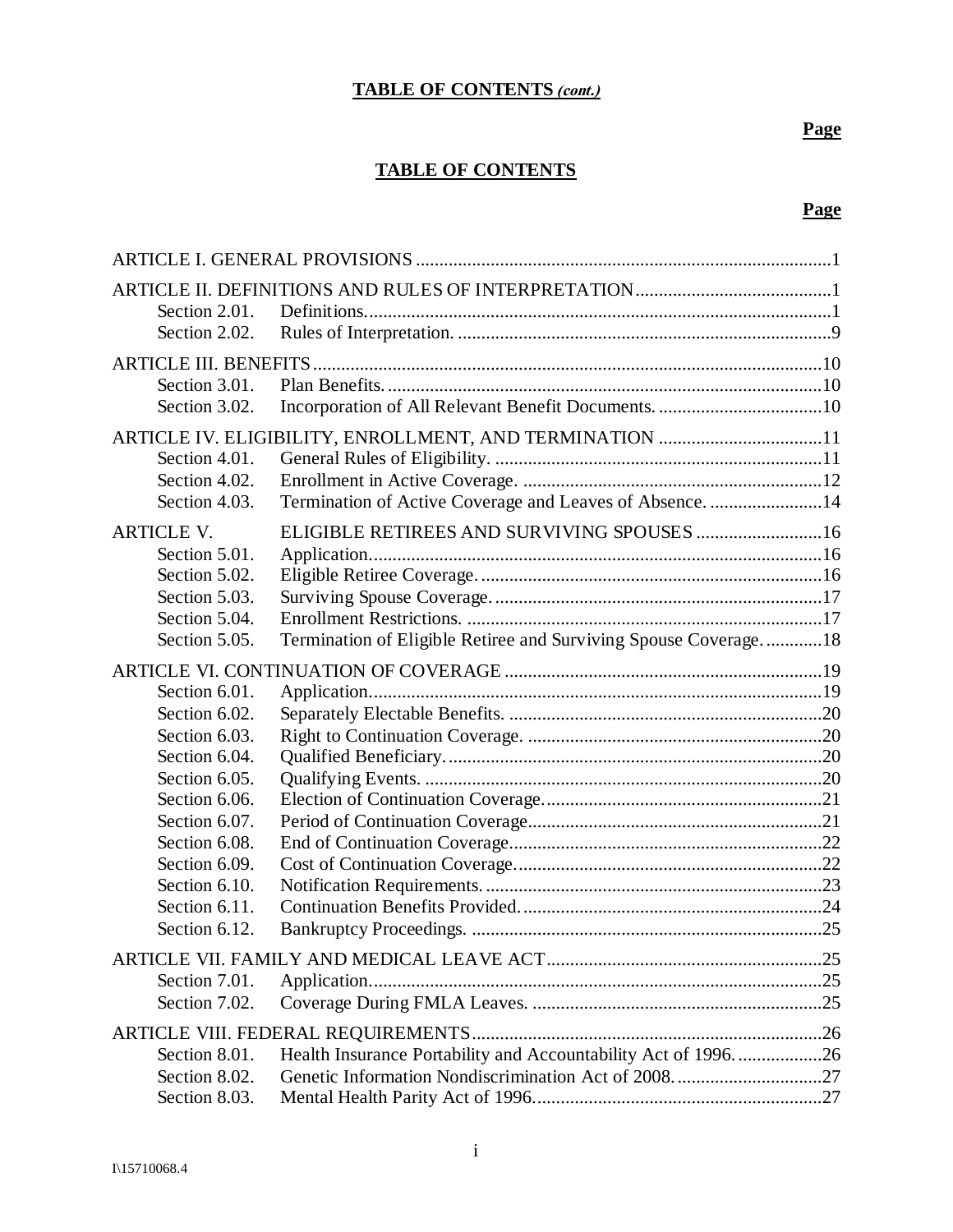## **TABLE OF CONTENTS (cont.)**

## **Page**

| Section 8.04.     |                                                                                                                |  |
|-------------------|----------------------------------------------------------------------------------------------------------------|--|
| Section 8.05.     |                                                                                                                |  |
| Section 8.06.     |                                                                                                                |  |
| Section 8.07.     | Dependent Students on Medically Necessary Leave of Absence28                                                   |  |
| Section 8.08.     |                                                                                                                |  |
|                   |                                                                                                                |  |
| Section 9.01.     |                                                                                                                |  |
| Section 9.02.     |                                                                                                                |  |
| Section 9.03.     |                                                                                                                |  |
| Section 9.04.     |                                                                                                                |  |
| Section 9.05.     |                                                                                                                |  |
| Section 9.06.     |                                                                                                                |  |
| Section 9.07.     |                                                                                                                |  |
| Section 9.08.     |                                                                                                                |  |
| Section 9.09.     | Adequate Separation Between the Plan and the College. 31                                                       |  |
| Section 9.10.     |                                                                                                                |  |
| Section 9.11.     |                                                                                                                |  |
|                   |                                                                                                                |  |
| Section 10.01.    |                                                                                                                |  |
| Section 10.02.    |                                                                                                                |  |
| Section 10.03.    |                                                                                                                |  |
| Section 10.04.    |                                                                                                                |  |
| Section 10.05.    |                                                                                                                |  |
| Section 10.06.    |                                                                                                                |  |
| Section 10.07.    |                                                                                                                |  |
| Section 10.08.    | Waiting Period and Exclusions Upon Reemployment34                                                              |  |
| Section 10.09.    |                                                                                                                |  |
| Section 10.10.    |                                                                                                                |  |
|                   | Rights, Benefits, and Obligations of Employees Absent from<br>Employment by Reason of Service in the Uniformed |  |
|                   |                                                                                                                |  |
|                   |                                                                                                                |  |
|                   | ARTICLE XI. FUNDING POLICY AND CONTRIBUTIONS TO THE PLAN35                                                     |  |
|                   |                                                                                                                |  |
|                   |                                                                                                                |  |
| Section 12.02.    |                                                                                                                |  |
| Section 12.03.    |                                                                                                                |  |
|                   |                                                                                                                |  |
| Section 13.01.    |                                                                                                                |  |
| Section 13.02.    |                                                                                                                |  |
| Section $13.03$ . |                                                                                                                |  |
|                   | ARTICLE XIV. SUBROGATION AND REIMBURSEMENT RIGHTS46                                                            |  |
| Section 14.01.    |                                                                                                                |  |
| Section 14.02.    | Funds to Which Subrogation and Reimbursement Rights Apply. 46                                                  |  |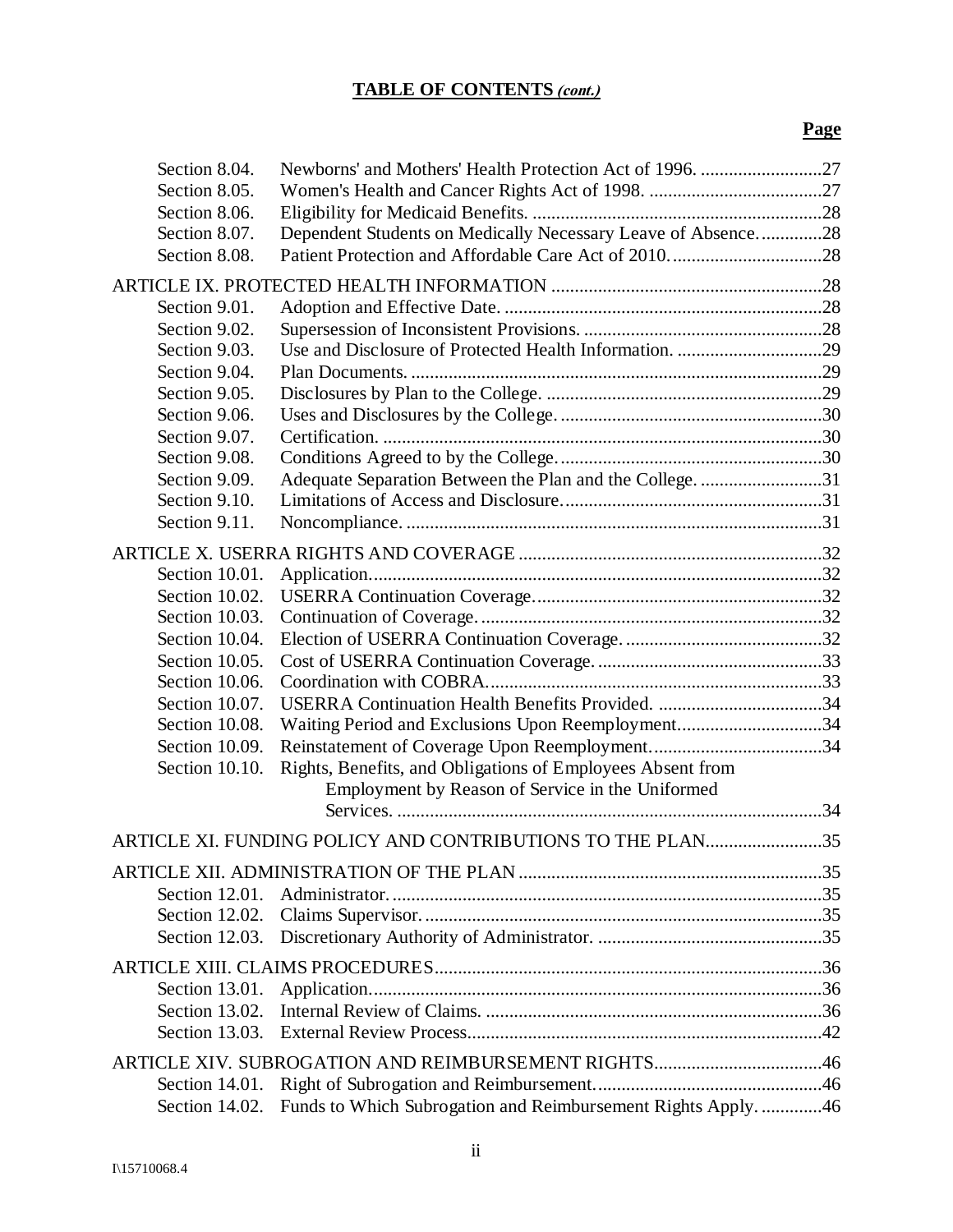## **TABLE OF CONTENTS (cont.)**

## **Page**

| Section 14.03.    |                                                                |  |
|-------------------|----------------------------------------------------------------|--|
| Section 14.04.    |                                                                |  |
| Section 14.05.    |                                                                |  |
| Section 14.06.    |                                                                |  |
| Section 14.07.    |                                                                |  |
| Section 14.08.    |                                                                |  |
| Section 14.09.    |                                                                |  |
| Section 14.10.    |                                                                |  |
| Section 14.11.    |                                                                |  |
| Section 14.12.    |                                                                |  |
|                   |                                                                |  |
| Section $15.01$ . |                                                                |  |
| Section 15.02.    |                                                                |  |
|                   |                                                                |  |
|                   |                                                                |  |
| Section 16.01.    |                                                                |  |
| Section 16.02.    |                                                                |  |
| Section 16.03.    |                                                                |  |
| Section 16.04.    |                                                                |  |
| Section 16.05.    |                                                                |  |
| Section 16.06.    |                                                                |  |
| Section 16.07.    |                                                                |  |
| Section 16.08.    |                                                                |  |
| Section 16.09.    |                                                                |  |
| Section 16.10.    |                                                                |  |
| Section 16.11.    |                                                                |  |
| Section 16.12.    |                                                                |  |
| Section 16.13.    |                                                                |  |
| Section 16.14.    |                                                                |  |
| Section 16.15.    |                                                                |  |
| Section 16.16.    |                                                                |  |
| Section 16.17.    |                                                                |  |
| Section 16.18.    |                                                                |  |
| Section 16.19.    |                                                                |  |
| Section 16.20.    |                                                                |  |
| Section 16.21.    |                                                                |  |
| Section 16.22.    |                                                                |  |
|                   |                                                                |  |
| Schedule A:       |                                                                |  |
| Schedule B:       |                                                                |  |
| Appendix A:       | Ivy Tech Community College of Indiana Policy for               |  |
|                   | Determining Full-Time Employment Status Under Internal Revenue |  |
|                   |                                                                |  |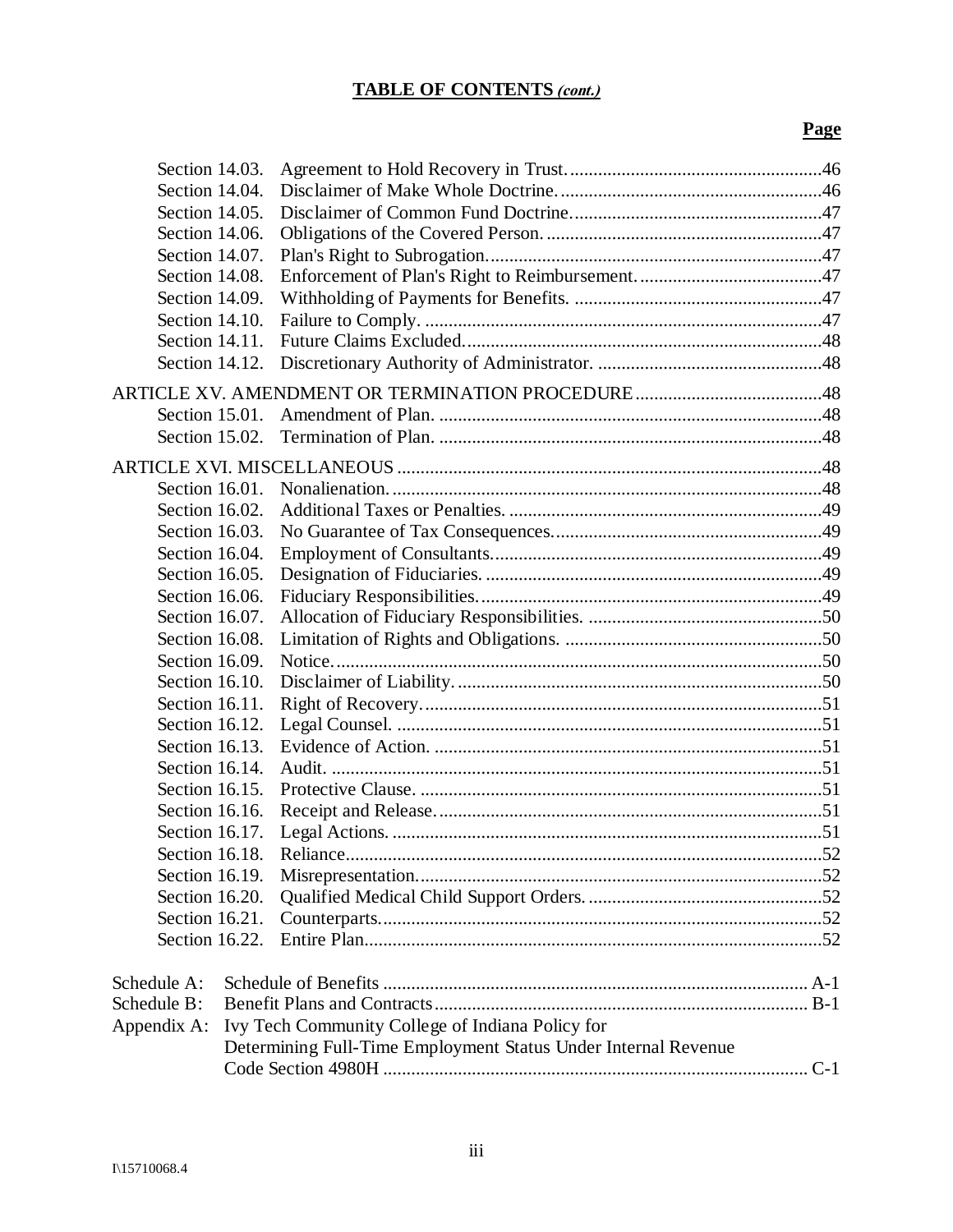## **IVY TECH COMMUNITY COLLEGE HEALTH AND DENTAL CARE PLAN**

## **ARTICLE I. GENERAL PROVISIONS**

The Ivy Tech Community College Health and Dental Care Plan ("Plan") was established by Ivy Tech Community College of Indiana (the "College") to provide employee health and dental benefits to eligible employees and retirees of the College and their eligible dependents. The Plan is being amended and restated in its entirety, effective January 1, 2021.

#### **ARTICLE II. DEFINITIONS AND RULES OF INTERPRETATION**

#### **Section 2.01. Definitions.**

When used herein, the following terms shall have the following meanings when the first letter of the term is capitalized:

(a) "Actively at Work" means an Employee is capable of carrying out his or her regular job duties and is present at his or her place of work on regularly scheduled working days. Employees who are absent from work due to a health factor, as defined in HIPAA, or disability and those on maternity leave or scheduled vacation are considered Actively at Work.

(b) "Administrator" means the College, as provided in Section 12.01. The Administrator shall serve as the plan administrator.

- (c) "Appeal" means review by the Claims Supervisor of a Denial.
- (d) "Child" means an Eligible Employee's or Eligible Retiree's:
	- (1) biological child;
	- (2) stepchild;
	- (3) legally adopted child (or child placed for adoption); or
	- (4) eligible foster child.

An "eligible foster child" under paragraph (4) means a child placed with the Eligible Employee or Eligible Retiree by an authorized placement agency or by judgment, decree, or other order of a court of competent jurisdiction.

(e) "Claimant" means an individual who makes a claim for benefits under Article XIII. For purposes of Article XIII, references to a Claimant include a Claimant's authorized representative.

(f) "Claims Supervisor" means a person, firm, or corporation that has agreed to provide technical or administrative services and advice in connection with the operation of one or more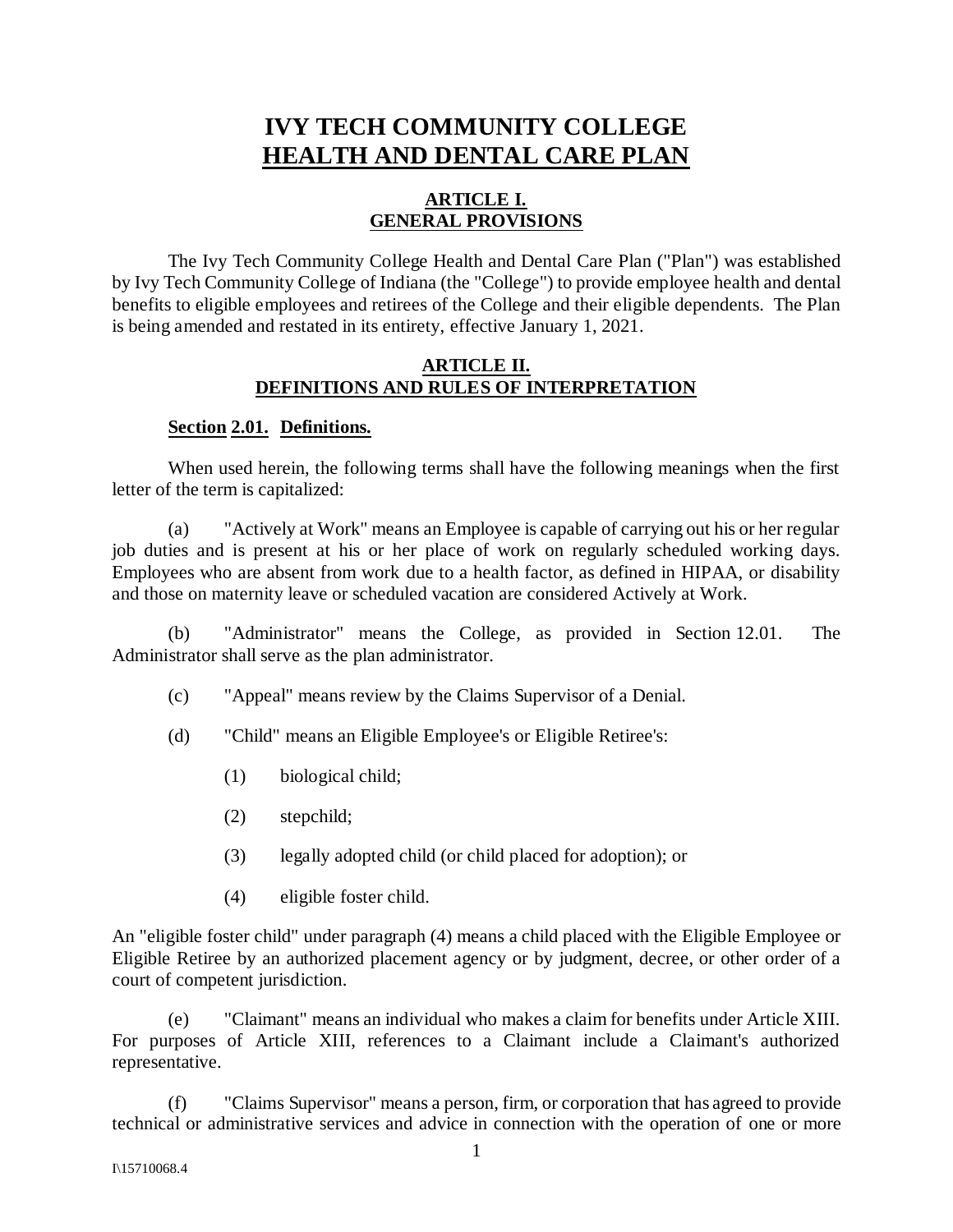benefits provided under the Plan, and to perform such other functions, including processing and payment of claims, as may be delegated to it under such contract. The Claims Supervisor may review claims, Appeals, and, if applicable, coordinate External Reviews, as provided by the Plan.

(g) "COBRA" means the Consolidated Omnibus Budget Reconciliation Act of 1985, as amended from time to time.

(h) "Code" means the Internal Revenue Code of 1986, as amended from time to time.

(i) "College" means Ivy Tech Community College of Indiana.

(j) "Covered Person" means any Eligible Employee, Eligible Retiree, Surviving Spouse, or Dependent, who is covered under the Plan.

(k) "Denial" means a denial, reduction, termination, or failure to provide or make payment (in whole or in part) for a benefit, including determinations based on eligibility, and, with respect to Health Benefits, a denial, reduction, termination or failure to provide or make payment for a benefit based on utilization review or a failure to cover a benefit because it is determined to be experimental or investigational or not medically necessary. With respect to the Health Benefits, it also means a Rescission whether or not, in connection with the Rescission, there is an adverse effect on any particular health benefit at the time.

(l) "Dental Benefits" means the group dental plan benefits established and maintained by the College and provided under the Plan, as amended from time to time.

(m) "Dependent" means:

- (1) a Spouse;
- (2) a Child until the end of the month in which the Child attains age 26; and

(3) a Child after the end of the month in which the Child attains age 26, if the Child is (i) a Dependent covered under the Health Benefits prior to attaining age 26, (ii) claimed as a tax dependent on the Eligible Employee's or Eligible Retiree's tax return, and (iii) permanently and totally disabled. A Child is permanently and totally disabled if he or she is unable to engage in any substantial gainful activity due to a medically-determinable physical or mental impairment which can be expected to result in death, or which has lasted (or can be expected to last) for a continuous period of 12 months or more. Proof of permanent and total disability must be provided to the Claims Supervisor with 120 days of the Child's 26th birthday and proof of continued permanent and total disability may be required by the Claims Supervisor on an annual basis thereafter, which may include examination of the Child by a physician selected by the College, which cost will be borne by the Eligible Employee, Eligible Retiree, or the Dependent. The College may terminate coverage under the Plan effective as of the 120<sup>th</sup> day following the date of the Claims Supervisor's request of additional proof, if such proof is not furnished as requested.

(n) "Electronic Protected Health Information" or "EPHI" means "electronic protected health information" as defined at 45 CFR § 160.103, which, generally, means Protected Health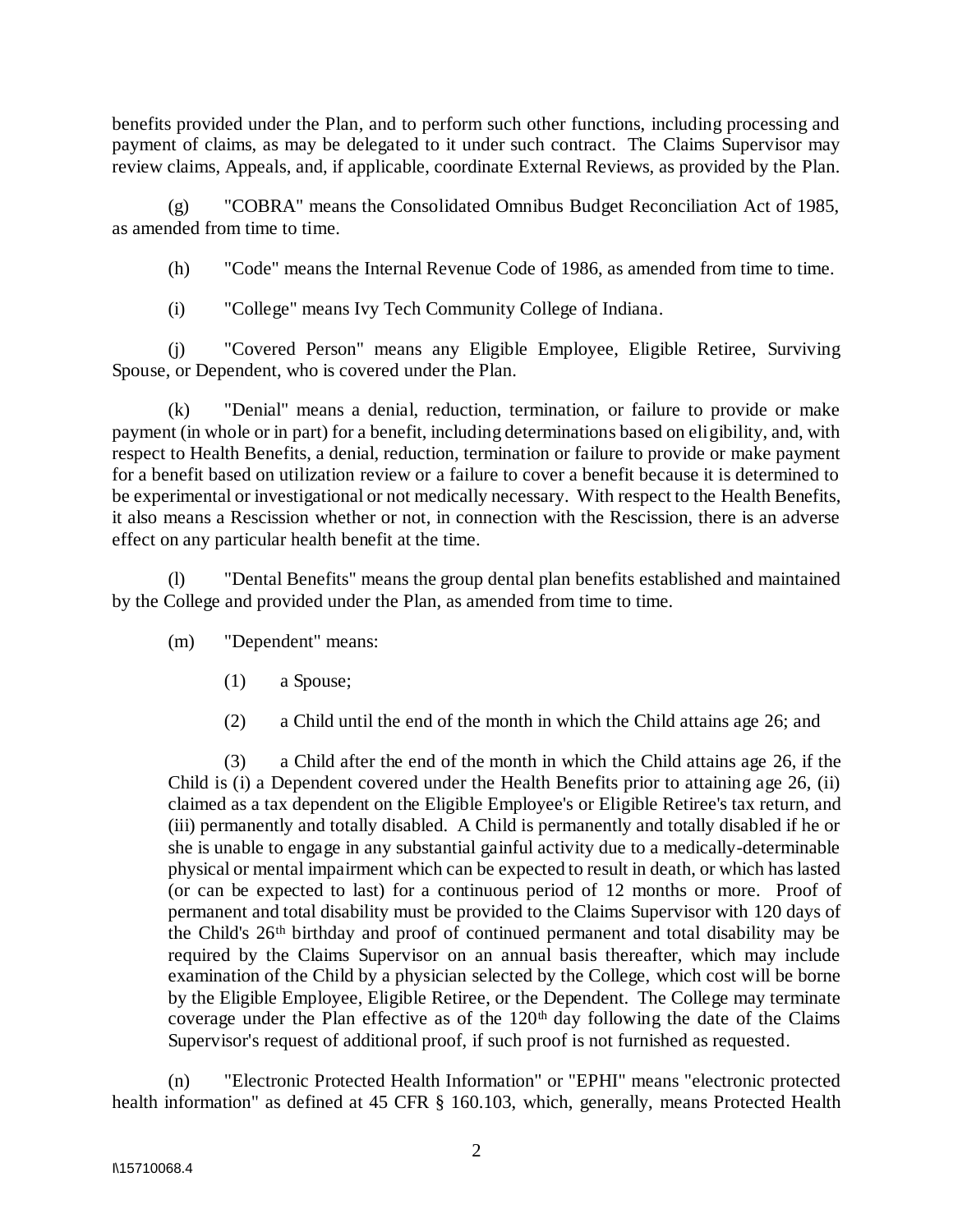Information that is transmitted by, or maintained in, electronic media. For these purposes, "electronic media" means: (i) electronic storage media including memory devices in computers (hard drives) and any removable/transportable digital memory medium, such as magnetic tape or disk, optical disk, or digital memory card; or (ii) transmission media used to exchange information already in electronic storage media (*e.g.,* the internet, extranet, leased lines, dial up lines, private networks, and the physical movement of removable/transportable electronic storage media).

(o) "Eligible Employee" means the following:

(1) An Employee who is employed with the College in one of the following categories:

 $(A)$  Faculty – employed as a full-time, benefits-eligible faculty member with the College who is working at least 80% FTE, generally on a nine month (academic year) basis for fall and spring semesters and a minimum of a 50% summer contract (including summer extended appointments), if enrollment is sufficient;

(B) Support employee – employed on an hourly basis as a full-time, benefits-eligible support staff with the College who is regularly scheduled to work at least 32 hours per week in a position that is typically staffed year-round on an ongoing basis;

(C) Administrative employee – employed on a salaried basis as a fulltime, benefits-eligible administrative employee with the College who is regularly scheduled to work at least 32 hours per week in a position that is typically staffed year-round on an ongoing basis; and

(D) Grandfathered employee – covered under the Plan as an Eligible Employee on June 30, 2013, so long as he or she remains continuously covered under the Plan and continues to satisfy the definition of Eligible Employee under the terms of the Plan in effect on June 30, 2013.

(E) LTD participant – covered under the Plan on December 31, 2020, as an Eligible Employee who is eligible for and receiving long-term disability benefits from the College, so long as he or she remains continuously covered under the Plan. A LTD participant will continue to be eligible for coverage under the terms of the Plan in effect on December 31, 2020.

(2) Except as provided in paragraph (3), an Eligible Employee shall not include an individual in one of the following categories:

(A) Adjunct faculty;

(B) Non-benefits eligible part-time support employees who are employed to work a period of 12 months or more and are regularly scheduled to work less than 32 hours per week;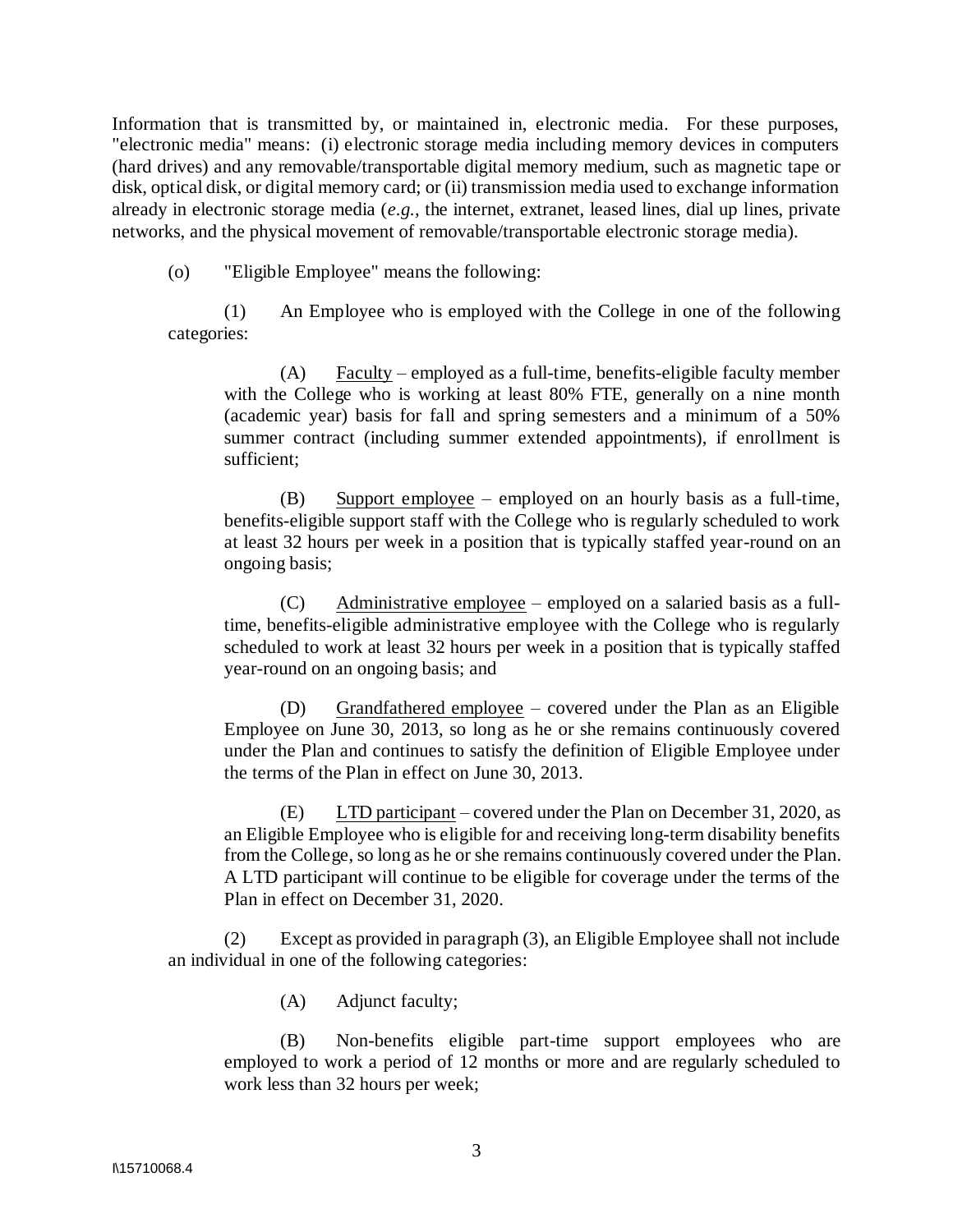(C) Non-benefits eligible temporary support employees who are employed to work for less than 12 months per year and do not exceed 1,456 hours worked in a 12-month period;

(D) Non-benefits eligible part-time administrative employees who are employed to work 12 months or more and are regularly scheduled to work less than 32 hours per week;

(E) Non-benefits eligible temporary administrative employees who are employed to work less than 12 months per year and do not exceed 1,456 hours worked in a 12 consecutive month period;

(F) Volunteers with the College;

(G) Any person who is a member of the state or campus Board of Trustees or any committee approved by such Board of Trustees, who is not otherwise an Eligible Employee;

(H) Any person employed pursuant to a written agreement which provides that such person will not be eligible for any benefits from the College;

(I) Any leased employees, as defined under Code Section 414(n), or contract employees;

(J) Any person designated in good faith by the College as an independent contractor, regardless of whether such person is later determined to be a common law employee for tax purposes; or

(K) Nonresident aliens who receive no earned income (within the meaning of Code Section  $911(d)(2)$  from the College which constitutes income from sources within the United States under Code Section 861(a)(3).

(3) Notwithstanding paragraph (2), for purposes of eligibility to enroll in Health Benefits, an Eligible Employee shall include an individual employed by the College who is determined to be a full-time employee pursuant to the College's policy for determining full-time employment status under Internal Revenue Code Section 4980H, as attached hereto and incorporated herein under Appendix A, and as amended from time to time.

(p) "Eligible Retiree" means an individual who meets the criteria of subparagraphs (1), (2), or (3) below:

(1) Regular Retiree –

(A) An Eligible Employee who is a Covered Person who retires from the College on or after age 55 and before age 65 with 10 or more years of continuous benefits-eligible service with the College, or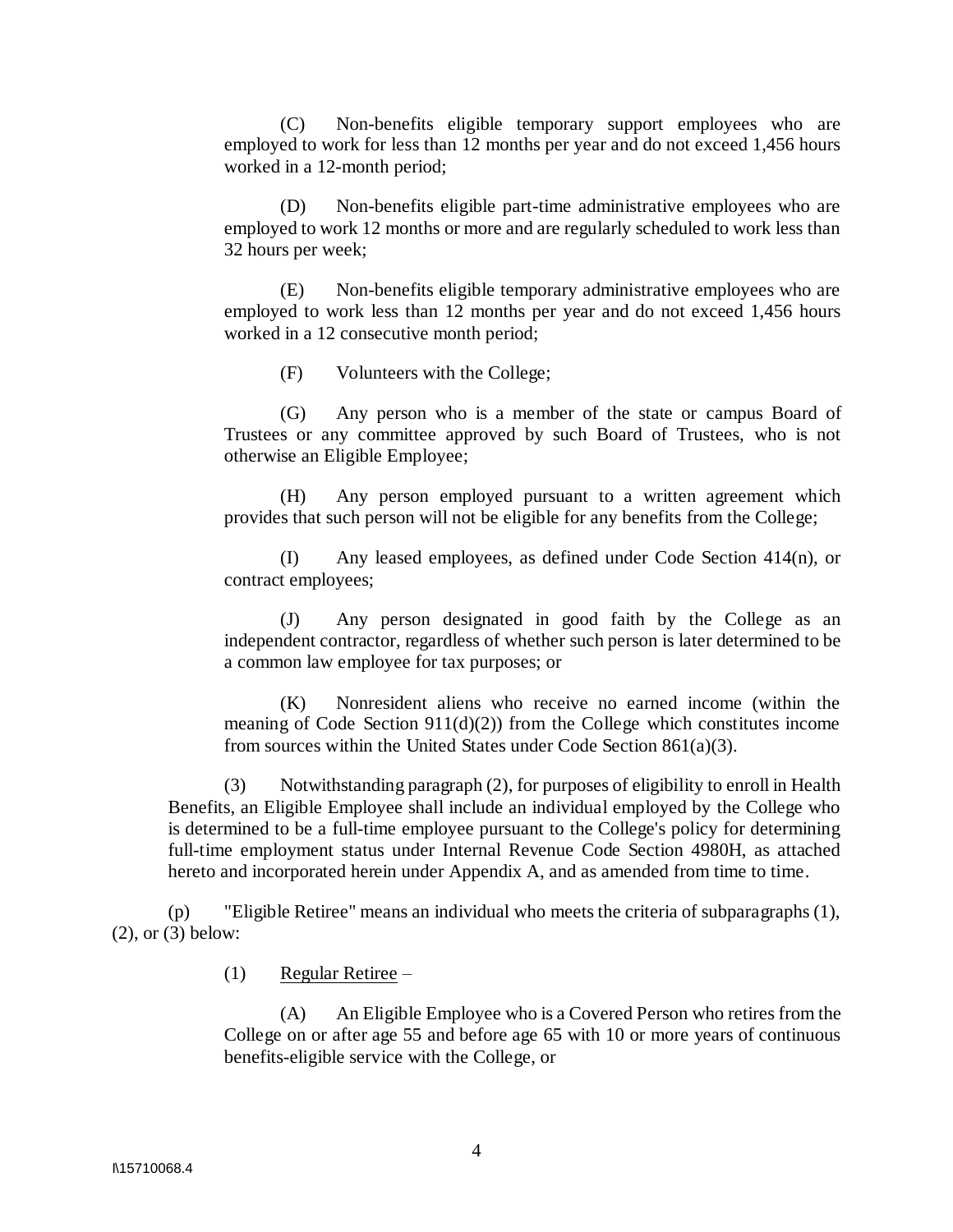(B) An Eligible Employee who is a Covered Person who retires from the College at age 65 or older with five or more years of continuous benefits-eligible service with the College.

(2) 75 Plan Retiree – After being continuously employed in a benefits-eligible position on or prior to December 31, 2008, an Eligible Employee who is a Covered Person who retires from the College on or after age 55 and before age 65 with a combined age and years of continuous benefits-eligible service with the College equal to at least 75.

(3) 75 Point ERIP Retiree – An Eligible Employee who is a Covered Person whose age and completed years of service with the College as of December 31, 2013, equals at least 75 and who retires under the Ivy Tech Community College of Indiana 75 Point Early Retirement Incentive Plan.

(q) "Employee" means a common law employee of the College.

(r) "External Review" means a review of a Denial (including a Final Denial) of Health Benefits pursuant to the External Review process described in Section 13.03.

(s) "Final Denial" means a Denial of Health Benefits that has been upheld by the Claims Supervisor at the completion of the internal claims procedure pursuant to Section 13.02, or a Denial of Health Benefits with respect to which the internal claims procedure has been deemed exhausted as described under Section 13.02 (a "deemed Final Denial").

(t) "Final External Review Decision" means a determination by an Independent Review Organization at the conclusion of External Review.

(u) "Flexible Benefit Plan" means the "Ivy Tech Community College Flexible Benefit Program and Summary" established and maintained by the College, as amended from time to time.

(v) "FMLA" means the Family and Medical Leave Act of 1993, as amended from time to time.

(w) "Health Benefits" means the group medical plan benefits (including prescription drug benefits) established and maintained by the College and provided under the Plan, as amended from time to time.

(x) "Health Care Operations" means "health care operations" as defined by 45 CFR § 164.501, as amended. Generally, Health Care Operations include, but are not limited to, the following activities taken by or on behalf of the Plan:

(1) Quality assessment;

(2) Population-based activities relating to improving health or reducing health care costs, protocol development, case management and care coordination, disease management, contacting health care providers and patients with information about treatment alternatives and related functions;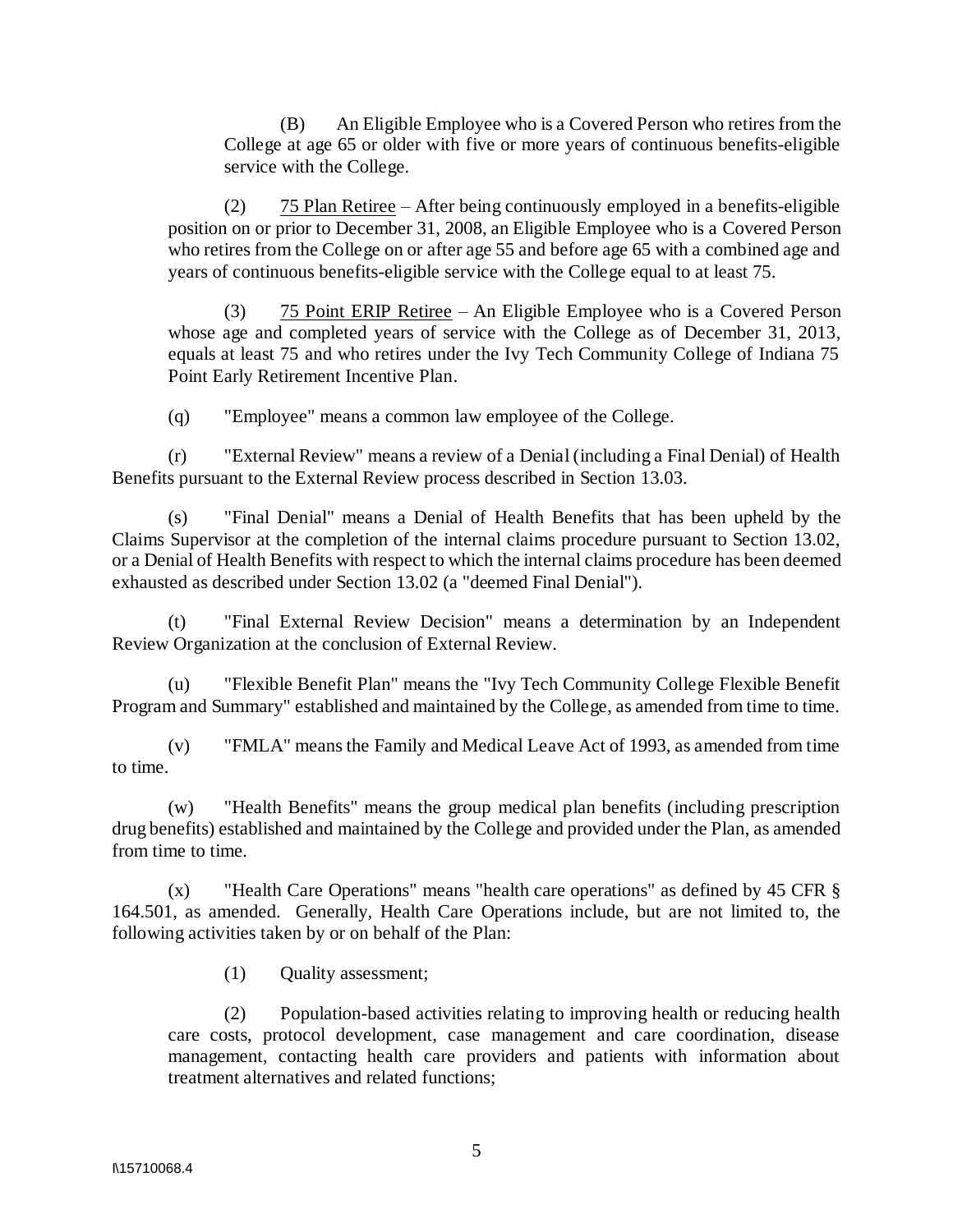(3) Rating provider and Plan performance, including accreditation, certification, licensing or credentialing activities;

(4) Underwriting, premium rating and other activities relating to the creation, renewal or replacement of a contract of health insurance or health benefits, and ceding, securing or placing a contract for reinsurance of risk relating to health care claims (including stop-loss insurance and excess of loss insurance);

(5) Conducting or arranging for medical review, legal services and auditing functions, including fraud and abuse detection and compliance programs;

(6) Business planning and development, such as conducting cost-management and planning-related analyses related to managing and operating the Plan, including formulary development and administration, development or improvement of Payment methods or coverage policies;

(7) Business management and general administrative activities of the Plan, including, but not limited to:

(A) Management activities relating to the implementation of and compliance with HIPAA's administrative simplification requirements; or

(B) Customer service, including the provision of data analyses for policyholders, plan sponsors or other customers;

(C) Resolution of internal grievances;

(D) Due diligence in connection with the sale or transfer of assets to a potential successor in interest, if the potential successor in interest is a "covered entity" under HIPAA or, following completion of the sale or transfer, shall become a covered entity; and

(8) Any other activity considered to be a "health care operation" activity pursuant to 45 CFR § 164.501.

(y) "HIPAA" means the Health Insurance Portability and Accountability Act of 1996, as amended from time to time.

(z) "Independent Review Organization" or "IRO" means an entity that conducts independent External Reviews of Denials and Final Denials.

(aa) "Individual" means any person who is the subject of Protected Health Information.

(bb) "Payment" means "payment" as defined by 45 § CFR 164.501, as amended. Generally, Payment activities include, but are not limited to, activities undertaken by the Plan to obtain premiums or determine or fulfill its responsibility for coverage and provision of Plan benefits that relate to an Individual to whom health care is provided (except as may be prohibited under 45 CFR  $\S$  164.502(a)(5)(i)). These activities include, but are not limited to, the following: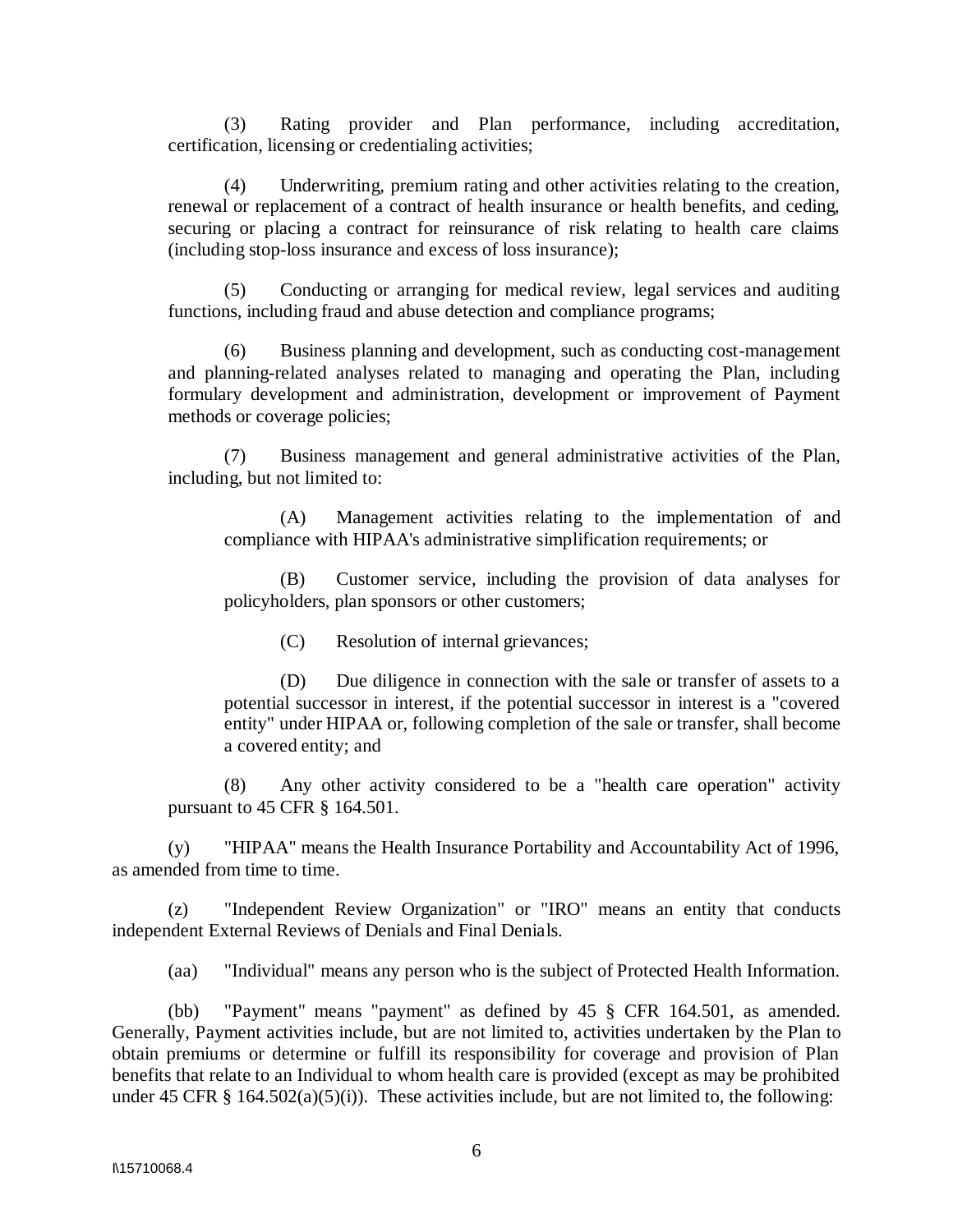(1) Determination of eligibility, coverage and cost sharing amounts (for example, cost of a benefit, Plan maximums and copayments as determined for an Individual's claim);

(2) Coordination of benefits;

(3) Adjudication of health benefit claims (including Appeals and other payment disputes);

(4) Subrogation of health benefit claims;

(5) Establishing Eligible Employee or Eligible Retiree contributions;

(6) Risk adjusting amounts due based on an Eligible Employee's or Eligible Retiree's health status and demographic characteristics;

(7) Billing, collection activities and related health care data processing;

(8) Claims management and related health care data processing, including auditing payments, investigating and resolving payment disputes and responding to an Eligible Employee's or Eligible Retiree's inquiries about payments;

(9) Obtaining payment under a contract for reinsurance (including stop-loss and excess of loss insurance);

(10) Medical necessity reviews or reviews of appropriateness of care or justification of charges;

(11) Utilization review, including precertification, preauthorization, concurrent review and retrospective review;

(12) Disclosure to consumer reporting agencies related to the collection of premiums or reimbursement (the following Protected Health Information may be disclosed for Payment purposes: name and address, date of birth, Social Security number, payment history, account number and name and address of the provider and/or health plan);

(13) Reimbursement to the Plan; and

(14) Any other activity considered to be a "payment" activity pursuant to 45 CFR § 164.501.

(cc) "Plan" means the "Ivy Tech Community College Health and Dental Care Plan," as set forth in this document, as amended from time to time.

(dd) "Plan Year" means January 1 through December 31.

(ee) "Post-Service Claim" means any claim for a benefit that is not an Urgent Care Claim or a Pre-Service Claim.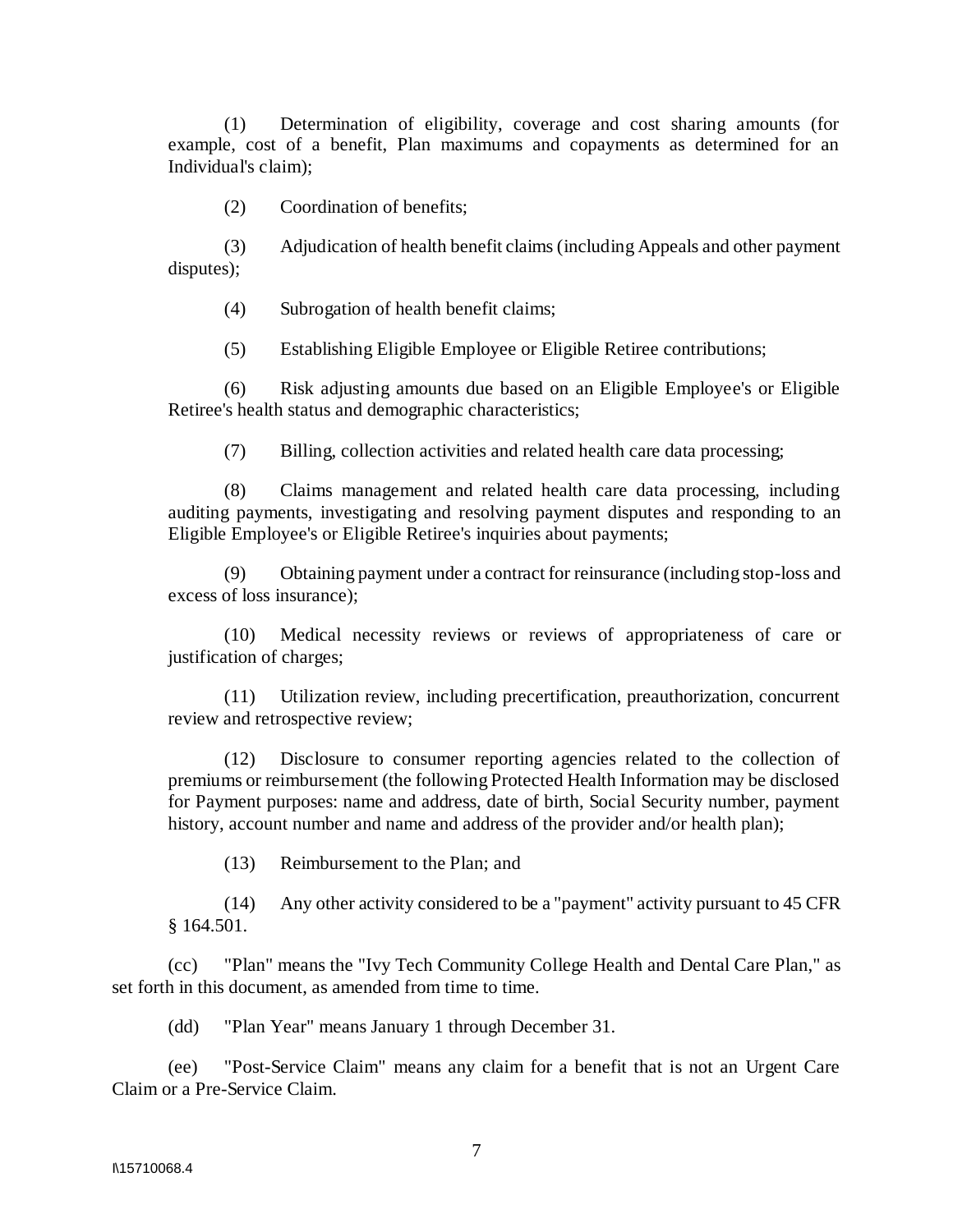(ff) "Pre-Service Claim" means any claim for a benefit whereby the Plan conditions receipt of such benefit, in whole or in part, on approval of the benefit prior to obtaining care.

(gg) "Privacy Regulations" mean the regulations under the Standards for Privacy of Individually Identifiable Health Information (45 CFR Parts 160 and 164, as amended).

(hh) "Protected Health Information" means "protected health information" as defined at 45 CFR § 164.501 which generally means information (including demographic information) that: (i) identifies an Individual (or with respect to which there is a reasonable basis to believe the information can be used to identify an Individual); (ii) is created or received by a health care provider, a health plan, or a health care clearinghouse; and (iii) relates to the past, present, or future physical or mental health or condition of an Individual; the provision of health care to an Individual; or the past, present, or future Payment for the provision of health care to an Individual.

(ii) "Rescission" means a cancellation or discontinuance of Health Benefits coverage that has retroactive effect. A Rescission does not include the cancellation or discontinuance of Health Benefits coverage that (i) has only a prospective effect or (ii) is effective retroactively to the extent it is attributable to a failure to timely pay required premiums or contributions toward the cost of such coverage.

(jj) "Section" means, when not preceded by the terms Code, a section of the Plan.

(kk) "Security Incident" means "security incident" as defined at 45 CFR § 164.304, which generally means the attempted or successful unauthorized access, use, disclosure, modification, or destruction of information or interference with system operations in an information system.

(ll) "Security Regulations" mean the regulations under the Security Standards for the Protection of Electronic Protected Health Information (45 CFR Parts 160 and 164, as amended).

(mm) "Service in the Uniformed Services" means (i) the performance of a duty on a voluntary or involuntary basis in a Uniformed Service under competent authority and includes active duty, active duty for training, initial active duty for training, inactive duty training, and National Guard duty under Federal law, (ii) a period for which an Eligible Employee is absent from a position of employment for the purpose of an examination to determine the fitness of the Eligible Employee to perform any such duty, (iii) a period for which the Eligible Employee is absent from employment to perform funeral honors duty as authorized by law, and (iv) service as an intermittent disaster-response appointee upon activation of the National Disaster Medical System ("NDMS") or as a participant in an authorized training program.

(nn) "Spouse" means a person to whom an Eligible Employee or Eligible Retiree is legally married under federal tax law (unless the Eligible Employee or Eligible Retiree is legally separated from such person under a decree of divorce or separate maintenance), and who is either a citizen, resident alien, or national of the United States.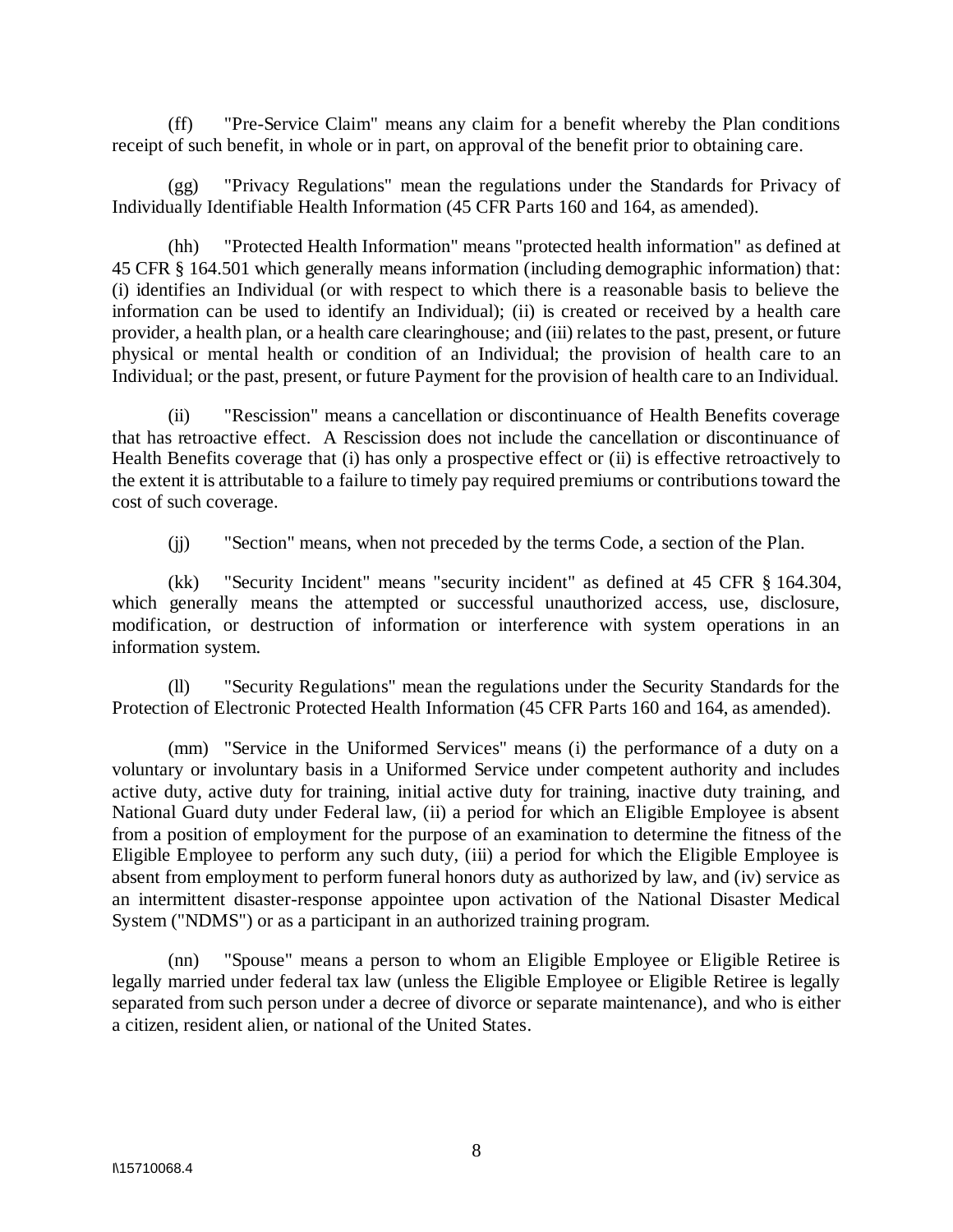(oo) "Summary Health Information" means "summary health information" as defined by 45 CFR § 164.504(a), as amended, which generally is information that may be individually identifiable health information, and:

(1) that summarizes the claims history, claims expenses, or type of claims experienced by Individuals for whom the College has provided health benefits under a group health plan; and

(2) from which the information described at  $\S$  164.514(b)(2)(i) of the Privacy Regulations has been deleted, except that the geographic information described in § 164.514(b)(2)(i)(B) of the Privacy Regulations need only be aggregated to the level of a five digit zip code.

(pp) "Surviving Spouse" means the Spouse of a person who, at the time of his or her death, was an Eligible Retiree.

(qq) "Uniformed Service" means the Armed Forces, the Army National Guard, the Air National Guard when engaged in active duty for training, inactive duty training, or full-time National Guard duty, the commission corps of the Public Health Service, and any other category of persons designated by the President of the United States of America in time of war or emergency. For purposes of USERRA coverage only, services as an intermittent disaster response appointee of the NDMS when federally activated or attending authorized training in support of a Federal mission is deemed Service in the Uniformed Services, although such appointee is not a member of the "uniformed services" as defined by USERRA.

(rr) "Urgent Care Claim" means any claim for medical care or treatment where the failure to make a non-urgent care determination quickly (i) could seriously jeopardize the life or health of the Claimant or the ability of the Claimant to regain maximum function or (ii) in the opinion of a physician with knowledge of the Claimant's medical condition, would subject the Claimant to severe pain that cannot be adequately managed without the care or treatment that is the subject of the claim.

(ss) "USERRA" means the Uniformed Services Employment and Reemployment Rights Act of 1994, as amended from time to time.

## **Section 2.02. Rules of Interpretation.**

In interpreting the Plan, the following rules of interpretation shall apply:

(a) The Plan shall be construed, enforced, and administered and the validity thereof determined in accordance with the applicable provisions of the Code, and, to the extent not inconsistent with the Code, in accordance with the laws of the State of Indiana.

(b) Any reference to a Section of the Code shall be deemed a reference to any comparable or succeeding provision of any legislation that amends, supplements, or replaces such Section.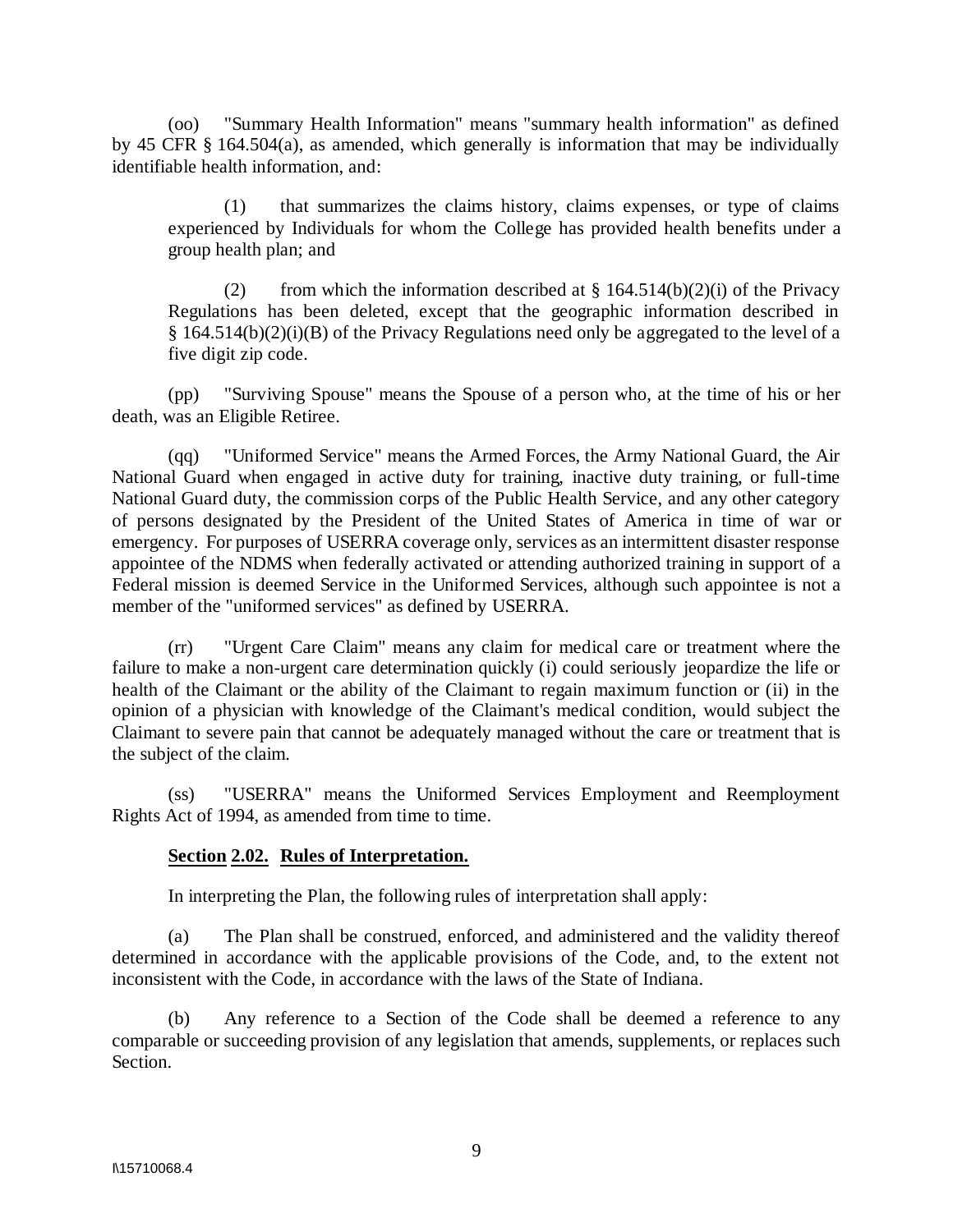(c) Words used herein in the masculine gender shall be construed to include the feminine gender where appropriate and words used herein in the singular or plural shall be construed as being in the plural or singular where appropriate.

(d) Headings and subheadings are inserted for convenience and are not to be considered in the construction of any provision of the Plan.

(e) If a provision of the Plan is held illegal or invalid for any reason, that provision shall be deemed null and void, but the invalidation of that provision shall not otherwise impair or affect the Plan.

#### **ARTICLE III. BENEFITS**

#### **Section 3.01. Plan Benefits.**

(a) The Plan provides Health Benefits and Dental Benefits, as set forth in Schedule A, to Eligible Employees, Eligible Retirees, Surviving Spouses, and their Dependents. No Eligible Employee, Eligible Retiree, Surviving Spouse, or his or her Dependents shall have any vested interest in any benefit under the Plan.

(b) The Health Benefits and Dental Benefits may be provided by the College on a fully insured, partially insured, or uninsured basis, as determined by the College in its sole discretion, and as reflected on Schedule A. The College may modify, add, and/or terminate the Health Benefits and Dental Benefits provided under the Plan by amending Schedule A at any time, which revised Schedule shall become a part of the Plan. Any such modified or additional benefit shall be subject to all of the terms and conditions of the Plan.

## **Section 3.02. Incorporation of All Relevant Benefit Documents.**

(a) All written documents relating to the Health Benefits and Dental Benefits are set forth in the Plan and Schedule B, which documents are incorporated herein by reference and made a part of the Plan. To reflect any change to the Health Benefits and Dental Benefits set forth in Schedule A, the College may modify the written documents incorporated under the Plan by amending Schedule B at any time, which revised Schedule shall become a part of the Plan.

(b) No benefit shall be paid or made available to any Eligible Employee, Eligible Retiree, Surviving Spouse, or his or her Dependents, except as may be specifically provided by the College under the Plan and the documents incorporated herein.

(c) Unless specifically stated otherwise in the Plan, any conflict between the provisions of the Plan and the documents incorporated herein shall be resolved in favor of the Plan.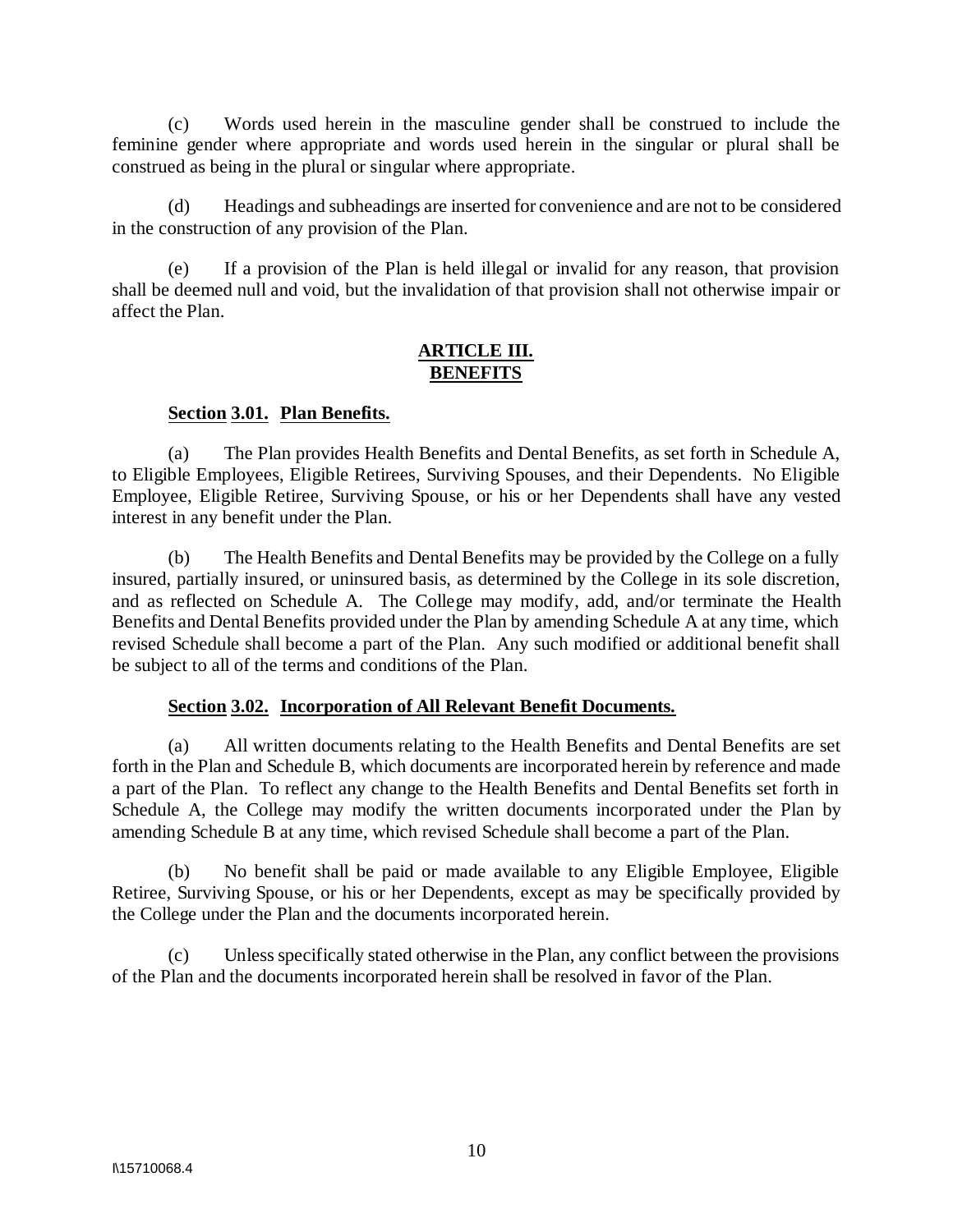## **ARTICLE IV. ELIGIBILITY, ENROLLMENT, AND TERMINATION**

## **Section 4.01. General Rules of Eligibility.**

(a) General. An Eligible Employee, Eligible Retiree, or Surviving Spouse may separately elect to enroll in Health Benefits and Dental Benefits for himself or herself and his or her Dependents, subject to the eligibility restrictions set forth in this Section 4.01.

(b) Working Spouse Rule. A Spouse who is or was employed by an employer other than the College and who is eligible through that employment or former employment for coverage (other than COBRA coverage) under a comprehensive group medical plan and/or group dental plan must elect such coverage in order to be eligible for Health Benefits or Dental Benefits, respectively. Coverage under the Plan will be secondary to coverage that the Spouse elects through his or her other employment or former employment. A Spouse shall be treated as eligible for other coverage under a comprehensive group medical plan and/or group dental plan, as applicable, even if the Spouse has opted not to be covered under such plan or has received a cash payment for opting out of such coverage. The restriction under this paragraph shall not apply if the Spouse's other employer or former employer does not pay at least 50% of the premium cost for the other coverage. In addition, the restriction under this paragraph shall not apply with respect to Dental Benefits if the group dental plan offered by the other employer or former employer does not coordinate benefits with other employer-sponsored dental coverage.

(c) Married Employees. If two Employees are married to one another, each Employee must be covered as an Eligible Employee, and one may not be covered as a Dependent of the other. A Child of two Eligible Employees will be considered a Dependent of only one Eligible Employee.

(d) Outside Service Area. A Dependent Child who resides outside of the Plan's service area for Health Benefits due to such Child attending an educational institution or residing with the Eligible Employee's former spouse is eligible to receive Health Benefits under the Plan at the network level. Claims are limited to the Plan's maximum allowed amount for network benefits and are subject to applicable cost sharing requirements. The Eligible Employee or Dependent Child is responsible for any amount in excess of the Plan's maximum allowed amount.

(e) Proof of Dependent Eligibility. An Eligible Employee or Eligible Retiree is required to submit proof of eligibility (and continued eligibility) for any Dependent as required by the Administrator or Claims Supervisor. Failure to provide this information could result in termination of a Dependent's coverage. The Eligible Employee or Eligible Retiree will be liable for any costs, fees, or expenses incurred by the College if he or she claims a Dependent who is determined to be ineligible.

(f) Rehired Employees. An Employee who was a Covered Person, terminated employment with the College, and then returns to employment with the College must again meet all eligibility requirements. For purposes of Health Benefits only, whether the Employee is treated as a new Employee upon reemployment shall be determined under the rehire rules provided under the College's policy for determining full-time employment status under Internal Revenue Code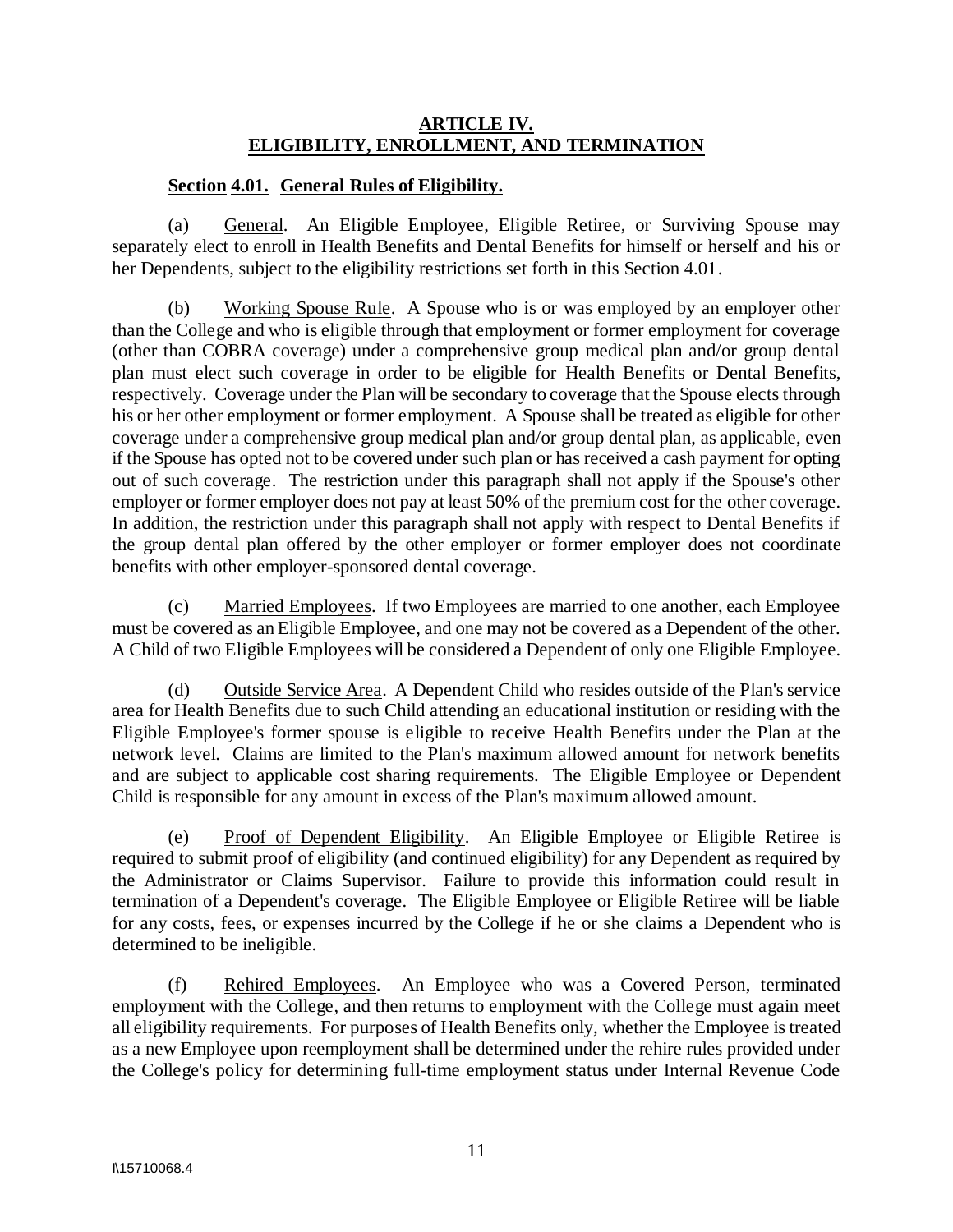Section 4980H, as attached hereto and incorporated herein under Appendix A, and as amended from time to time.

## **Section 4.02. Enrollment in Active Coverage.**

## (a) Initial Election.

(1) An Eligible Employee may make an initial election to receive coverage under the Plan for Health Benefits and/or Dental Benefits on behalf of himself or herself and his or her Dependents by completing an online election form via the College's benefits administration system and by agreeing to make any required contributions for coverage.

(2) Coverage of an Employee and his or her Dependents, if applicable, is effective as of the first day the Employee is an Eligible Employee, provided that the enrollment process is completed by the Employee within 31 days of becoming an Eligible Employee and the Eligible Employee is Actively at Work on such date; otherwise, coverage will be effective on the first day he or she is Actively at Work thereafter.

(3) If an initial election is not timely made, the Eligible Employee will be deemed to have waived coverage for himself or herself and his or her Dependents until the next annual enrollment opportunity or special enrollment opportunity, as applicable.

## (b) Annual Enrollment.

(1) An annual enrollment will occur in the fall of each calendar year, with the new election effective as of first day of the following Plan Year (January 1). An Eligible Employee or Covered Person must complete an online election form via the College's benefits administration system to enroll in Health Benefits and Dental Benefits (or make changes to existing benefit elections) for the next Plan Year and must agree to make any required contributions for coverage.

(2) Unless otherwise communicated to Employees by the Administrator, an Eligible Employee who is a Covered Person who does not make an annual enrollment election will be deemed to have made an election to continue his or her current Health Benefits and/or Dental Benefits for the next Plan Year. An Eligible Employee who is not a Covered Person under the Plan and who does not make an annual enrollment election will be deemed to have waived coverage under the Plan for the next Plan Year.

(c) Special Enrollment.An Eligible Employee may elect to enroll himself or herself and/or his or her Dependents in coverage prior to the next annual enrollment if the Eligible Employee and/or his or her Dependents are entitled to a special enrollment and meet the requirements described subparagraphs (1), (2), or (3), as applicable. If a special enrollment election is not timely made as provided below, the Eligible Employee will be deemed to have waived coverage for himself or herself and his or her Dependents, as applicable, until the next annual enrollment opportunity.

(1) *Acquisition of a New Dependent*. If an Eligible Employee is a Covered Person or is not a Covered Person because he or she previously declined coverage for any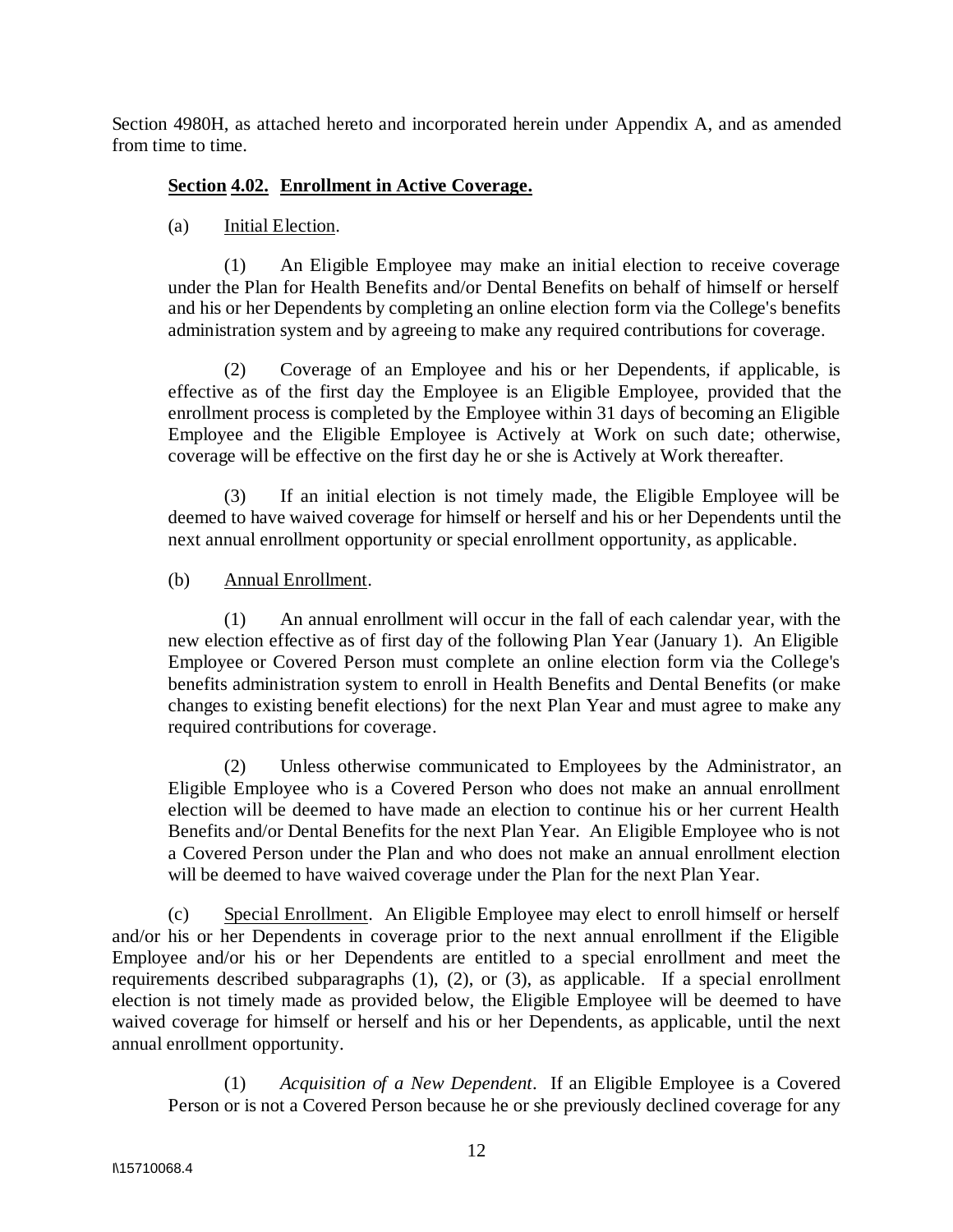reason, and if such Eligible Employee acquires a new Dependent through marriage, birth, adoption, or placement for adoption, the Eligible Employee may enroll himself or herself in coverage under the Plan, if not already enrolled, and may also enroll his or her Spouse, the newly acquired Child, and/or any existing Child.

An Eligible Employee who is eligible for this special enrollment must (i) complete the online election form via the College's benefits administration system within 31 days after the marriage, birth, adoption, or placement for adoption, as applicable; (ii) agree to make any required contributions; and (iii) provide supporting documentation as requested by the College or Claims Supervisor. In no event may an Eligible Employee enroll a Dependent if the Eligible Employee is not already a Covered Person, or is not contemporaneously enrolling himself or herself as a Covered Person. Coverage will be effective as of the date of the marriage, birth, adoption, or placement for adoption, as applicable.

(2) *Loss of Other Coverage*. An Eligible Employee who is otherwise eligible for coverage under the Plan may enroll as a Covered Person, and a Dependent of an Eligible Employee who is otherwise eligible for coverage under this Plan may be enrolled by the Eligible Employee as a Covered Person, if the following requirements are met:

(A) The Eligible Employee previously declined coverage under this Plan for himself or herself and/or his or her Dependents because either the Eligible Employee or his or her Dependents, as applicable, had coverage under another group health plan or other health insurance;

(B) The Eligible Employee and/or his or her Dependents actually had other health coverage at the time coverage under this Plan was declined; and

(C) The other health coverage is lost due to the exhaustion of a COBRA continuation period, loss of eligibility under the other coverage, or cessation of employer contributions to the other coverage.

For purposes of this subsection, "exhaustion of a COBRA continuation period" means that an individual's COBRA continuation period ceases for any reason other than either failure of the individual to pay premiums on a timely basis or for cause. For purposes of this subsection, "loss of eligibility" includes a loss of coverage as a result of legal separation, divorce, cessation of dependent status (due, for example, to reaching the maximum age for Child coverage), death, termination of employment (other than for cause), reduction in the number of hours of employment, and any loss of eligibility after a period that is measured by reference to any of the foregoing. "Loss of eligibility" also includes being a member of a class for which the plan no longer offers coverage. "Loss of eligibility" does not occur if the individual failed to pay premiums on a timely basis or if coverage was terminated for cause (such as making a fraudulent claim or an intentional misrepresentation of a material fact in connection with the Plan).

An Eligible Employee who is eligible for this special enrollment must (i) complete the online election form via the College's benefits administration system within 31 days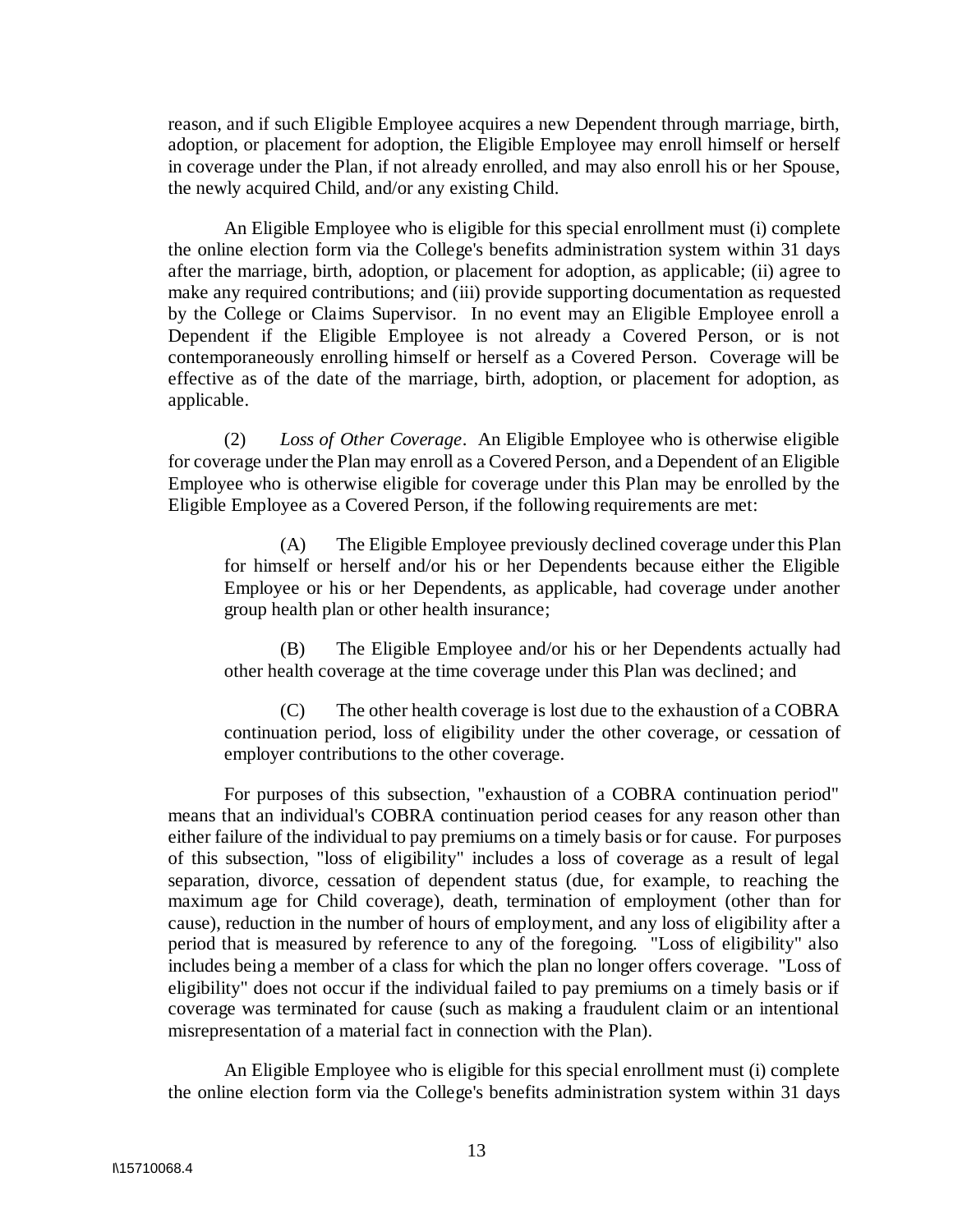after the loss of other coverage; (ii) agree to make any required contributions; and (iii) provide supporting documentation as requested by the College or Claims Supervisor. In no event may an Eligible Employee enroll a Dependent if the Eligible Employee is not already a Covered Person, or is not contemporaneously enrolling himself or herself as a Covered Person. Coverage will be effective as of the first day after the loss of coverage.

(3) *Medicaid and CHIP*. An Eligible Employee who is otherwise eligible for coverage under the Plan may enroll as a Covered Person, and a Dependent of an Eligible Employee who is otherwise eligible for coverage under this Plan may be enrolled by the Eligible Employee as a Covered Person, in the following two circumstances:

(A) The Eligible Employee and/or his or her Dependent is covered under a Medicaid plan under Title XIX of the Social Security Act ("Medicaid") or a state children's health plan under Title XXI of the Social Security Act ("CHIP"), and coverage under such plans is lost due to a loss of eligibility for such coverage; or

(B) The Eligible Employee and/or his or her Dependent become eligible for premium assistance under Medicaid or CHIP with respect to coverage under the Plan (including any waiver or demonstration project conducted under or in relation to such plan).

An Eligible Employee who is eligible for this special enrollment must (i) complete the online election form via the College's benefits administration system within 60 days after the loss of Medicaid or CHIP coverage or eligibility for premium assistance, as applicable; (ii) agree to make any required contributions; and (iii) provide supporting documentation as requested by the College or Claims Supervisor. In no event may an Eligible Employee enroll a Dependent if the Eligible Employee is not already a Covered Person, or is not contemporaneously enrolling himself or herself as a Covered Person. Coverage will be effective as of the first day after the loss of coverage or the effective date of premium assistance, as applicable.

(d) Coordination With Flexible Benefit Plan. Notwithstanding anything in the Plan to the contrary, the Plan will be administered consistently with the Flexible Benefit Plan with respect to mid-year election changes on account of changes in status and other applicable events. To the extent that an Eligible Employee is permitted to make a mid-year election change under the Flexible Benefit Plan with respect to Health Benefits and/or Dental Benefits, a consistent coverage change will be permitted under this Plan, effective as of the date of the event.

#### **Section 4.03. Termination of Active Coverage and Leaves of Absence.**

(a) General. The termination provisions of this Section are subject to any exceptions provided in Article V (Eligible Retirees and Surviving Spouses), Article VI (COBRA), Article VII (FMLA), and Article X (USERRA).

(b) Termination of Employee Coverage. Coverage of an Eligible Employee will terminate under the Plan as of the earliest to occur of the following: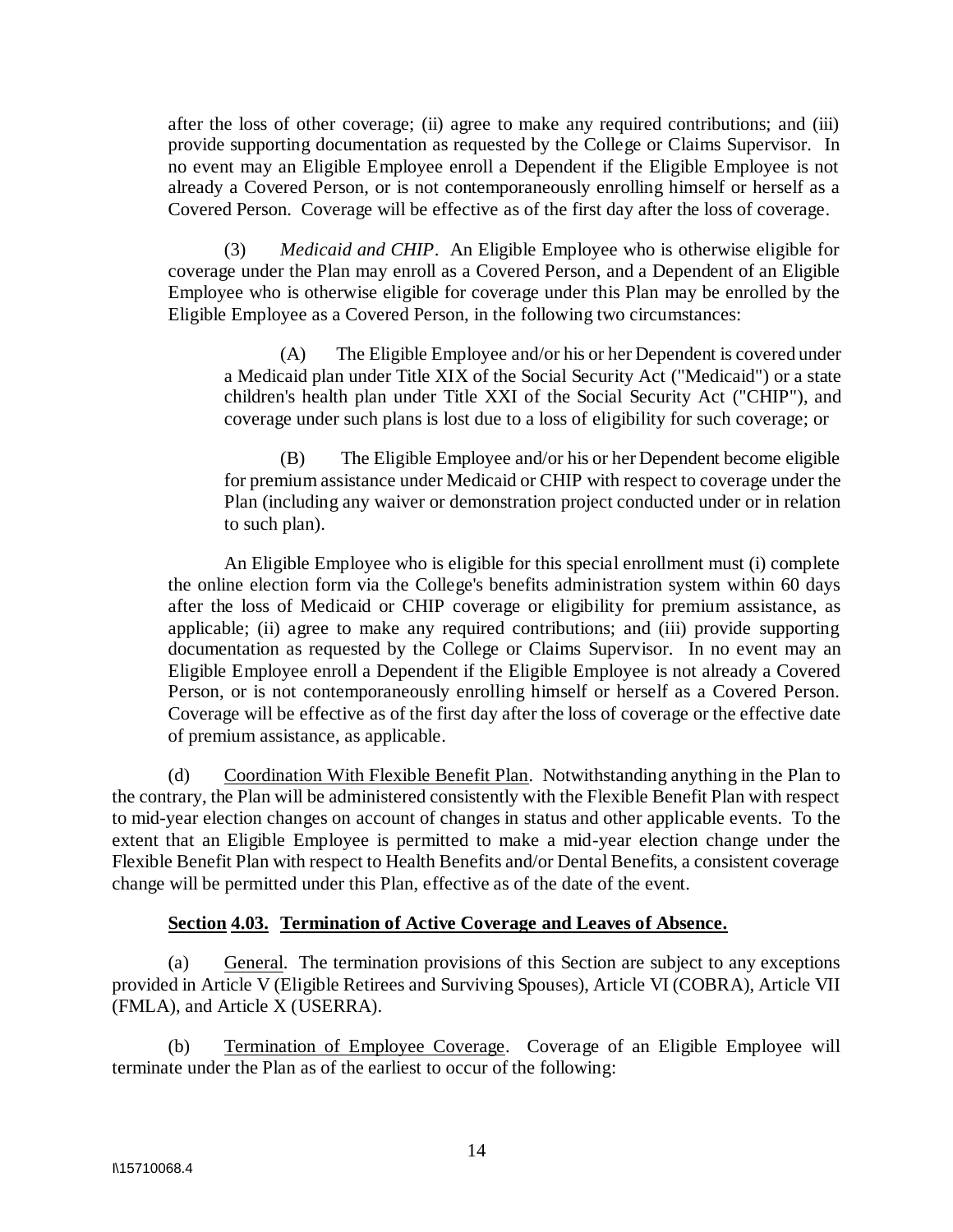- (1) The date the Employee terminates employment with the College.
- (2) The date the Employee is no longer an Eligible Employee.

(3) The date on which the Employee fails to pay contributions required for coverage for Health Benefits and/or Dental Benefits or fails to make satisfactory arrangements with the College to pay such contributions.

(4) The date the Employee becomes a full-time member of the armed forces.

(5) The date on which the Employee engages in fraudulent conduct or furnishes fraudulent or misleading material information relating to claims or application for coverage with respect to Health Benefits and/or Dental Benefits.

(6) The date of the Employee's death.

(7) The date on which the Plan or underlying Health Benefits or Dental Benefits terminate.

(c) Leaves of Absence. Notwithstanding paragraph (b), coverage will continue for a an Eligible Employee who is on an approved paid or unpaid leave of absence, provided the Eligible Employee timely remits any premium payment required pursuant to the College's applicable leave policy. If the applicable leave policy requires an Eligible Employee on leave to pay more for coverage than an active Eligible Employee, the Eligible Employee (and his or her Dependents) will be offered the opportunity to elect COBRA coverage at the beginning of the leave instead of continuing active coverage. An election to continue active coverage under the Plan shall be in lieu of any COBRA coverage to which the Eligible Employee would otherwise be entitled.

(d) Termination of Dependent Coverage. Coverage of an Eligible Employee's Dependent will terminate under the Plan as of the earliest to occur of the following:

(1) The date the Employee's coverage terminates under paragraph (b).

(2) The date the Dependent no longer meets the definition of a Dependent under the Plan.

(3) The date on which the Employee fails to pay contributions required for Dependent coverage for Health Benefits and/or Dental Benefits or fails to make satisfactory arrangements with the College to pay such contributions.

(4) The date of the Dependent's death.

(5) The date on which the Plan or underlying Health Benefits or Dental Benefits terminate, or, if earlier, the date the Plan discontinues Dependent coverage.

An Eligible Employee must notify the College immediately if a Dependent ceases to meet the eligibility requirements under the Plan. Failure to timely provide such notice will be deemed by the College to be an act that constitutes fraud and an intentional misrepresentation of material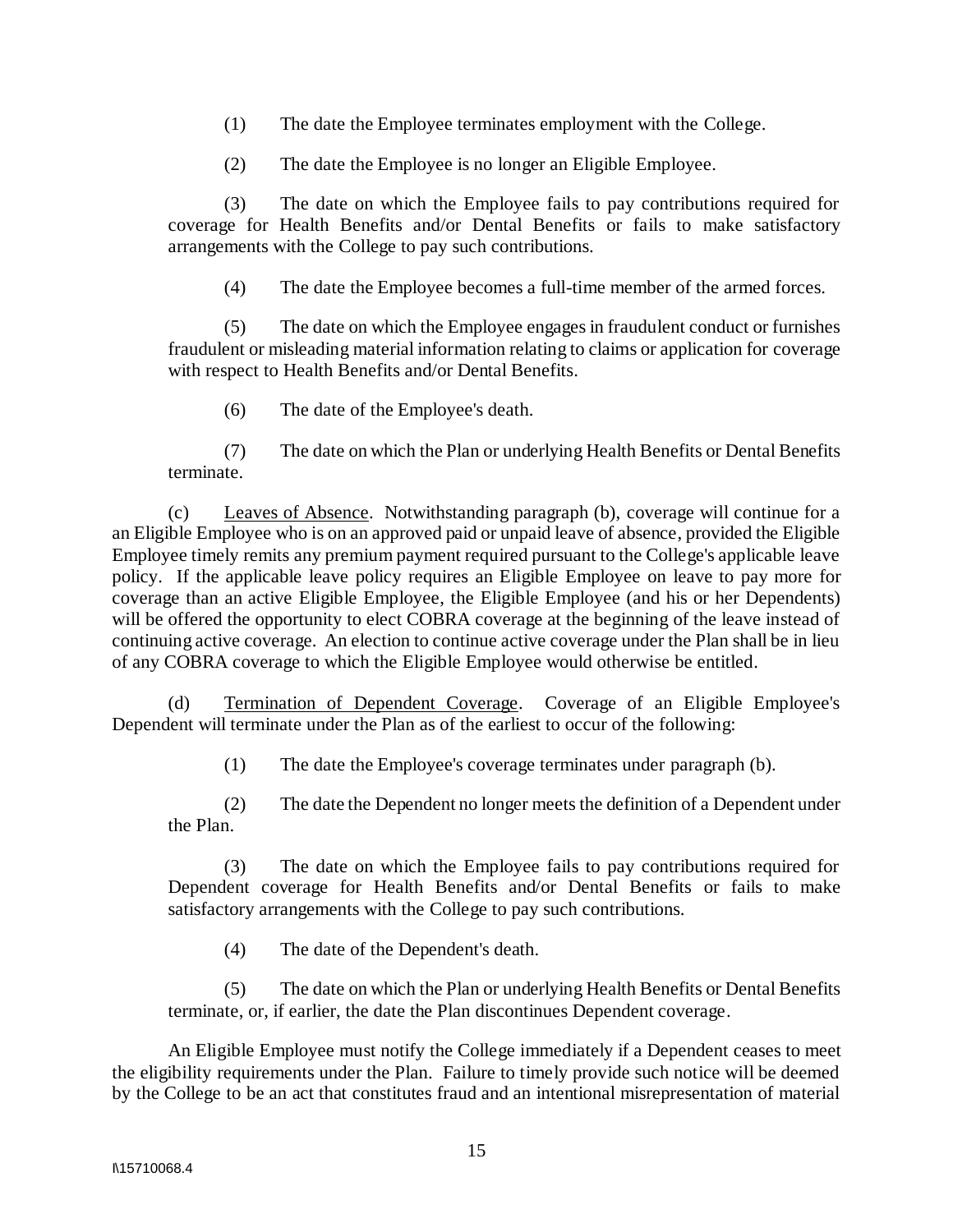fact prohibited by the Plan that may result in a retroactive termination of coverage. The Eligible Employee will be responsible for payment for any services incurred by his or her Dependent after the Dependent ceases to meet the eligibility requirements.

## **ARTICLE V. ELIGIBLE RETIREES AND SURVIVING SPOUSES**

## **Section 5.01. Application.**

(a) An Eligible Employee who is a Covered Person is entitled to continue coverage under the Plan for himself or herself and his or her Dependents upon becoming an Eligible Retiree in accordance with the terms of this Article. If timely elected, coverage will begin the date immediately following the last day of coverage as an Eligible Employee.

(b) A Surviving Spouse is entitled to continue coverage under the Plan for himself or herself and his or her Dependents upon the death of an Eligible Retiree who was a Covered Person at his or her death, in accordance with the terms of this Article. If timely elected, coverage will begin the date immediately following the date of the Eligible Retiree's death.

(c) The Health Benefits and Dental Benefits provided under the Plan to Eligible Retirees, Surviving Spouses, and their Dependents are the same Health Benefits and Dental Benefits provided to Eligible Employees and their Dependents, provided that Eligible Retirees and Surviving Spouses may be required to pay the full cost of coverage. Any changes in the benefits offered under the Plan to active Eligible Employees and their Dependents will be applicable to Eligible Retirees, Surviving Spouses, and their Dependents.

## **Section 5.02. Eligible Retiree Coverage.**

An Eligible Retiree's coverage under the Plan is determined based on the Eligible Retiree's age and whether the Eligible Retiree is a "Regular Retiree," a "75 Plan Retiree," or a "75 Point ERIP Retiree," as those terms are defined in Section 2.01 under the definition of Eligible Retiree.

(a) Regular Retiree Coverage. A Regular Retiree may elect to continue the same coverage under the Plan that was in effect at the time of retirement. Regular Retirees are required to pay 100% of the cost of coverage for themselves and their Dependents. At age 65, a Regular Retiree may elect between continued coverage under this Plan (100% paid by the Regular Retiree), where coverage under this Plan is secondary to Medicare, or a separate Medicare Supplement Plan offered by the College.

(b) 75 Plan Retiree Coverage. A 75 Plan Retiree may elect to continue the same coverage under the Plan that was in effect at the time of retirement. 75 Plan Retirees are required to pay the same amount for coverage that is charged to active Employees for themselves and their Dependents until they attain age 65. A 75 Plan Retiree who is (i) covered under the 75 Plan and attains age 65, or (ii) eligible for but not covered under the 75 Plan and retires from the College after attaining age 65, may elect between continued coverage under this Plan (100% paid by the 75 Plan Retiree), where coverage under this Plan is secondary to Medicare, or a separate Medicare Supplement Plan offered by the College.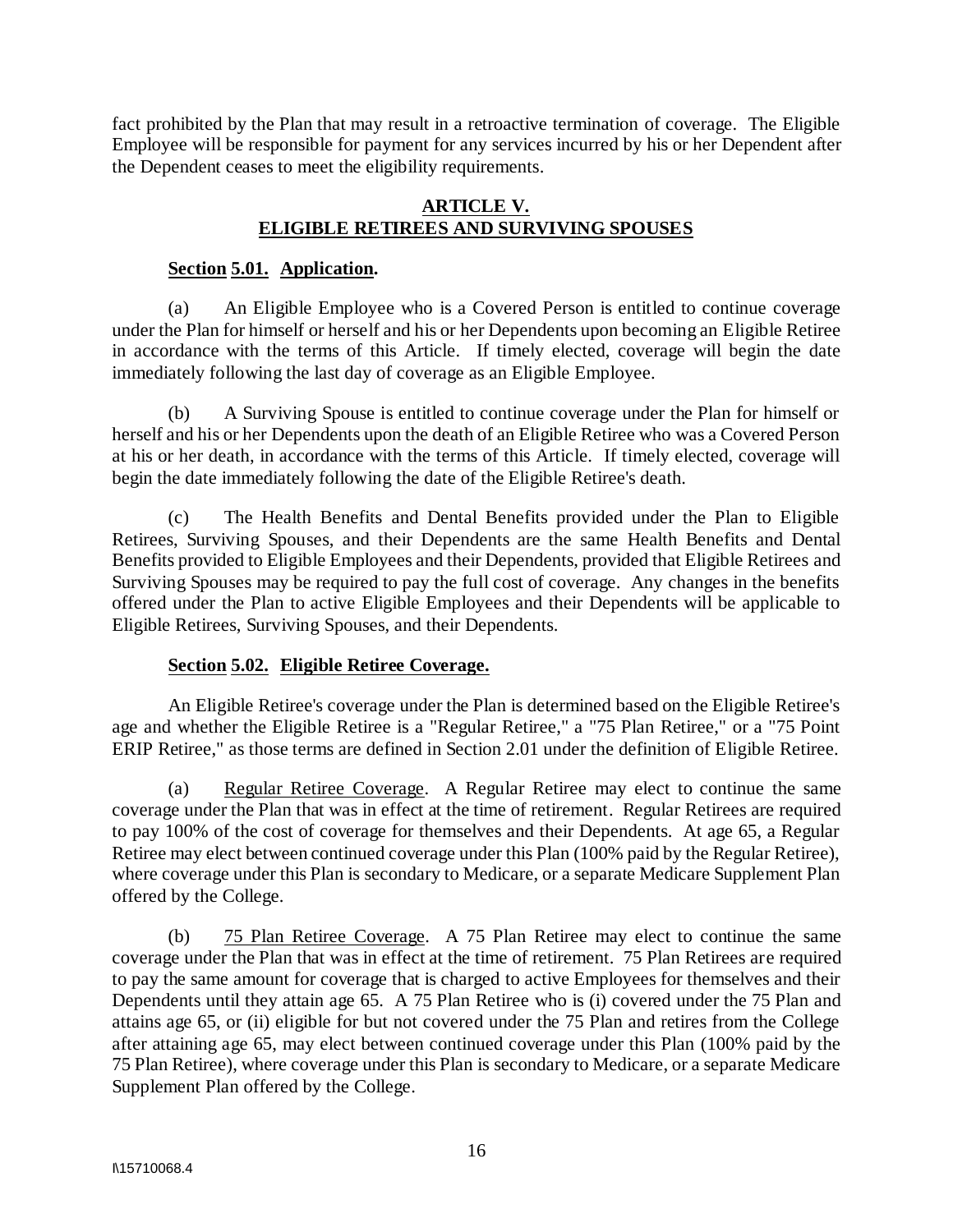(c) 75 Point ERIP Retiree Coverage. A 75 Point ERIP Retiree may elect to continue the same coverage under the Plan that was in effect at the time of retirement. 75 Point ERIP Retirees are required to pay the same amount for coverage that is charged to active Employees for themselves and their Dependents until they are within three months of age 65, at which point they are required to pay 100% of the cost of coverage for themselves and their Dependents. A 75 Point ERIP Retiree who is (i) covered under the 75 Point ERIP and attains age 65, or (ii) retires from the College within three months of attaining age 65, may elect between continued coverage under this Plan (100% paid by the 75 Point ERIP Retiree), where coverage under this Plan is secondary to Medicare, or a separate Medicare Supplement Plan offered by the College.

## **Section 5.03. Surviving Spouse Coverage.**

Upon the death of an Eligible Retiree, a Surviving Spouse may elect to continue the same coverage under the Plan that was in effect at the time of the Eligible Retiree's death. Surviving Spouses are required to pay 100% of the cost of coverage for themselves and their Dependents. At age 65, a Surviving Spouse may elect between continued coverage under this Plan (100% paid by the Surviving Spouse), where coverage under this Plan is secondary to Medicare, or a separate Medicare Supplement Plan offered by the College.

## **Section 5.04. Enrollment Restrictions.**

(a) A Covered Person who is an Eligible Retiree or Surviving Spouse may only make an election to continue coverage under the Plan pursuant to this Article V when first eligible. The Eligible Retiree or Surviving Spouse must make an election within 60 days after the later of (i) the date that the Covered Person would otherwise lose active coverage under the Plan, or (ii) the date that the Covered Person is sent an enrollment form from the College or Claims Supervisor to continue coverage under the Plan. If an election is not timely made, the Eligible Retiree or Surviving Spouse, as applicable, will be deemed to have waived all future coverage under the Plan for himself or herself and his or her Dependents.

(b) An Eligible Retiree or Surviving Spouse who timely elects coverage under this Article may enroll his or her Dependents at the same time of his or her own enrollment, or at a subsequent date in a manner consistent with the Plan's annual enrollment and special enrollment provisions under Section 4.02.

(c) An Eligible Retiree or Surviving Spouse who elects to continue coverage under this Plan may only elect into the coverage that he or she had at the time active coverage terminated. Such Eligible Retiree or Surviving Spouse may thereafter make changes to his or her coverage elections in a manner consistent with the Plan's annual enrollment and special enrollment provisions under Section 4.02.

(d) In lieu of coverage under the Plan, an Eligible Retiree, Surviving Spouse, and/or his or her Dependents may elect COBRA in accordance with Article VI. Any coverage elected under the Plan will be in lieu of any COBRA coverage to which the Eligible Retiree, Surviving Spouse, and/or his or her Dependents would otherwise be entitled.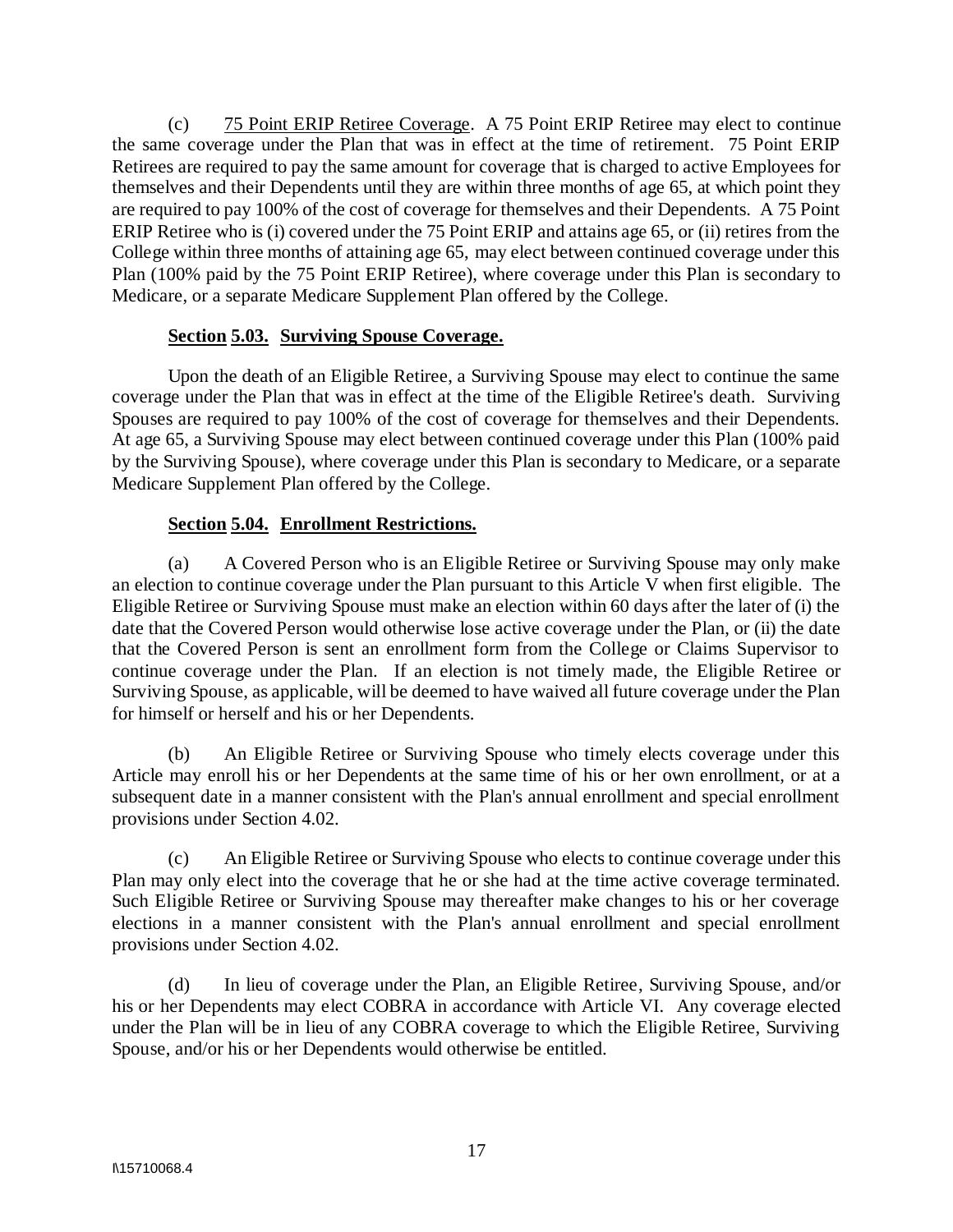## **Section 5.05. Termination of Eligible Retiree and Surviving Spouse Coverage.**

(a) General. The termination provisions of this Section are subject to any exceptions provided in Article VI (COBRA).

(b) Termination of Eligible Retiree and Surviving Spouse Coverage. Coverage of an Eligible Retiree or Surviving Spouse will terminate under the Plan as of the earliest to occur of the following:

(1) The date on which the Eligible Retiree or Surviving Spouse fails to pay contributions required for coverage for Health Benefits and/or Dental Benefits or fails to make satisfactory arrangements with the College to pay such contributions.

(2) The date the Eligible Retiree or Surviving Spouse becomes a full-time member of the armed forces.

(3) The date on which the Eligible Retiree or Surviving Spouse engages in fraudulent conduct or furnishes fraudulent or misleading material information relating to claims or application for coverage with respect to Health Benefits and/or Dental Benefits.

(4) The date of the Eligible Retiree's or Surviving Spouse's death.

(5) The date on which the Plan or underlying Health Benefits or Dental Benefits terminate.

(c) Termination of Dependent Coverage. Coverage of an Eligible Employee's Dependent will terminate under the Plan as of the earliest to occur of the following

(1) The date the Eligible Retiree's coverage terminates under the Plan, other than with respect to an Eligible Retiree's Surviving Spouse.

(2) The date the Dependent no longer meets the definition of a Dependent under the Plan.

(3) The date of the Eligible Retiree's death for a Dependent Child, unless his or her Surviving Spouse is eligible for coverage and enrolls the Dependent Child;

(4) The date on which the Eligible Retiree or Surviving Spouse fails to pay contributions required for Dependent coverage for Health Benefits and/or Dental Benefits or fails to make satisfactory arrangements with the College to pay such contributions.

(5) The date of the Dependent's death.

(6) The date on which the Plan or underlying Health Benefits or Dental Benefits terminate, or, if earlier, the date the Plan discontinues Dependent coverage.

An Eligible Retiree or Surviving Spouse must notify the College immediately if a Dependent ceases to meet the eligibility requirements under the Plan. Failure to timely provide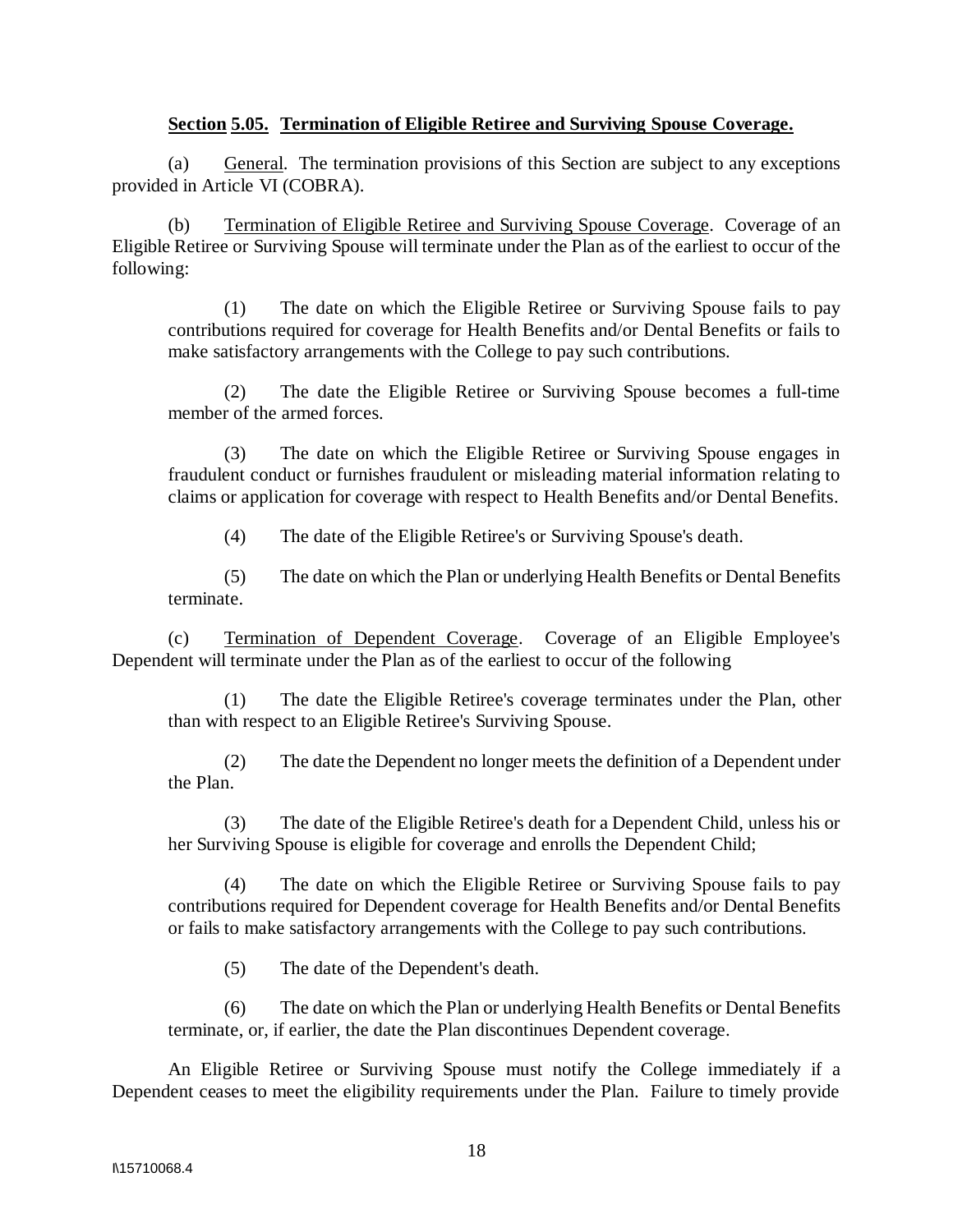such notice will be deemed by the College to be an act that constitutes fraud and an intentional misrepresentation of material fact prohibited by the Plan that may result in a retroactive termination of coverage. The Eligible Retiree or Surviving Spouse will be responsible for payment for any services incurred by his or her Dependent after the Dependent ceasesto meet the eligibility requirements.

## (d) Amendment or Termination of the Plan.

(1) The College, through action of the State Board of Trustees and the President of the College or his or her designee, will have the right, in their sole and absolute discretion, to amend or modify the Health Benefits and Dental Benefits provided to Eligible Retirees and Surviving Spouses under the Plan, and any costs associated with providing such coverage, at any time and from time to time and to any extent they may deem advisable. Such modification or amendment will be duly incorporated in writing, which will be signed by the President of the College or his or her designee.

(2) The College, through action of the State Board of Trustees and the President of the College or his or her designee, will have the right, in their sole and absolute discretion, to terminate the Health Benefits and Dental Benefits provided to Eligible Retirees and Surviving Spouses under the Plan at any time. No Eligible Retiree or Surviving Spouse is vested in the Health Benefits or Dental Benefits provided under the Plan. Termination of these provisions will be effective as determined by the College.

## **ARTICLE VI. CONTINUATION OF COVERAGE**

## **Section 6.01. Application.**

(a) The Plan shall comply with all requirements under COBRA to the extent applicable, and as described in this Article.

(b) At such time that a Covered Person who is an Eligible Retiree or Surviving Spouse would otherwise lose coverage under the Plan due to his or her retirement, disability, or the death of an Eligible Retiree, respectively, he or she shall be given the opportunity to make an election to:

(1) continue coverage for himself or herself and his or her Dependents under the Plan, as set forth in Article V; or

(2) continue coverage for himself or herself and his or her Dependents under the Plan pursuant to COBRA and this Article.

An election under subparagraph (1) or (2) must be made within the 60-day election period set forth in Section 6.06. An election under subparagraph (1) will be in lieu of any COBRA coverage to which the Eligible Retiree or Surviving Spouse would be entitled to receive under this Article on the basis of the original Qualifying Event. If an Eligible Retiree or Surviving Spouse does not make a timely election under subparagraph (1) or (2), he or she shall be deemed to have waived all rights to continued coverage on behalf of himself or herself and his or her Dependents.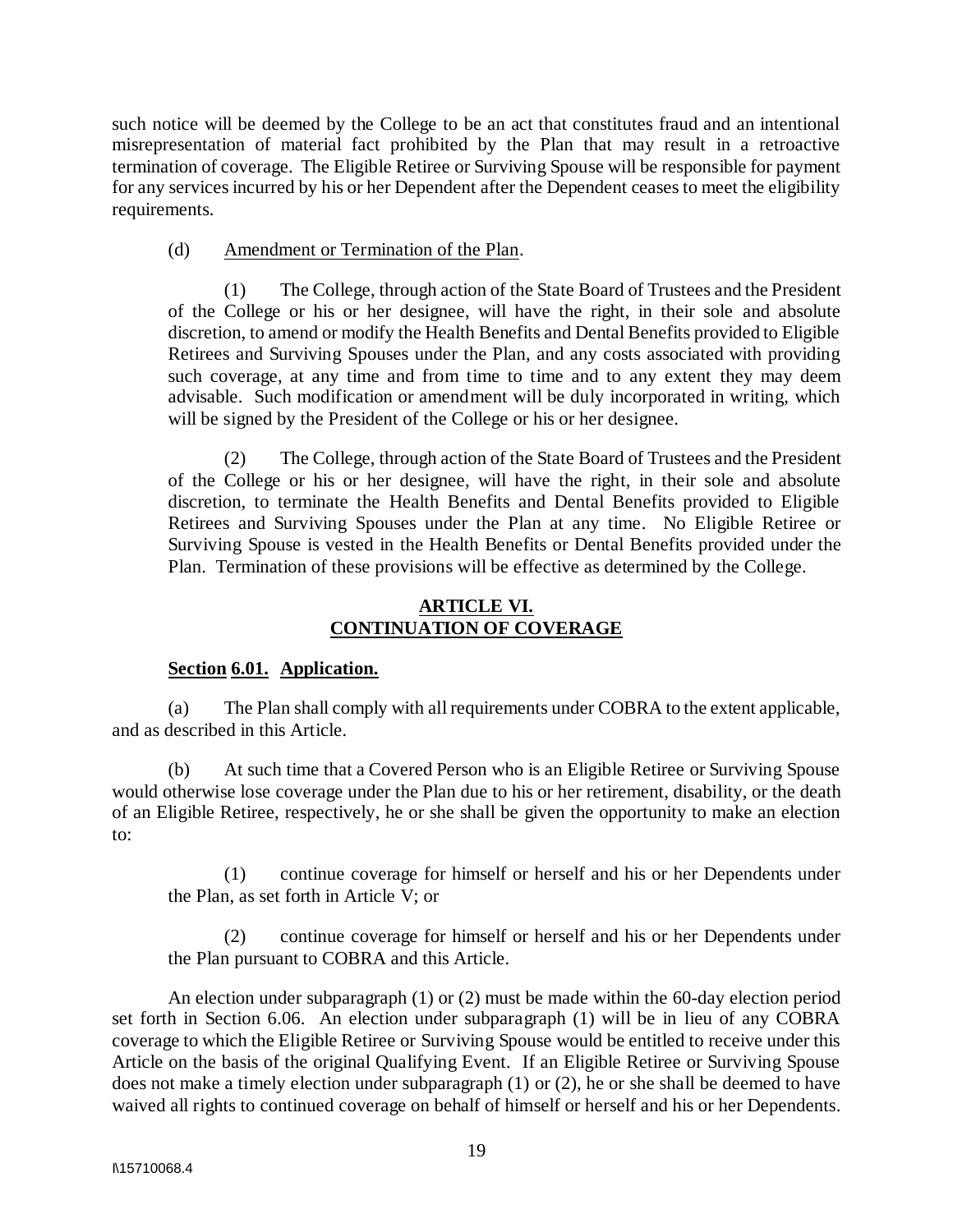## **Section 6.02. Separately Electable Benefits.**

An election for coverage under the Plan with respect to Health Benefits and Dental Benefits will each be separately electable for purposes of COBRA.

#### **Section 6.03. Right to Continuation Coverage.**

A Qualified Beneficiary may elect to continue coverage under the Plan after a Qualifying Event. Only those individuals who are covered under the Health Benefits and/or Dental Benefits on the day before the event which triggered termination of coverage (including Dependent Children born to or placed for adoption with the Qualified Beneficiary during the continuation coverage) are eligible to elect this continuation coverage.

#### **Section 6.04. Qualified Beneficiary.**

Only Qualified Beneficiaries may elect continuation coverage under the Plan. A "Qualified Beneficiary" is an individual who is a Covered Person on the day before a Qualifying Event (including Dependent Children born to or placed for adoption with the Qualified Beneficiary during the continuation coverage) who is: (i) a covered Eligible Employee or Eligible Retiree (but only with respect to Section 6.12); (ii) a Spouse of a covered Eligible Employee or Eligible Retiree (including a Surviving Spouse); or (iii) a Dependent Child of a covered Eligible Employee or Eligible Retiree.

#### **Section 6.05. Qualifying Events.**

The right to continued coverage is triggered by one of the Qualifying Events as set forth below, which, but for the continued coverage, would result in a loss of coverage under the Plan. A "loss of coverage" includes ceasing to be covered under the same terms and conditions as in effect immediately before the Qualifying Event or an increase in the premium or contribution that must be paid by a Covered Person. Qualifying Events include:

(a) the death of the covered Eligible Employee, Eligible Retiree, or Surviving Spouse;

(b) the termination (other than by reason of gross misconduct) of the covered Eligible Employee's employment, or reduction of hours of a covered Eligible Employee, that would result in a termination of coverage under the Plan;

(c) the divorce or legal separation of the covered Eligible Employee or Eligible Retiree from his or her Spouse;

(d) the covered Eligible Employee, Eligible Retiree, or Surviving Spouse becoming entitled to Medicare benefits under Title XVIII of the Social Security Act (42 USC § 1395- 1395ggg);

(e) a Child of the covered Eligible Employee or Eligible Retiree ceasing to be a Dependent Child.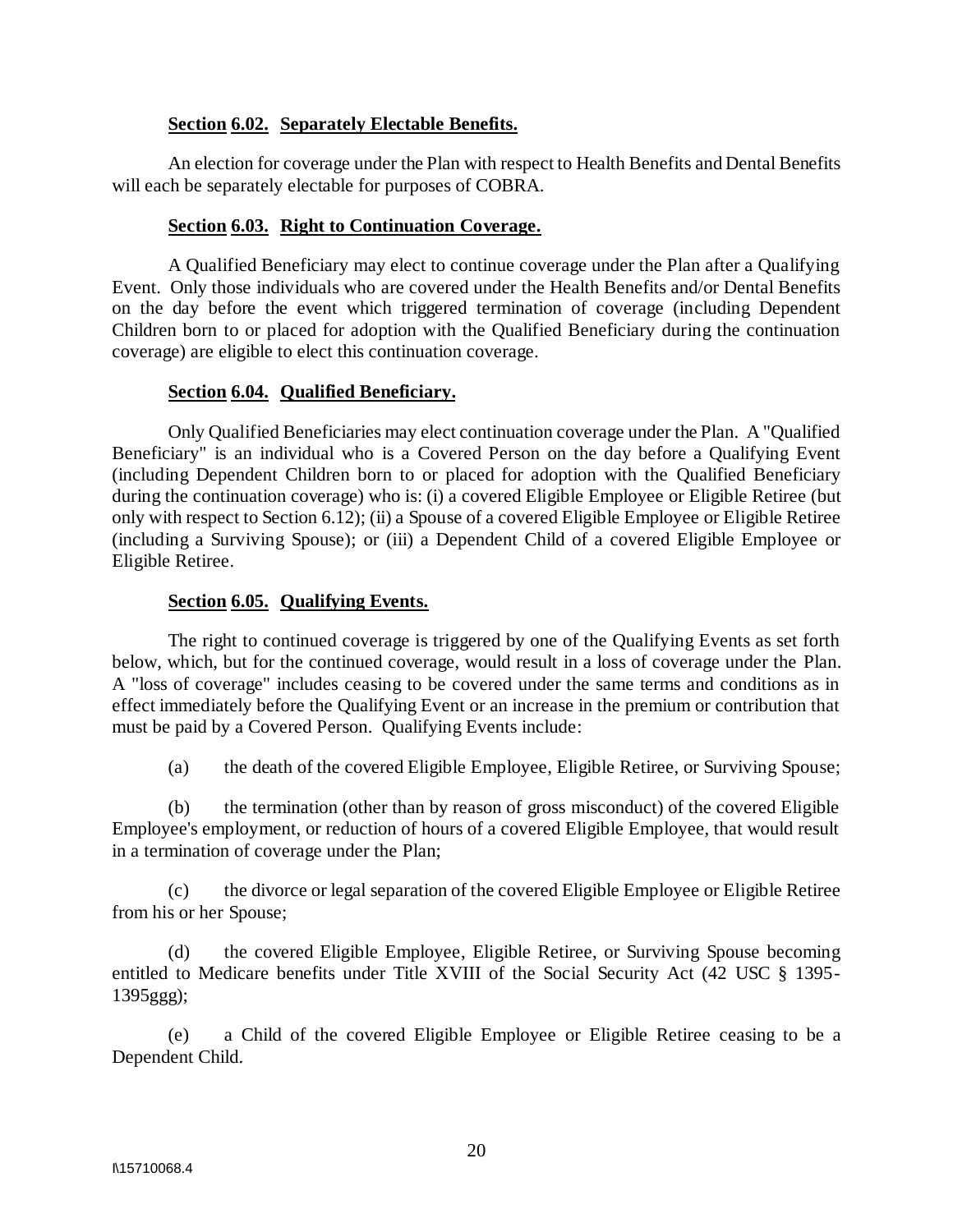If any of the above-mentioned Qualifying Events occur to a Qualified Beneficiary and result in a loss of coverage, then that Qualified Beneficiary may elect to continue coverage under the Plan.

#### **Section 6.06. Election of Continuation Coverage.**

Continuation coverage does not begin unless it is elected by a Qualified Beneficiary. Each Qualified Beneficiary who loses coverage as a result of a Qualifying Event shall have an independent right to elect continuation coverage, regardless of whether any other Qualified Beneficiary with respect to the same Qualifying Event elects continuation coverage. The election period shall begin no later than the date the Qualified Beneficiary would lose coverage under the Plan due to the Qualifying Event, and shall not end before the date that is 60 days after the later of: (i) the date the Qualified Beneficiary would lose coverage due to the Qualifying Event; or (ii) the date on which notice of the right to continued coverage is sent by the Administrator or its designee. The election of continuation coverage must be made on a form provided by the Administrator or its designee and payment for coverage, as described in the notice, must be made when due. An election is considered to be made on the date it is sent to the Administrator or its designee.

#### **Section 6.07. Period of Continuation Coverage.**

(a) In the case of a Qualifying Event caused by termination of employment or reduction in hours, the Qualified Beneficiary may elect to extend coverage for a period of up to 18 months from the date of the Qualifying Event, unless it ends earlier as described under Section 6.08.

(b) If a second or additional Qualifying Event occurs during the initial 18 month continuation coverage period (or during a 29 month maximum coverage period in the case of a disability), the Qualified Beneficiary may elect to extend the continuation coverage period for a period of up to 36 months from the date of the earlier Qualifying Event. If the covered Eligible Employee became entitled to Medicare within 18 months prior to a Qualifying Event caused by termination of employment or reduction in hours, Qualified Beneficiaries (other than the covered Eligible Employee) may elect to extend coverage for a period of 36 months from the date of the covered Eligible Employee's entitlement to Medicare benefits.

(c) If a Qualified Beneficiary is determined under Title II or XVI of the Social Security Act to be disabled within 60 days of the initial continuation coverage period due to termination of employment or reduction of hours (even if the disability commenced, or was determined to be a disability before the first 60 days of the initial 18 month continuation coverage period), coverage may be continued for all Qualified Beneficiaries for a period of up to 29 months from the date of the Qualifying Event. Provided, however, notice of such disability determination must be provided by the Qualified Beneficiary to the Administrator or its designee within 18 months of the Qualifying Event and within 60 days after the latest of: (i) the date of the disability determination by the Social Security Administration; (ii) the date the Qualifying Event occurs; (iii) the date the Qualified Beneficiary loses or would lose coverage due to the Qualifying Event; or (iv) the date on which the Qualified Beneficiary is informed, via the Plan's summary plan description or the general COBRA notice, of the Qualified Beneficiary's obligation to provide such notice and procedures for providing such notice. The Qualified Beneficiary is responsible for notifying the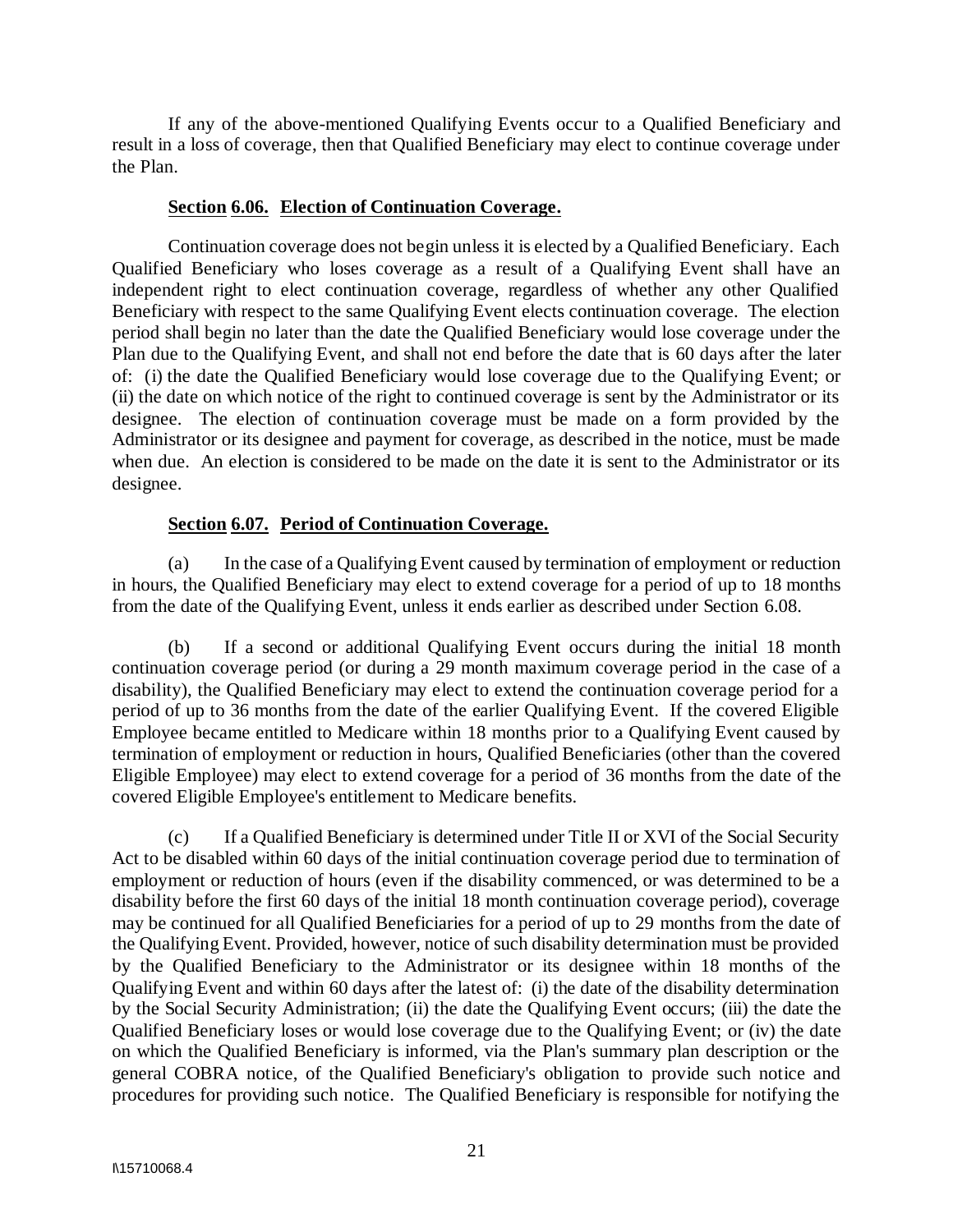Administrator or its designee within 30 days of the later of: (i) the date of the final determination by the Social Security Administration that the Qualified Beneficiary is no longer disabled; or (ii) on the date which the Qualified Beneficiary is informed, via the Plan's summary plan description or the general COBRA notice, of his or her obligation to provide such notice and procedures for providing such notice.

(d) In the case of any Qualifying Event not otherwise described in subsections (a), (b), and (c), the Qualified Beneficiary may elect to extend coverage for a period of up to 36 months from the date of the Qualifying Event, unless it ends earlier as described under Section 6.08.

## **Section 6.08. End of Continuation Coverage.**

Continuation coverage shall end earlier than the period specified under Section 6.07 as of the date on which:

(a) Timely payment of premiums for the continuation coverage is not made (including any grace periods);

(b) The Qualified Beneficiary first becomes covered under any other group health plan, after the date on which continuation coverage is elected, as an employee or otherwise, unless such other plan contains a limitation (other than a limitation which does not apply by virtue of HIPAA with respect to any pre-existing condition of the Qualified Beneficiary);

(c) The Qualified Beneficiary first becomes entitled to benefits under Medicare, after the date on which continuation coverage is elected;

(d) The College ceases to provide any group health plan to any Employee; or

(e) The Qualified Beneficiary ceases to be disabled, if continuation coverage is due to the disability.

Notwithstanding the foregoing, the Plan may also terminate the continuation coverage of a Qualified Beneficiary for cause on the same basis that the Plan could terminate the coverage of a similarly situated non-COBRA beneficiary for cause (*e.g*., in the case of submitting fraudulent claims to the Plan).

## **Section 6.09. Cost of Continuation Coverage.**

The Qualified Beneficiary is responsible for paying the cost of continuation coverage, hereinafter referred to as the "premium." The premiums are payable on a monthly basis, and shall not exceed 102% of the full premium cost for such coverage (or 150% in the event of a disability). After a Qualifying Event, the Administrator (or its designee) shall provide a notice specifying the amount of the premium, to whom the premium is to be paid, and the date of each month payment is due. Failure to pay premiums on a timely basis shall result in termination of coverage as of the date the premium is due. Payment of any premium, other than that referred to below, shall only be considered to be timely if made within 30 days after the date due. A premium must be paid for the cost of continuation coverage for the time period between the date of the event which triggered continuation coverage and the date continued coverage is elected. This payment must be made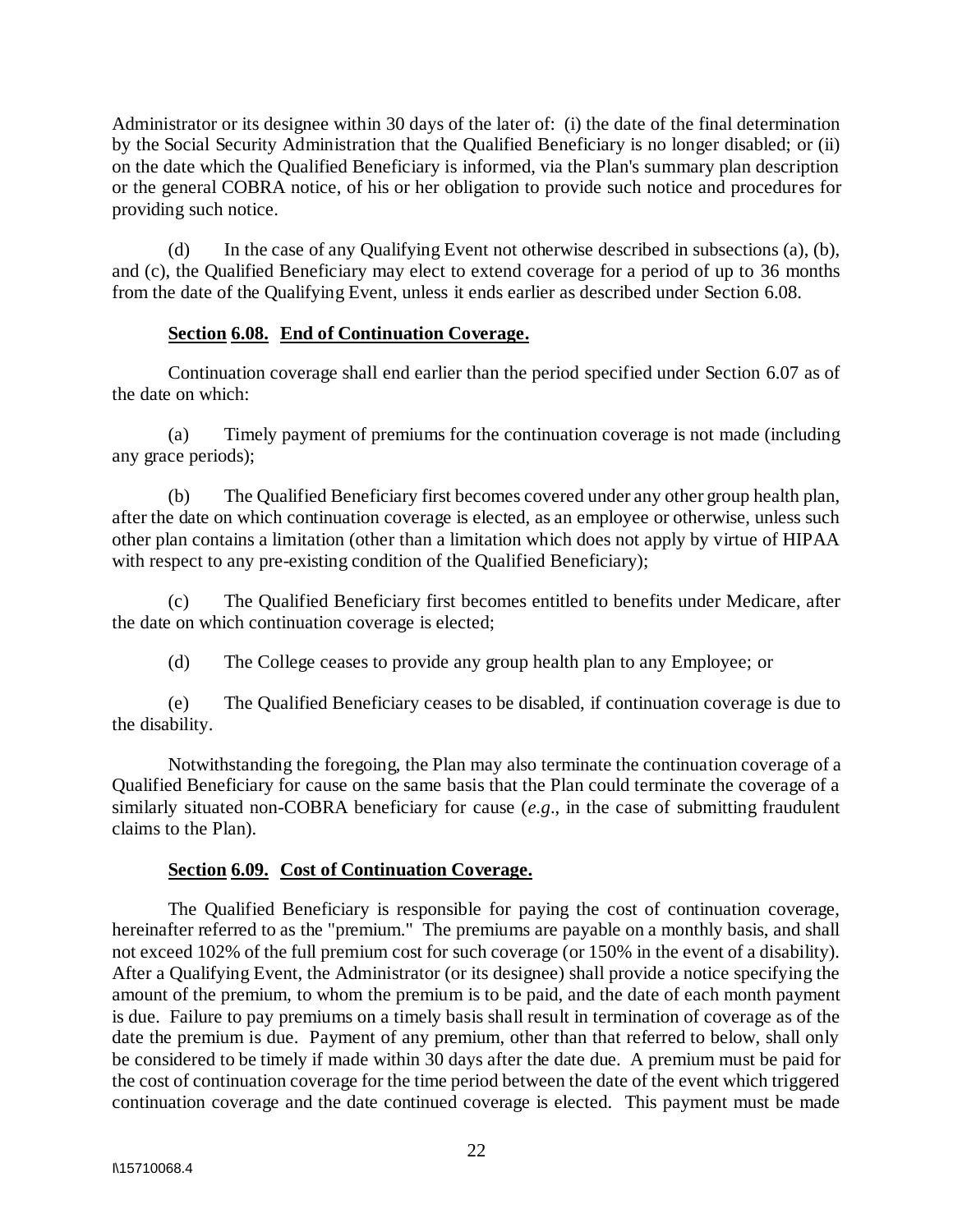within 45 days after the date of election. The Administrator (or its designee) shall provide notice specifying the amount of the premium, to whom the premium is to be paid, and the date payment is due. Failure to pay this premium on the date due shall result in cancellation of coverage back to the initial date coverage would have terminated.

## **Section 6.10. Notification Requirements.**

(a) General Notice to Qualified Beneficiary. The Plan shall provide, at the time of commencement of coverage, written notice to each covered Eligible Employee and Eligible Retiree, and his or her Spouse (if any) of their rights to continuation coverage. The Plan may satisfy this obligation by furnishing a single notice addressed to both a covered Eligible Employee or Eligible Retiree and his or her Spouse if they both reside at the same address, and the Spouse's coverage commences on or after the date on which the covered Eligible Employee's or Eligible Retiree's coverage commences, but not later than the date by which this general notice must be provided under this subsection (a). No separate notice is required to be sent to Dependent Children who share a residence with a covered Eligible Employee or Eligible Retiree, or his or her Spouse. This general notice shall be provided not later than the earlier of: (i) 90 days after such individual's coverage commencement date under the Plan or (ii) the date on which the Administrator is required to furnish a COBRA election notice as described in paragraph (d).

(b) College Notice to Administrator. The College shall notify the Administrator or its designee in the event of (i) a covered Eligible Employee's death, termination of employment (other than gross misconduct), reduction in hours, or entitlement to Medicare benefits, or (ii) a covered Eligible Retiree's death within 30 days after the date of the Qualifying Event.

Qualified Beneficiary Notice to Administrator. The appropriate Qualified Beneficiary in the following situations must notify the Administrator or its designee of:

(1) a divorce or legal separation of the covered Eligible Employee or Eligible Retiree from his or her Spouse;

- (2) a Child ceasing to be a Dependent Child;
- (3) a second Qualifying Event;
- (4) notice of disability entitlement or cessation of disability.

Notification must occur as soon as possible, and for events under (1) through (3) above, such notice must occur no later than 60 days after the later of: (i) the date of such Qualifying Event; (ii) the date that the Qualified Beneficiary loses or would lose coverage due to such Qualifying Event, or (iii) the date on which the Qualified Beneficiary is informed, via the Plan's summary plan description or the general COBRA notice, of the Qualified Beneficiary's obligation to provide such notice and the Plan procedures for providing such notice. See Section 6.07 for timing of notices applicable to disability determinations.

The covered Eligible Employee, Eligible Retiree, Qualified Beneficiary, or his or her representative, may provide such notice. The provisions of notice by one individual shall satisfy any responsibility to provide notice on behalf of all related Qualified Beneficiaries with respect to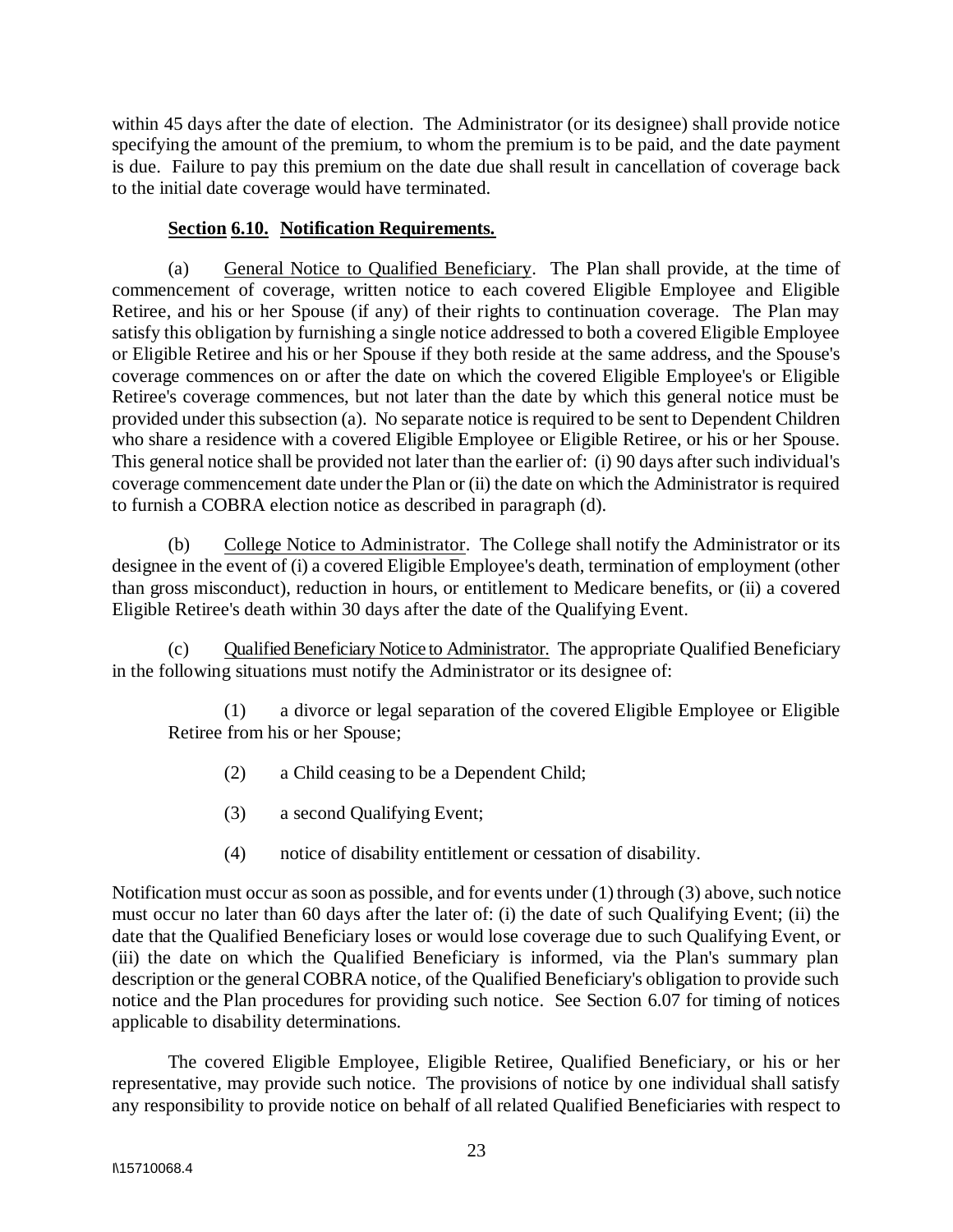the Qualifying Event. Failure to provide such timely notice shall result in the loss of any right to elect continuation coverage.

The Plan shall establish reasonable procedures for the furnishing of the notice described above that comply with 29 CFR § 2590.606-3. A Qualified Beneficiary's failure to follow such procedures within the times prescribed above shall result in a denial of continuation coverage.

(d) Administrator Notice to Qualified Beneficiary. Upon receipt of a notice of a Qualifying Event under paragraph (b) or (c), the Administrator or its designee shall provide to each Qualified Beneficiary notice of his or her right to elect continuation coverage no later than 14 days after the date on which the Administrator or its designee received notice of the Qualifying Event. Any notification to a Qualified Beneficiary who is the Spouse of the covered Eligible Employee or Eligible Retiree shall be treated as a notification to all other Qualified Beneficiaries residing with such Spouse at the time such notification is made.

(e) Unavailability of Coverage. If the Administrator or its designee receives a notice of an applicable Qualifying Event or disability determination under paragraph (b) or (c) and determines that the person is not entitled to continuation coverage, the Administrator or its designee shall notify the person with an explanation as to why such coverage is not available within the time frame designated under paragraph (d) above.

(f) Notice of Termination of Coverage. The Administrator or its designee shall provide notice to each Qualified Beneficiary of any termination of continuation coverage which is effective earlier than the end of the maximum period of continuation coverage applicable to such Qualifying Event, as soon as practicable following the Administrator's determination that continuation coverage should terminate.

(g) Use of a Single Notice. Notices required under paragraphs (d), (e) and (f) must be provided to each Qualified Beneficiary or individual, provided that a single notice can be provided to the covered Eligible Employee or Eligible Retiree and his or her Spouse if they both reside at the same address, and a single notice can be provided to the covered Eligible Employee or Eligible Retiree or his or her Spouse for a Dependent Child who resides at the same address.

## **Section 6.11. Continuation Benefits Provided.**

The continuation coverage provided to a Qualified Beneficiary who elects continued coverage shall be identical to the coverage provided under the Plan to similarly situated persons covered by the Plan with respect to whom a Qualifying Event has not occurred. If coverage is modified under the Plan for any group of similarly situated beneficiaries, such coverage shall also be modified in the same manner for all individuals who are Qualified Beneficiaries under the Plan. Continuation coverage may not be conditioned on evidence of good health.

If the Plan provides an open enrollment period during which similarly situated active employees may choose to be covered under another group health plan or under another benefit package within the Plan, or to add or eliminate coverage of family members, the Plan shall provide the same opportunity to Qualified Beneficiaries who have elected continuation coverage.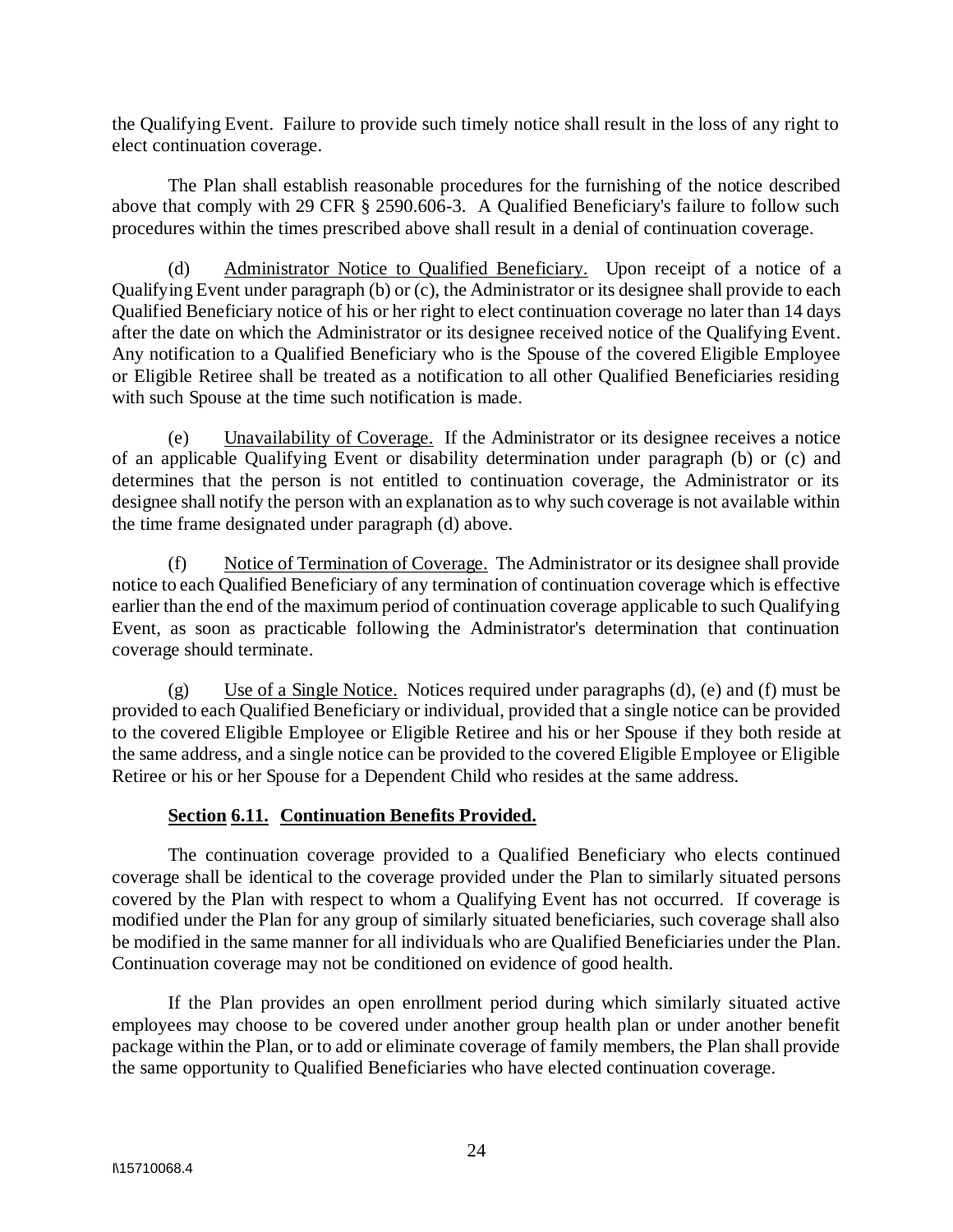#### **Section 6.12. Bankruptcy Proceedings.**

Special continuation coverage provisions apply in the event of bankruptcy of the College. Notwithstanding any of the preceding Sections, in the event of a bankruptcy proceeding under Title XI of the United States Code, where a loss of coverage or substantial elimination of coverage occurs with respect to a covered Eligible Retiree who had retired on or before the date of the loss or substantial elimination of coverage (and any other individual who, on the day before the bankruptcy proceeding, is a beneficiary under the Plan as a Spouse, Dependent Child, or Surviving Spouse within one year before or after the date of the commencement of the bankruptcy proceeding), continuation coverage shall be provided under the Plan to the extent required under Code Section 4980(B).

#### **ARTICLE VII. FAMILY AND MEDICAL LEAVE ACT**

#### **Section 7.01. Application.**

The Plan shall provide continuation coverage consistent with the provisions of the FMLA and any applicable collective bargaining agreements.

#### **Section 7.02. Coverage During FMLA Leaves.**

(a) The FMLA generally allows certain employees who have worked at least 1,250 hours during the preceding 12 months the right to take an unpaid leave (or a paid leave if it has been earned) for a period of up to 12 work weeks during a 12 month period because of (i) the birth of a child and to care for such child, (ii) the placement of a child for adoption or foster care, and to care for such child, (iii) the need to care for a family member (child, spouse, or parent) with a "serious health condition" as defined under the FMLA, (iv) an employee's own "serious health condition" that makes the employee unable to do his or her job, or (v) any "qualifying exigency" (as defined under the FMLA) arising out of the fact that the employee's spouse, son, daughter, or parent is a covered military member on active duty (or has been notified of an impending call or order to active duty) in support of a contingency operation. For purposes of FMLA, the term "spouse" means a husband or wife as defined or recognized under state law for purposes of marriage in the state where the employee resides.

(b) In addition, any spouse, son, daughter, parent, or nearest blood relative ("next of kin") of a "covered service member" shall be granted leave not to exceed a total of 26 work weeks during a single 12 month period to care for the "covered service member." During the single 12 month period described above, an Eligible Employee may be granted a combined total of 26 work weeks of leave for any combination of leaves under the FMLA. For purposes of this policy, the phrase "covered service member" means a member of the Armed Forces, including a member of the National Guard or Reserves, who: (i) is undergoing medical treatment, recuperation, or therapy; (ii) is otherwise in an "outpatient status" (as defined by regulations); or (iii) is otherwise on the temporary disability retired list for a "serious injury or illness" (as defined by regulations).

(c) Notwithstanding any other provisions in the Plan to the contrary, under the FMLA, an Eligible Employee who is covered under the Plan is entitled to continue Health Benefits and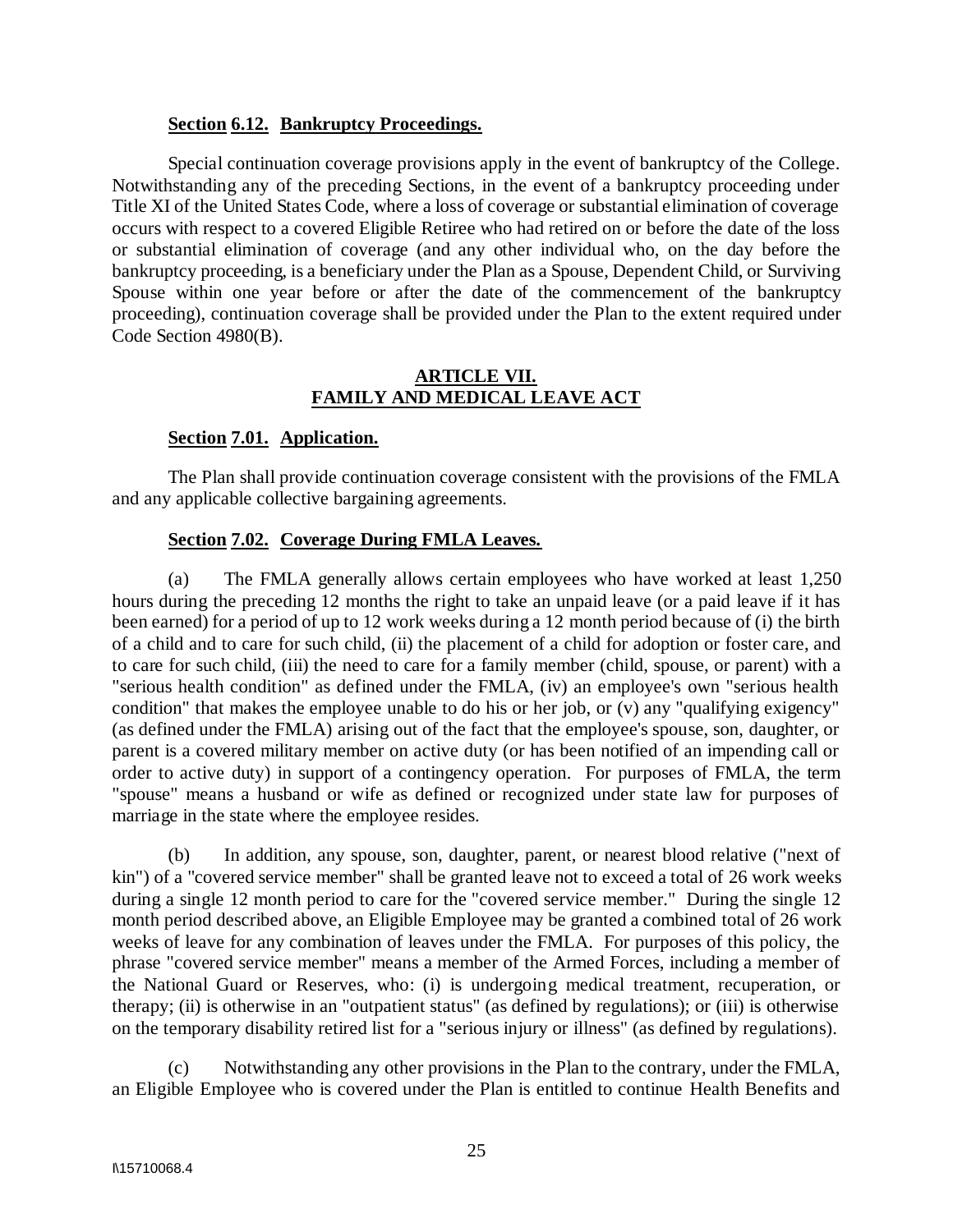Dental Benefits during the period the Eligible Employee is on a FMLA leave. If paid leave runs concurrently with FMLA leave, employee contributions must be made by payroll deduction. If the FMLA leave is unpaid leave, employee contributions must be paid at the same time as the contribution would be made if by payroll deduction, or as otherwise agreed to in writing between the College and the Eligible Employee. Failure of an Eligible Employee to pay his or her share of contributions within 30 days after the due date may result in termination of coverage, subject to this Article. The Health Benefits and Dental Benefits provided pursuant to the FMLA under the Plan are the same benefits that would be provided if the Eligible Employee had been employed during the leave period. The Eligible Employee may choose not to continue Health Benefits and Dental Benefits under the Plan during the FMLA leave. If the Eligible Employee chooses to discontinue coverage during the FMLA leave (or if coverage ends due to the failure to make timely contributions), the Eligible Employee shall be immediately reinstated in Health Benefits and/or Dental Benefits, as applicable, when the Eligible Employee returns from the FMLA leave without regard to any waiting period.

(d) Except as provided under Article VI, FMLA benefit coverage shall terminate when:

(1) the Eligible Employee informs the College of his or her intent not to return from FMLA leave;

- (2) the Eligible Employee fails to return from the FMLA leave; or
- (3) the Eligible Employee exhausts his or her FMLA leave.

(e) Eligible Employees shall pay any applicable employee contributions in accordance with the Plan.

(f) The College may recover the following payments from the Eligible Employee:

(1) Contributions made by the College during a period of unpaid FMLA leave for maintaining the Health Benefits and/or Dental Benefits if the Eligible Employee fails to return to work after the FMLA leave has been exhausted, unless the failure to return to work is due to a serious health condition of the Eligible Employee or a family member or other circumstances beyond the Eligible Employee's control.

(2) The Eligible Employee's share of contributions the Eligible Employee was obligated to make but which the College elected to make on the Eligible Employee's behalf in order to maintain the Eligible Employee's Health Benefits and/or Dental Benefits, regardless of whether the Eligible Employee returns from such leave.

## **ARTICLE VIII. FEDERAL REQUIREMENTS**

## **Section 8.01. Health Insurance Portability and Accountability Act of 1996.**

The Health Benefits provided under the Plan shall comply with HIPAA, as amended from time to time, and any regulations issued thereunder. As part of such compliance, the Health Benefits will be administered to (i) allow special enrollment periods as provided in the Plan, (ii)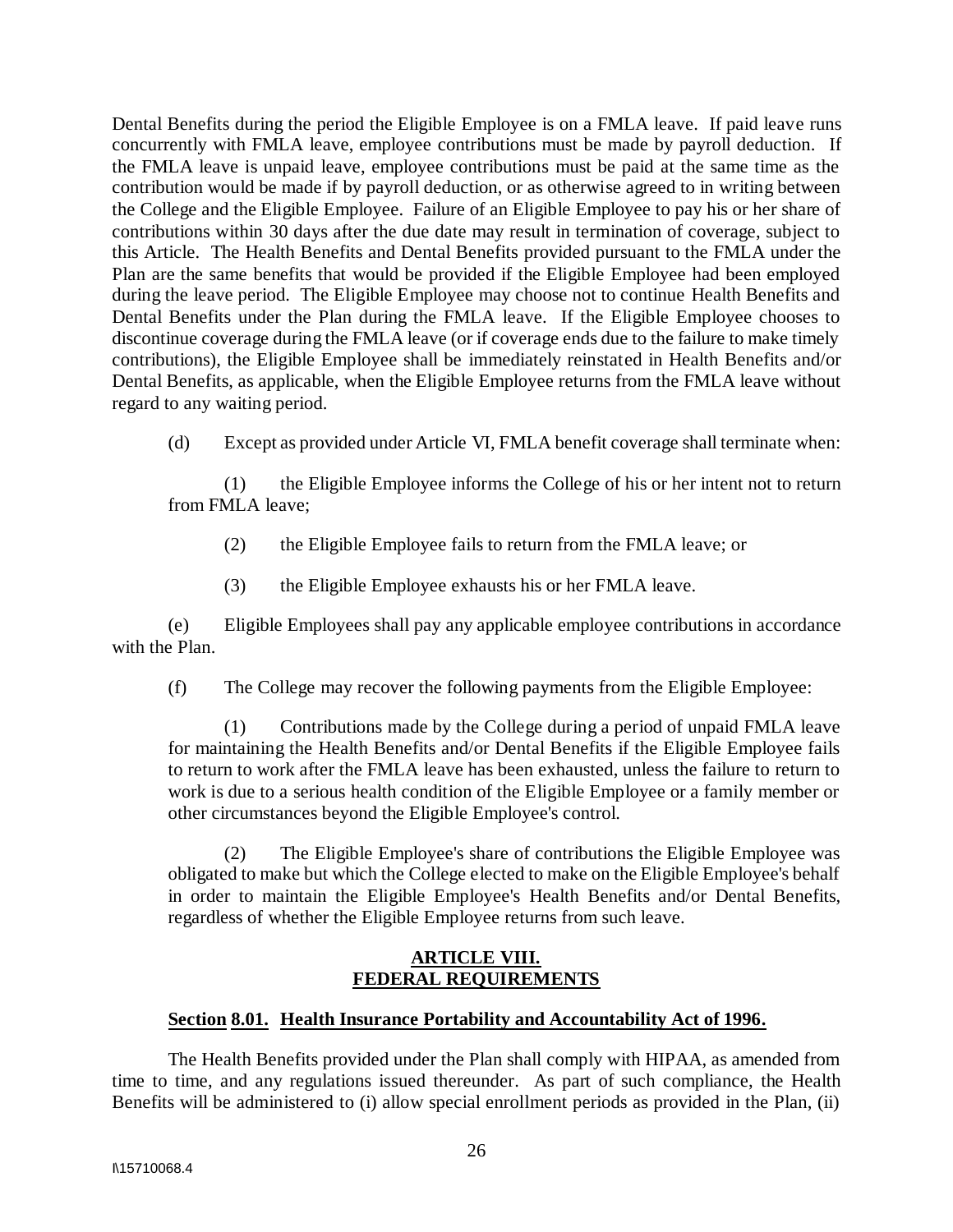prohibit pre-existing condition exclusions, and (iii) prohibit discrimination against any individual on the basis of a health status related factor, as that term is defined in HIPAA.

## **Section 8.02. Genetic Information Nondiscrimination Act of 2008.**

The Health Benefits provided under the Plan shall comply with the Genetic Information Nondiscrimination Act of 2008, as amended, and any regulations issued thereunder. As part of such compliance, the Plan shall not adjust premiums or contribution amounts on the basis of genetic information, and shall not request or require an individual or a family member of such individual to undergo a genetic test unless the research exception under Code Section  $9802(c)(4)$ is satisfied. The Plan also shall not request, require, or purchase genetic information for underwriting purposes or with respect to any individual prior to such individual's enrollment in Health Benefits, or in connection with such enrollment.

#### **Section 8.03. Mental Health Parity Act of 1996.**

The Health Benefits provided under the Plan shall comply with the Mental Health Parity Act of 1996 and the Mental Health Parity and Addiction Equity Act of 2008, both as amended, and any regulations issued thereunder. As part of such compliance, the financial requirements and treatment limitations applicable to coverage for mental health and substance use disorder benefits will be no more restrictive than the predominant financial requirements and treatment limitations applicable to substantially all coverage for medical and surgical benefits, determined pursuant to these Acts.

## **Section 8.04. Newborns' and Mothers' Health Protection Act of 1996.**

The Health Benefits provided under the Plan shall comply with the Newborns' and Mothers' Health Protection Act of 1996, as amended, and any regulations issued thereunder. As part of such compliance, the Health Benefits shall not restrict benefits for any hospital length of stay in connection with childbirth for the mother or newborn child to less than 48 hours following normal vaginal delivery, or less than 96 hours following a caesarean section, or require that a provider obtain authorization from the Plan for prescribing a length of stay not in excess of the above periods.

## **Section 8.05. Women's Health and Cancer Rights Act of 1998.**

The Health Benefits provided under the Plan shall comply with the Women's Health and Cancer Rights Act of 1998, as amended, and any regulations issued thereunder. As part of such compliance, if a Covered Person is receiving Health Benefits in connection with a mastectomy and elects breast reconstruction in connection with such mastectomy, the Plan shall cover in a manner determined in consultation with the attending physician and the Covered Person (i) reconstruction of the breast on which the mastectomy has been or will be performed, (ii) surgery and reconstruction of the other breast to produce a symmetrical appearance, (iii) prostheses, and (iv) physical complications at all states of the mastectomy, including lymphedemas. These benefits will be provided subject to the same deductibles and coinsurance applicable to other Health Benefits provided under the Plan.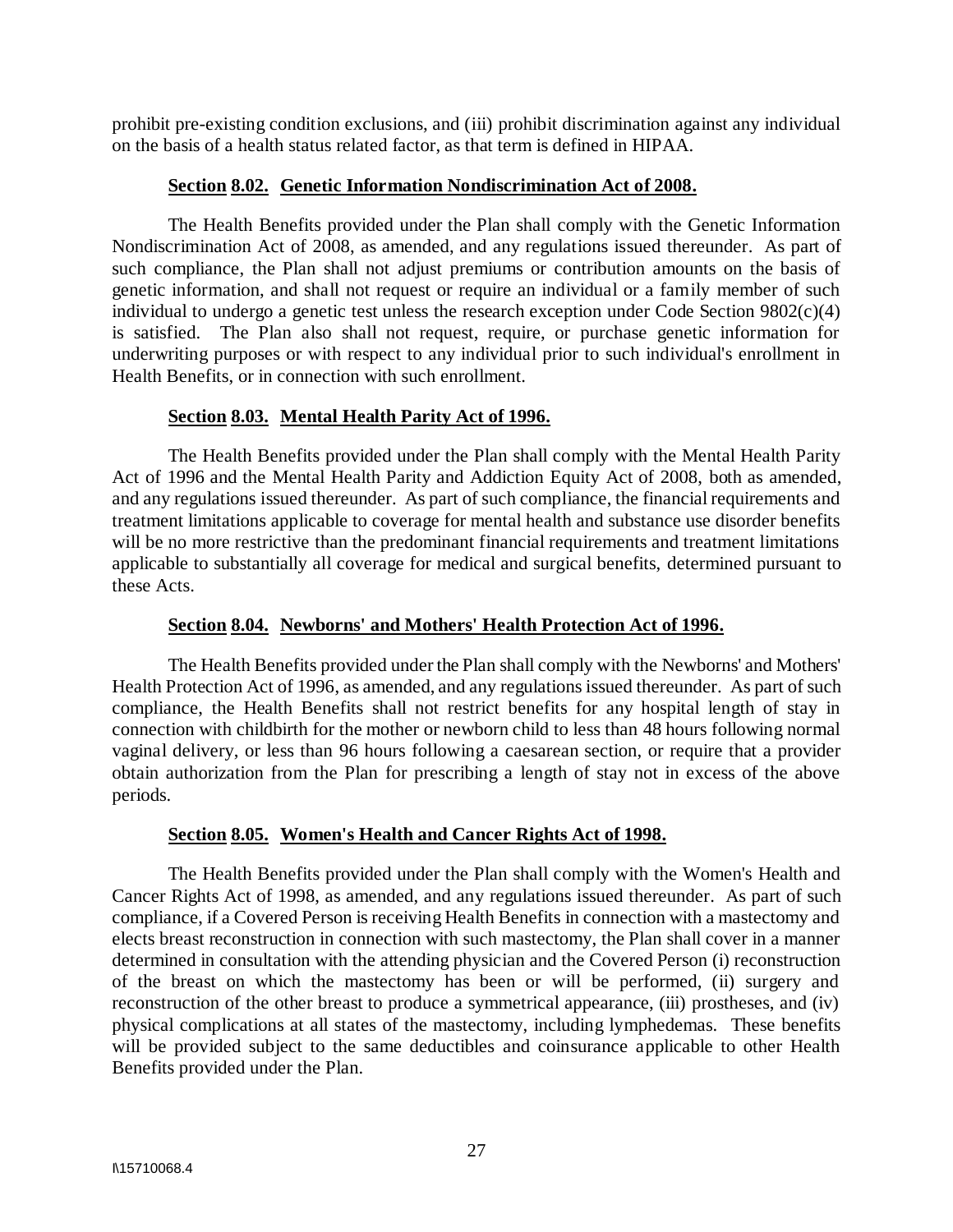#### **Section 8.06. Eligibility for Medicaid Benefits.**

Benefits shall be paid in accordance with any assignment of rights made by or on behalf of any Covered Person as required by a state plan for medical assistance approved under Title XIX, Section 1912(a)(1)(A) of the Social Security Act. For purposes of enrollment and entitlement to benefits, a Covered Person's eligibility for or receipt of medical benefits under a state plan for medical assistance approved under Title XIX of the Social Security Act shall not be taken into account. The state shall have a right to any payment made under a state plan for medical assistance approved under Title XIX of the Social Security Act when the Plan has a legal liability to make such payment.

#### **Section 8.07. Dependent Students on Medically Necessary Leave of Absence.**

The Health Benefits provided under the Plan shall comply with Michelle's Law of 2008, as amended, and any regulations issued thereunder. As part of such compliance, the Plan will extend coverage to Dependent students while on medically necessary leaves of absence pursuant to the requirements of Michelle's Law.

#### **Section 8.08. Patient Protection and Affordable Care Act of 2010.**

The Health Benefits provided under the Plan shall comply with the Patient Protection and Affordable Care Act of 2010 (the "Affordable Care Act"), as amended, and any regulations issued thereunder. As part of such compliance, the Health Benefits will be administered to (i) provide coverage to Dependent Children until age 26 regardless of marital status or any other dependency factor; (ii) not impose lifetime or annual dollar limits on essential health benefits; (iii) not impose pre-existing condition exclusions; (iv) provide preventive care services with no cost-sharing requirements from network providers; (v) provide an internal claims and appeals process and External Review process that meets the requirements under the Affordable Care Act; (vi) prohibit Rescissions except in the case of fraud or an intentional misrepresentation of material fact; (vii) provide coverage of clinical trials as required under the Affordable Care Act; (viii) limit waiting periods to 90 or less days; and (ix) comply with any other change required by the Affordable Care Act.

## **ARTICLE IX. PROTECTED HEALTH INFORMATION**

#### **Section 9.01. Adoption and Effective Date.**

This Article is adopted to reflect certain provisions of HIPAA. It is intended as good faith compliance with the requirements of HIPAA and is to be construed in accordance with HIPAA and guidance issued thereunder. The Plan shall comply with all requirements under this Article to the extent applicable, as described below.

#### **Section 9.02. Supersession of Inconsistent Provisions.**

This Article shall supersede the provisions of the Plan to the extent those provisions are inconsistent with the provisions of this Article.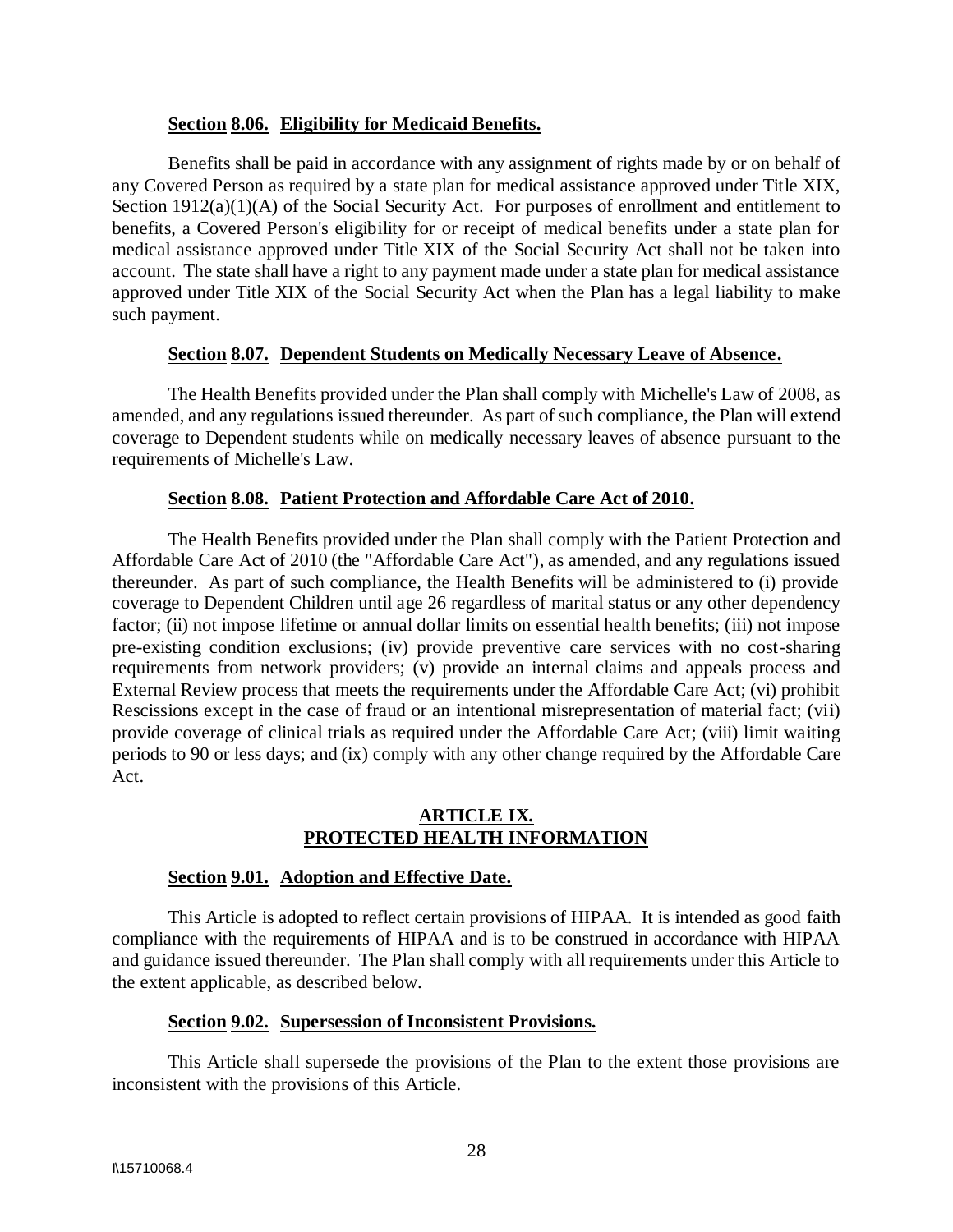#### **Section 9.03. Use and Disclosure of Protected Health Information.**

The Plan shall use and disclose Protected Health Information to the extent of and in accordance with the uses and disclosures permitted by HIPAA, as set forth in the Privacy Regulations. Specifically, the Plan shall use and disclose Protected Health Information for purposes related to health care treatment, Payment for health care, and Health Care Operations.

#### **Section 9.04. Plan Documents.**

In order for the Plan to disclose Protected Health Information to the College or to provide for or permit the disclosure of Protected Health Information to the College by a health insurance issuer or HMO with respect to the Plan, the Plan must ensure that the Plan documents restrict uses and disclosures of such information by the College consistent with the requirements of HIPAA.

#### **Section 9.05. Disclosures by Plan to the College.**

The Plan may or may not make the following disclosures to the Plan, as provided below:

(a) The Plan may disclose Summary Health Information to the College, if the College requests the Summary Health Information for the purpose of obtaining premium bids from health plans for providing health insurance coverage under the Plan; or modifying, amending, or terminating the Plan.

(b) The Plan may disclose to the College information on whether an Individual is participating in the Plan, or is enrolled in or has disenrolled from a health insurance issuer offered by the Plan.

(c) The Plan may disclose Protected Health Information to the College to carry out Plan administration functions that the College performs, consistent with the provisions of Sections 9.06 through 9.08.

(d) With an authorization from the Covered Person, the Plan may disclose Protected Health Information to the College for purposes related to the administration of other employee benefit plans and fringe benefits sponsored by the College.

(e) The Plan may not permit a health insurance issuer with respect to the Plan to disclose Protected Health Information to the College except as permitted by this Section.

(f) The Plan may not disclose (and may not permit a health insurance issuer to disclose) Protected Health Information to the College as otherwise permitted by this Section unless a statement is included in the Plan's notice of privacy practices that the Plan (or a health insurance issuer with respect to the Plan) may disclose Protected Health Information to the College.

(g) The Plan may not disclose Protected Health Information to the College for the purpose of employment-related actions or decisions or in connection with any other benefit or employee benefit plan of the College.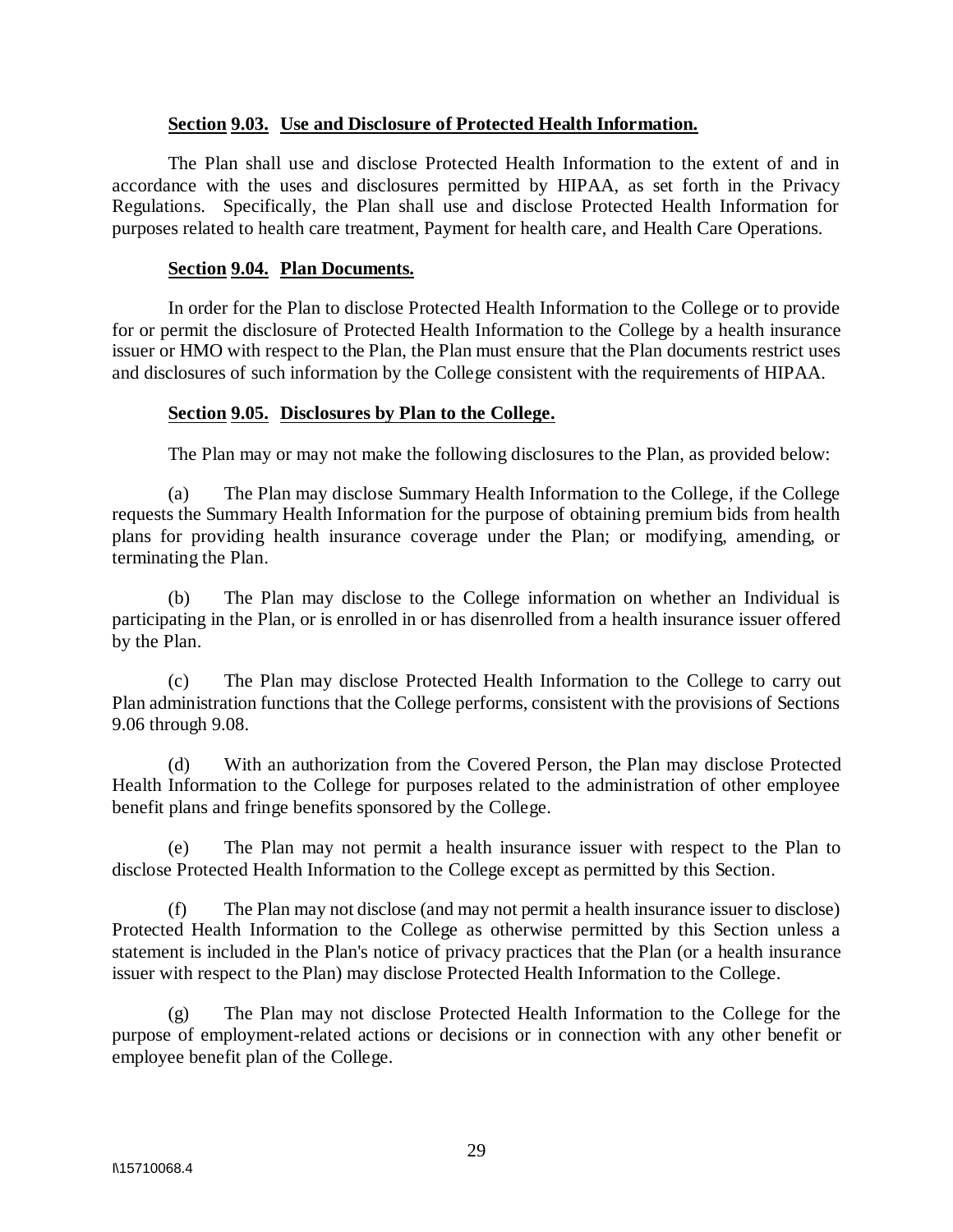(h) The Plan may not disclose (and may not permit a health insurance issuer to disclose) Protected Health Information that is genetic information about an individual for underwriting purposes as defined in Section 1180(b)(4) of the Social Security Act and underlying regulations.

#### **Section 9.06. Uses and Disclosures by the College.**

The College may only use and disclose Protected Health Information as permitted and required by the Plan, as set forth within this Article. Such permitted and required uses and disclosures may not be inconsistent with the provisions of HIPAA. The College may use and disclose Protected Health Information without an authorization from an Eligible Employee or Eligible Retiree for Plan administrative functions including Payment activities and Health Care Operations. In addition, the College may also use and disclose Protected Health Information to accomplish the purpose for which any disclosure is properly made pursuant to Section 9.05.

#### **Section 9.07. Certification.**

The Plan may disclose Protected Health Information to the College only upon receipt of a certification from the College that the Plan documents have been amended to incorporate the provisions provided for in this Section and that the College so agrees to the provisions set forth therein.

## **Section 9.08. Conditions Agreed to by the College.**

The College agrees to the following conditions:

(a) The College will not use or further disclose Protected Health Information other than as permitted or required by the Plan document or as required by law.

(b) The College will ensure that any agents, including a subcontractor, to whom the College provides Protected Health Information received from the Plan agree to the same restrictions and conditions that apply to the College with respect to such Protected Health Information, and that any such agents or subcontractors agree to implement reasonable and appropriate security measures to protect any Electronic Protected Information belonging to the Plan that is provided by the College.

(c) The College will not use or disclose Protected Health Information for employmentrelated actions and decisions unless authorized by an Individual.

(d) The College will not use or disclose Protected Health Information in connection with any other benefit or employee benefit plan of the College unless authorized by an Individual.

(e) The College will report to the Plan any Protected Health Information use or disclosure that is inconsistent with the uses or disclosures provided for by this Article, or any Security Incident of which it becomes aware.

(f) The College will make Protected Health Information available to an Individual in accordance with HIPAA's access requirements pursuant to 45 CFR § 164.524.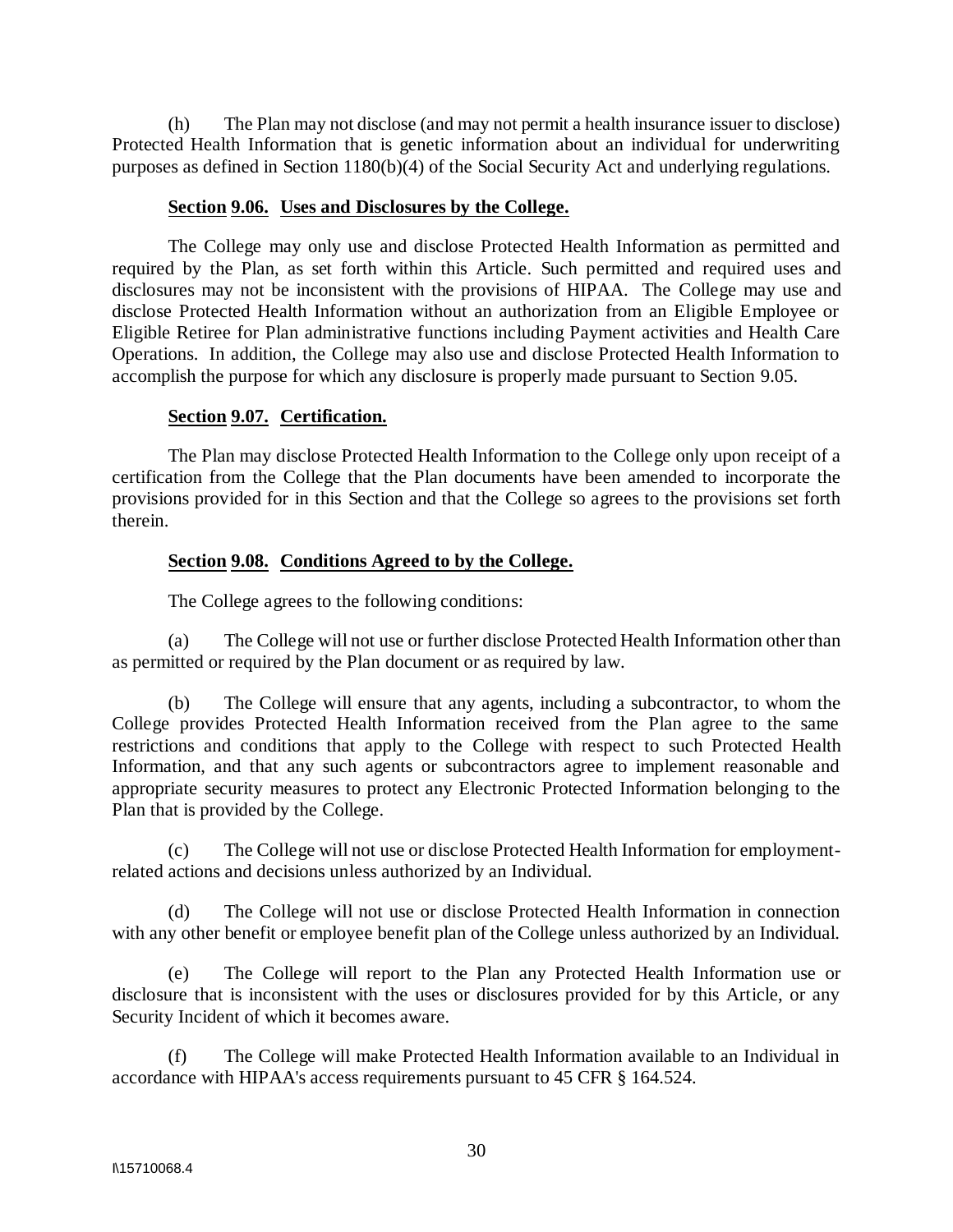(g) The College will make Protected Health Information available for amendment and incorporate any amendments to Protected Health Information in accordance with 45 CFR § 164.526.

(h) The College will make available the information required to provide an accounting of disclosures in accordance with 45 CFR § 164.528.

(i) The College will make internal practices, books and records relating to the use and disclosure of Protected Health Information received from the Plan available to the Secretary of the Department of Health and Human Services for the purposes of determining the Plan's compliance with HIPAA.

(j) If feasible, the College will return or destroy all Protected Health Information received from the Plan that the College still maintains in any form, and retain no copies of such Protected Health Information when no longer needed for the purpose for which disclosure was made (or if return or destruction is not feasible, limit further uses and disclosures to those purposes that make the return or destruction infeasible).

(k) The College will implement administrative, physical, and technical safeguards that reasonably and appropriately protect the confidentiality, integrity, and availability of the Electronic Protected Health Information that it creates receives, maintains, or transmits on behalf of the Plan.

(l) The College will ensure that the separation and requirements of Sections 9.09, 8.10, and 8.11 of the Plan are supported by reasonable and appropriate security measures.

## **Section 9.09. Adequate Separation Between the Plan and the College.**

In accordance with HIPAA, only the designated Privacy Officer and those individuals identified in the HIPAA Policies and Procedures who have a need for Protected Health Information to help administer the Plan may be given access to Protected Health Information.

## **Section 9.10. Limitations of Access and Disclosure.**

The persons described in Section 9.09 may only have access to and use and disclose Protected Health Information for Plan administration functions that the College performs for the Plan.

## **Section 9.11. Noncompliance.**

If the persons or classes of persons described in Section 8.09 of this Article do not comply with this Plan document, the Plan and the College shall provide a mechanism for resolving issues of noncompliance, including disciplinary sanctions.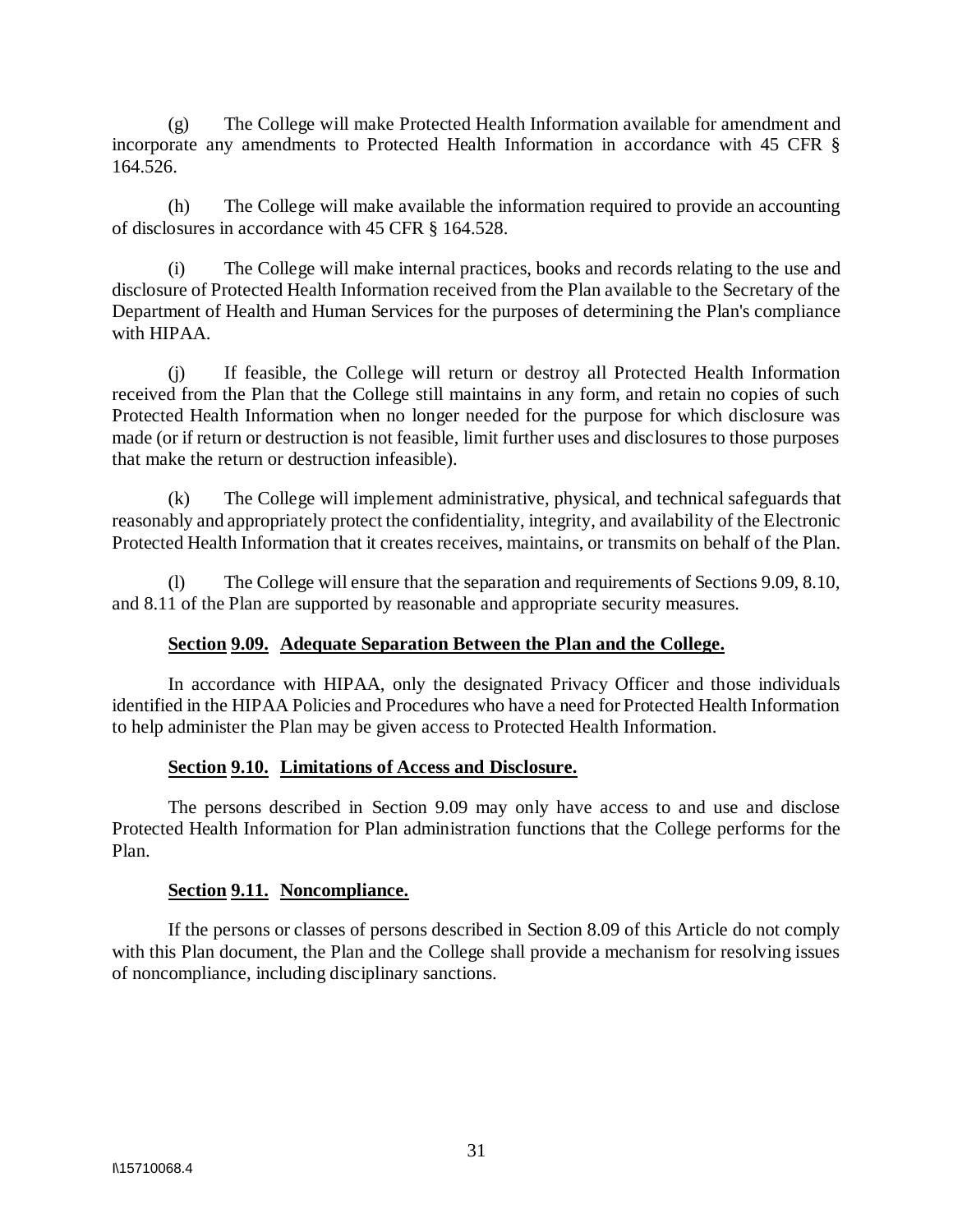## **ARTICLE X. USERRA RIGHTS AND COVERAGE**

#### **Section 10.01.Application.**

The Plan shall comply with all requirements under the USERRA to the extent applicable, and as described below.

#### **Section 10.02.USERRA Continuation Coverage.**

(a) An Eligible Employee may be entitled to reemployment and other rights during and after a period of Service in the Uniformed Services under USERRA, including certain contributions and service credits under the Plan that are subject to USERRA. The Plan shall be administered in compliance with the requirements of USERRA to the extent applicable.

(b) To be eligible for such USERRA benefits, before leaving for military service, the Eligible Employee is generally required to give the College advance notice that such Eligible Employee is leaving the job for Service in the Uniformed Services. When such Eligible Employee returns from military service, he or she must timely submit an application for reemployment with the College and request information regarding his or her reemployment rights. Time limits for returning to work shall depend on the length of time of such military service.

#### **Section 10.03.Continuation of Coverage.**

Subject to the terms and conditions of any applicable collective bargaining agreement, if an Eligible Employee is absent from a position of employment with the College by reason of Service in the Uniformed Services and was enrolled in Health Benefits and/or Dental Benefits immediately prior to his or her absence due to Service in the Uniformed Services, the Eligible Employee shall be entitled to elect to continue such coverage for the Eligible Employee and his or her covered Dependents for the time period allowed under the Plan. Thereafter, coverage will continue for a period equal to the lesser of (i) the 24 month period beginning on the date on which such Eligible Employee is absent from employment with the College by reason of Service in the Uniformed Services or (ii) the day following the date on which the Eligible Employee fails to apply for or return to a position of employment with the College as determined pursuant to USERRA Section 4312(e). Eligible Employees may elect to discontinue coverage under the Plan during Service in the Uniformed Services by submitting the applicable forms to the College.

## **Section 10.04.Election of USERRA Continuation Coverage.**

(a) Continuation coverage does not begin unless it is elected by the Eligible Employee.

(b) The Eligible Employee may elect to continue coverage by reason of Service in the Uniformed Services for himself or herself and his or her covered Dependents. Dependents do not have an independent right to elect USERRA continuation coverage. The election period for continued coverage shall begin on the date the Eligible Employee gives the College advance notice that he or she is required to report for Uniformed Service (whether such service is voluntary or involuntary) and shall end 60 days after the date the Eligible Employee would otherwise lose coverage under the Plan.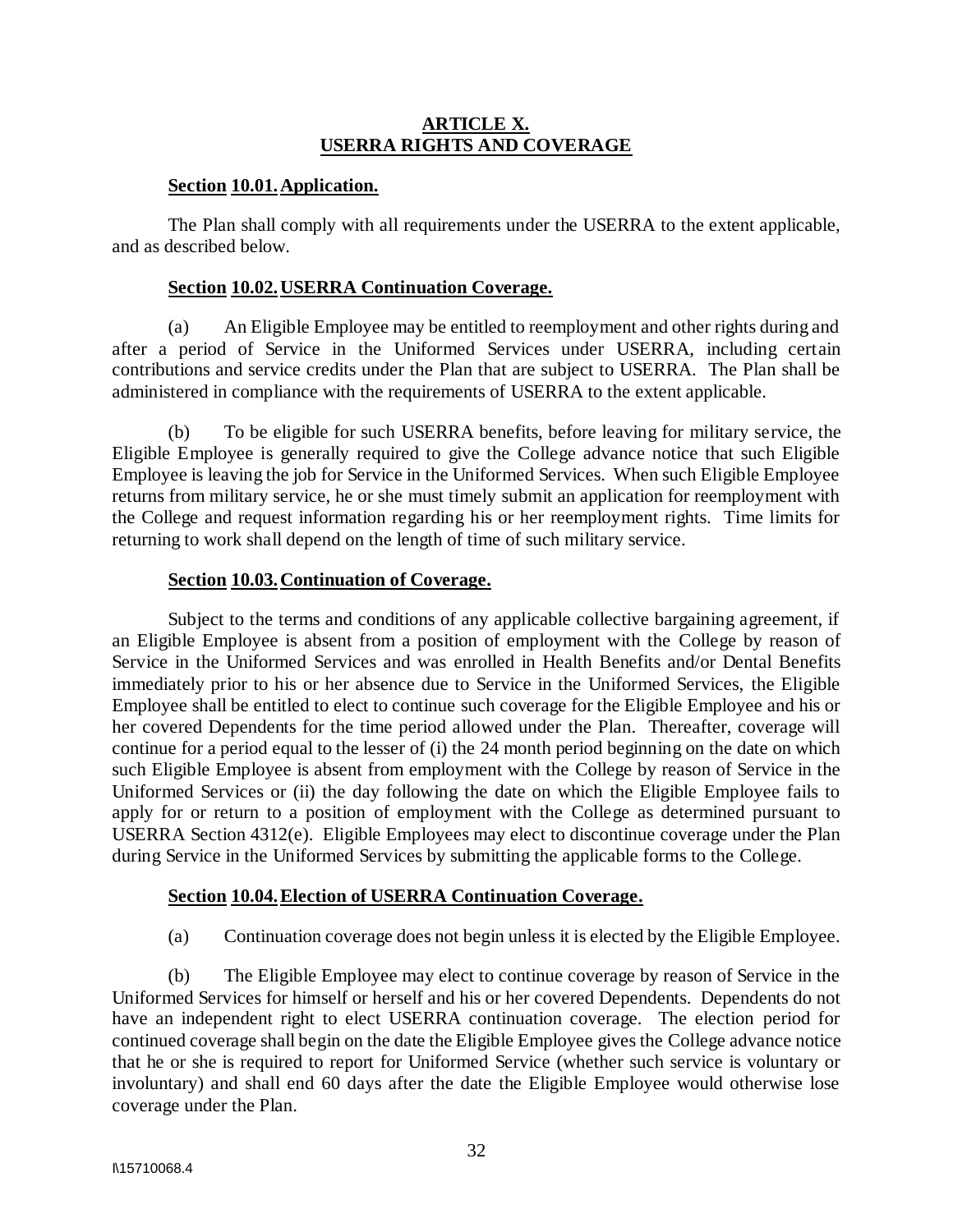(c) If the Eligible Employee is unable to give advance notice of Uniformed Service, the Eligible Employee may still be able to elect continuation coverage under this Article if the failure to give advance notice was because giving such notice was impossible, unreasonable, or precluded by military necessity. In such a case, the election period shall begin on the date the Eligible Employee leaves for Uniformed Service and shall end on the earlier of: (i) the 24 month period beginning on the date on which the Eligible Employee's absence for the Uniformed Service begins; or (ii) the date on which the Eligible Employee fails to return from Uniformed Service or apply for a position of employment as provided under 20 CFR §§ 1002.115-123. For these purposes, "military necessity" occurs only when deemed to be so by a designated military authority as described in 20 CFR § 1002.86 and may include situations where a mission, operation, exercise or requirement is classified, or could be compromised or otherwise adversely affected by public knowledge. It may be impossible or unreasonable to give advance notice under certain circumstances such as when the appropriate representative of the College is unavailable or the Eligible Employee is required to report for Uniformed Service in an extremely short period of time.

(d) The election of USERRA continuation coverage must be made on a form provided by the Administrator and made within the 60 day period described herein. An election is considered to be made on the date it is sent to the Administrator. If timely elected pursuant to this Section, coverage shall be reinstated as of the date the Eligible Employee lost coverage due to absence for Service in the Uniformed Service and shall last for the period set forth in Section 10.03; provided that the Eligible Employee pays all unpaid costs for the coverage pursuant to Section 10.05.

## **Section 10.05.Cost of USERRA Continuation Coverage.**

(a) If an Eligible Employee elects continuation coverage pursuant to Section 10.04, the Eligible Employee will be required to pay 102% of the full premium cost for such coverage; provided, however, if the Eligible Employee's Service in the Uniformed Services is for a period of fewer than 31 days, he or she will not be required to pay more for such coverage than is otherwise required for active Eligible Employees.

(b) Premiums are due on the first day of each month for which continuation coverage is desired. Failure to pay premiums on a timely basis shall result in termination of coverage as of the date the premium is due. Payment of any premium, other than that referred to below, shall only be considered to be timely if made within 30 days after the date due. A premium must also be paid for the cost of continuation coverage for the time period between the date that continuation coverage commences and the date continuation coverage is elected. This payment must be made within 45 days after the date of election. Failure to pay this premium on the date due shall result in cancellation of coverage back to the initial date coverage would have terminated.

## **Section 10.06.Coordination with COBRA.**

An Eligible Employee who is absent from work by reason of Service in the Uniformed Services may be eligible for continuation coverage under Article VI. The continuation coverage provided in this Article shall not limit or otherwise interfere with those continuation coverage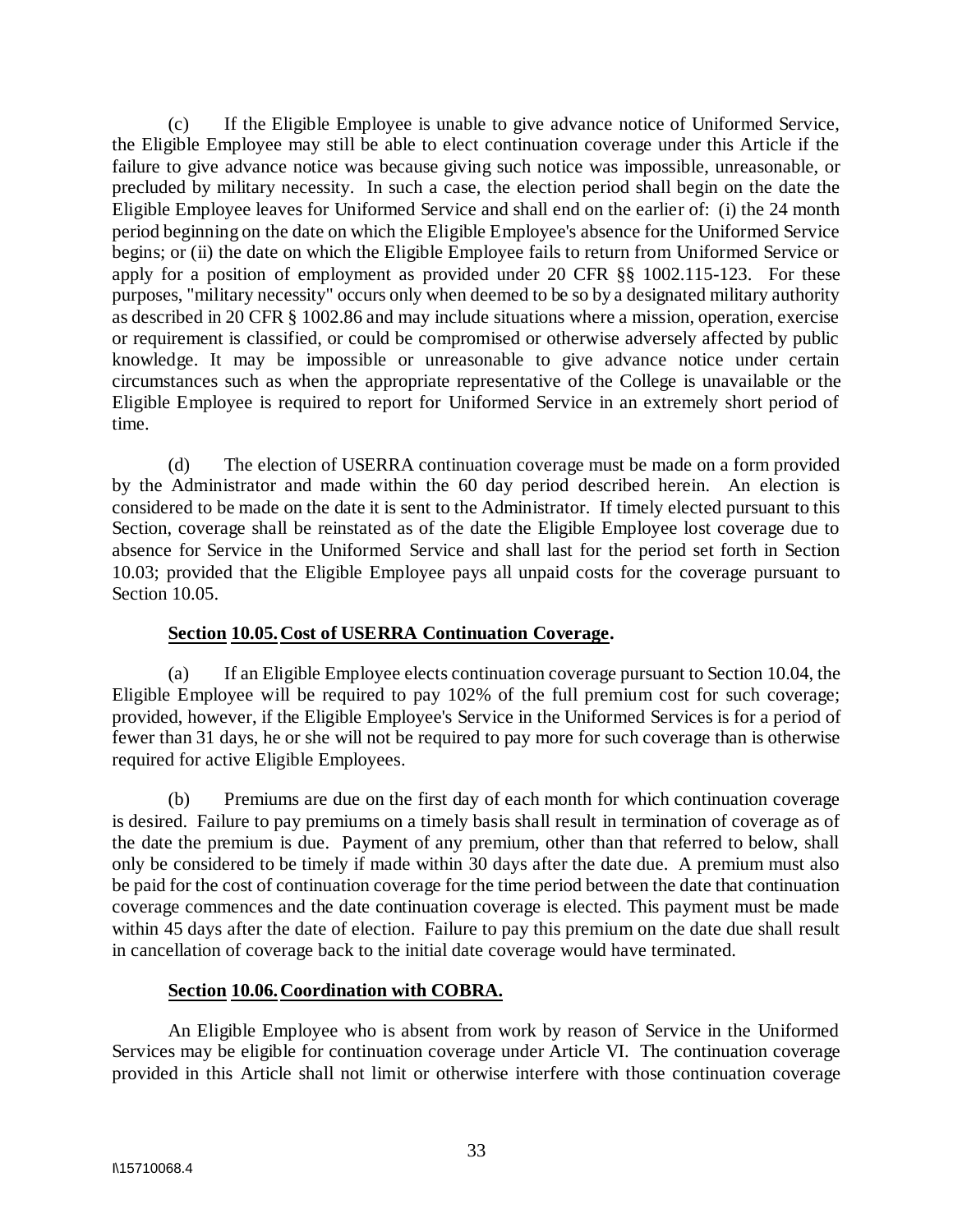rights detailed in Article VI; provided, however, any continuation coverage provided under this Article shall run concurrently with any continuation coverage available under Article VI.

#### **Section 10.07.USERRA Continuation Health Benefits Provided.**

The continuation coverage provided to an Eligible Employee serving in the Uniformed Services who elects continued coverage for himself or herself (and his or covered Dependents) shall be identical to the coverage provided under the Plan to similarly situated persons covered by the Plan who are active. If coverage is modified under the Plan for any group of similarly situated beneficiaries, such coverage shall also be modified in the same manner for all individuals who are covered under USERRA continuation coverage. Continuation coverage may not be conditioned on evidence of good health. If the Plan provides an open enrollment period during which similarly situated active employees may choose to be covered under another group health plan or under another benefit package within the Plan, or to add or eliminate coverage of family members, the Plan shall provide the same opportunity to individuals who have elected USERRA continuation coverage.

#### **Section 10.08.Waiting Period and Exclusions Upon Reemployment.**

Notwithstanding any other provision herein, an Eligible Employee and his or her eligible covered Dependents whose benefit coverage is terminated by reason of Service in the Uniformed Services shall not be subject to any exclusion or waiting period upon reinstatement of such coverage under the Plan following Service in the Uniformed Services; provided, however, the above shall not apply to any condition determined by the Secretary of Veterans Affairs to have been incurred in or aggravated during the performance of Service in the Uniformed Services.

#### **Section 10.09.Reinstatement of Coverage Upon Reemployment.**

The College shall promptly reinstate an Eligible Employee's Health Benefits and/or Dental Benefits coverage at reemployment upon request, consistent with the terms of the Plan.

## **Section 10.10.Rights, Benefits, and Obligations of Employees Absent from Employment by Reason of Service in the Uniformed Services.**

An Eligible Employee who is absent from employment with the College by reason of Service in the Uniformed Services shall be considered on furlough or leave of absence while performing such service and shall be entitled to such other rights and benefits as are generally provided by the College to Employees having similar status and pay who are on furlough or leave of absence; provided, however, an Eligible Employee who knowingly provides written notice of intent not to return to employment with the College shall cease to be entitled to such rights and benefits. Furthermore, an Eligible Employee who is absent from employment with the College by reason of Service in the Uniformed Services shall be permitted to apply any accrued paid vacation, annual or similar leave while on such leave by reason of Service in the Uniformed Services.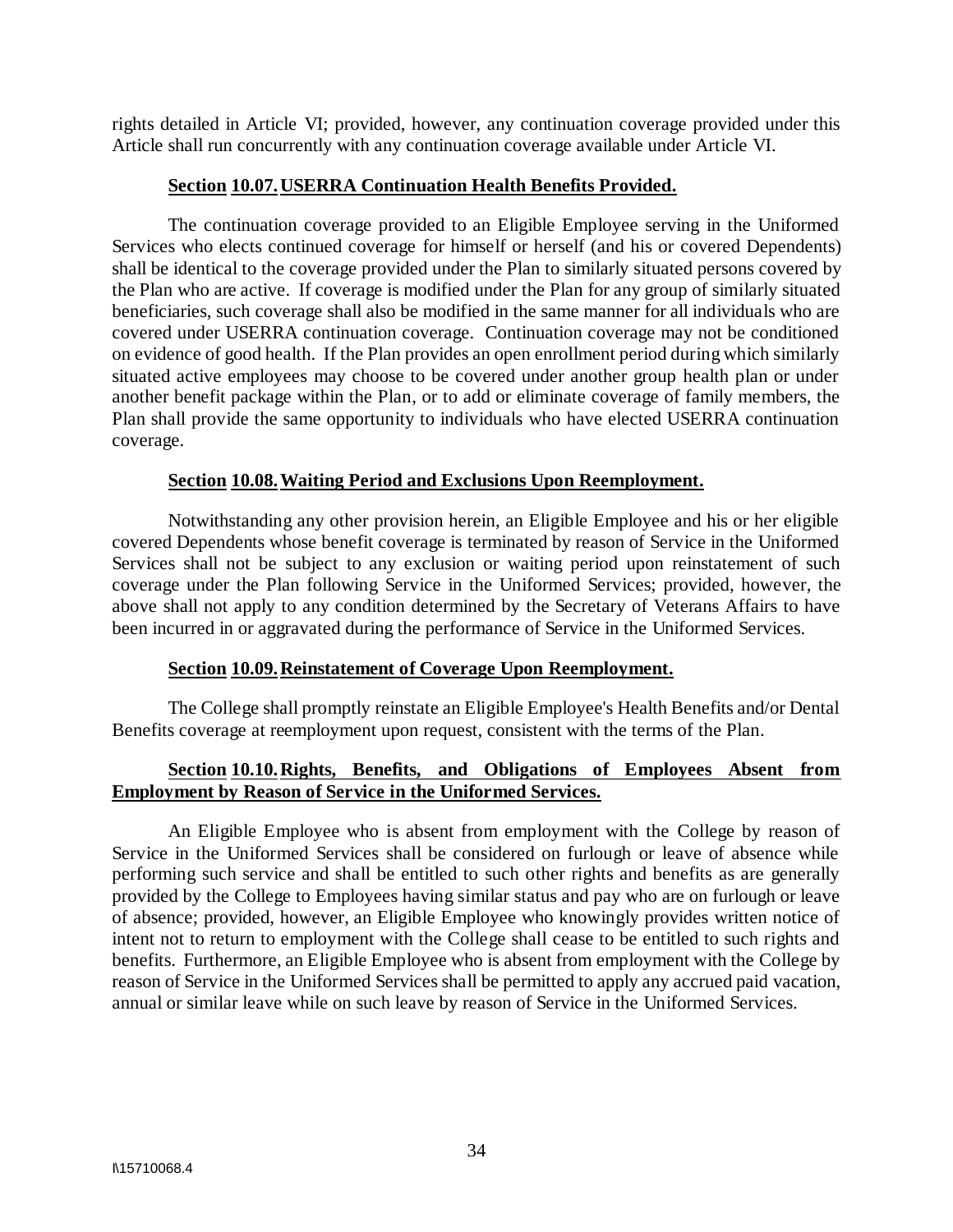#### **ARTICLE XI. FUNDING POLICY AND CONTRIBUTIONS TO THE PLAN**

The College shall be responsible for establishing and carrying out the funding policy of the Plan for the provisions of benefits consistent with the objectives of the Plan. Uninsured benefits adopted by the College may be paid from the general assets of the College. Contributions to provide fully insured benefits or self-insured benefits under the Plan shall be paid to the appropriate insurance company or benefit provider pursuant to the Health Benefits and Dental Benefits maintained by the College. Contributions may consist of contributions paid by the College or by the Eligible Employee, Eligible Retiree, or Surviving Spouse, as applicable. The College shall determine the amount, if any, of contributions to be made by each Eligible Employee, Eligible Retiree, or Surviving Spouse for Health Benefits and Dental Benefits, which amounts shall be communicated to each such individual. Certain contributions made by Eligible Employees through salary reduction shall be treated as contributions made by the College, consistent with the Flexible Benefit Plan.

#### **ARTICLE XII. ADMINISTRATION OF THE PLAN**

#### **Section 12.01.Administrator.**

The College shall be the Administrator of the Plan; provided, however, the Administrator may from time to time designate a person, committee, Claims Supervisor, or organization to perform certain responsibilities of the Administrator. Any such individual, committee, Claims Supervisor, or organization shall perform the delegated functions until removal by the Administrator, which removal may be without cause and without advance notice. Except as otherwise specifically provided in the Plan, the Administrator shall have full, discretionary authority to control and manage the operation and administration of the Plan, and shall be named fiduciary of the Plan. The Administrator shall have all power necessary or convenient to enable the Administrator to exercise such authority. The Administrator or its designee may provide rules and regulations, not inconsistent with the provisions hereof, for the operation and management of the Plan, and may from time to time amend or rescind such rules or regulations. The Administrator shall have the full discretion, power, and the duty to take all action necessary or proper to carry out the duties required under the Plan. The Administrator is authorized to accept service of legal process for the Plan.

#### **Section 12.02.Claims Supervisor.**

The College may appoint or remove a Claims Supervisor with respect to the Health Benefits and Dental Benefits provided under the Plan.

#### **Section 12.03.Discretionary Authority of Administrator.**

Except as may be otherwise specifically provided in the Plan, the Administrator or its designee shall have full, discretionary authority to enable it to carry out its duties under the Plan, including, but not limited to, the authority to determine eligibility under the Plan and to construe the terms of the Plan and to determine all questions of fact or law arising hereunder. The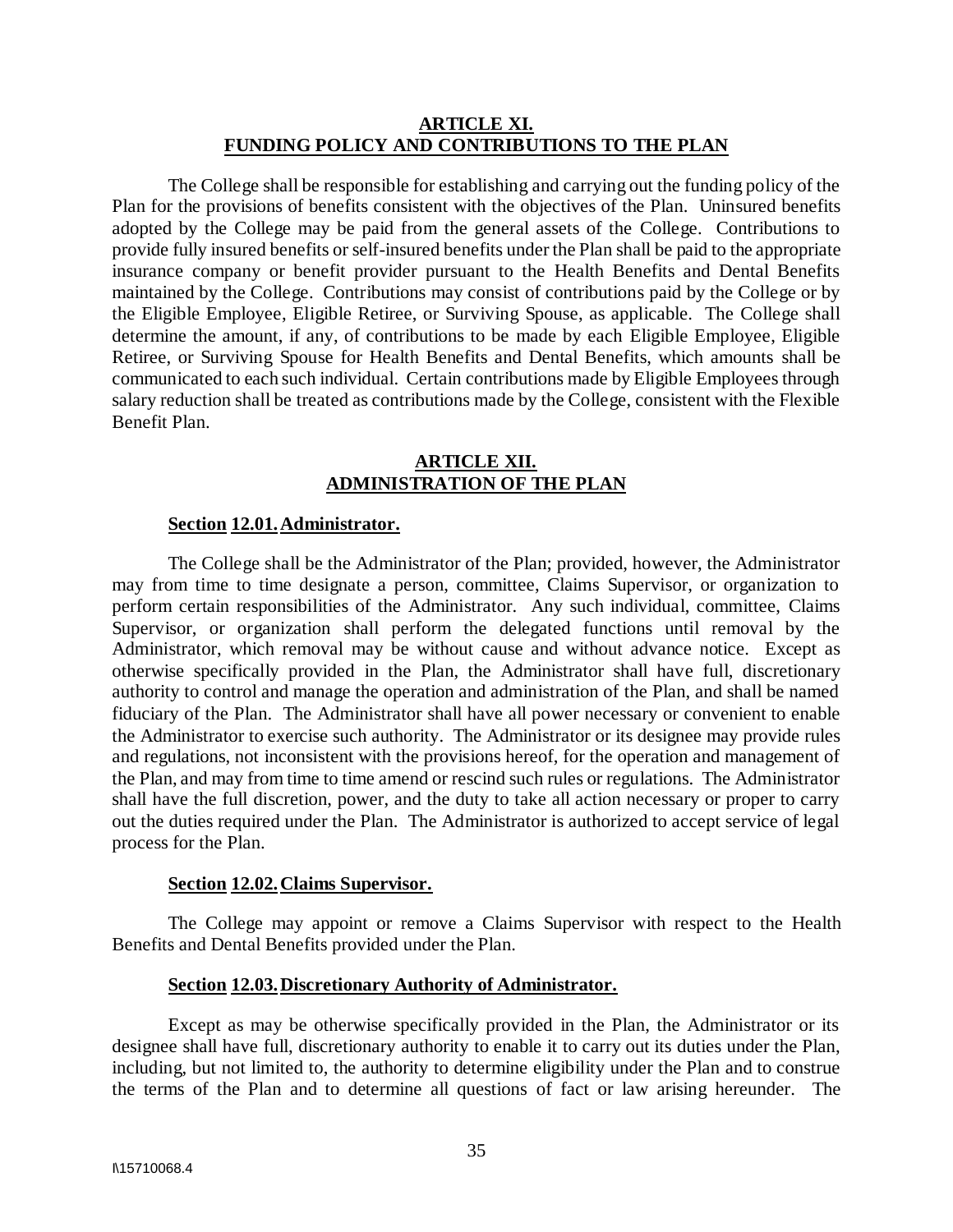Administrator or its designee shall have all power necessary or convenient to enable the Administrator to exercise such authority. The Administrator or its designee shall have full, discretionary authority to correct any defect, supply any omission or reconcile any inconsistency and resolve ambiguities in the Plan in such manner and to such extent as it may deem expedient, and the Administrator or its designee shall be the sole and final judge of such expediency. Subject to Article XIII, all such determinations and interpretations shall be final, conclusive, and binding on all persons affected thereby, and benefits under the Plan shall be paid only if the Administrator and/or its designee decides in its discretion that a Covered Person is entitled to such benefits.

#### **ARTICLE XIII. CLAIMS PROCEDURES**

#### **Section 13.01.Application.**

(a) The following procedures shall apply to the extent that the written documents describing the Health Benefits and/or the Dental Benefits, as incorporated under Schedule B, either do not contain specific claims procedures or such claim procedures do not comply with the requirements under the Patient Protection and Affordable Care Act (with respect to Health Benefits only).

(b) Subject to paragraph (a), Section 13.02 shall apply to the internal claims procedure applicable to Health Benefits and Dental Benefits, and Section 13.03 shall apply to the External Review process available with respect to eligible Health Benefits claims. All notifications by any Claims Supervisor to a Claimant for claim review, Denial, approval and Appeal may be done in writing or electronically, unless otherwise designated.

#### **Section 13.02.Internal Review of Claims.**

(a) Initial Claim. Any claim to receive benefits under the Plan must be filed with the Claims Supervisor within the designated time period on the designated form, and will be deemed filed upon receipt. If a Claimant fails to follow the claims procedures outlined herein for filing an Urgent Care Claim or a Pre-Service Claim, the Claimant will be notified orally (unless the Claimant requests written notice) of the proper procedures to follow, not later than 24 hours for Urgent Care Claims and five days for Pre-Service Claims. This special timing rule applies only to Urgent Care Claims and Pre-Service Claims that are received by the person or unit customarily responsible for handling benefit matters and specify a Claimant, a medical condition or symptom, and a specific treatment, service, or product for which approval is requested.

(b) Initial Review of Claim. When a claim for benefits has been properly filed, the Claimant will be notified of the approval or Denial within the time periods set forth in the chart under paragraph (k) below. For Urgent Care Claims, the Claims Supervisor will defer to the attending provider with respect to the decision as to whether a claim is an Urgent Care Claim for purposes of determining the applicable time period.

(c) Initial Denial of Claim. If any claim for benefits is partially or wholly Denied, the Claimant will be given notice which will contain the following items: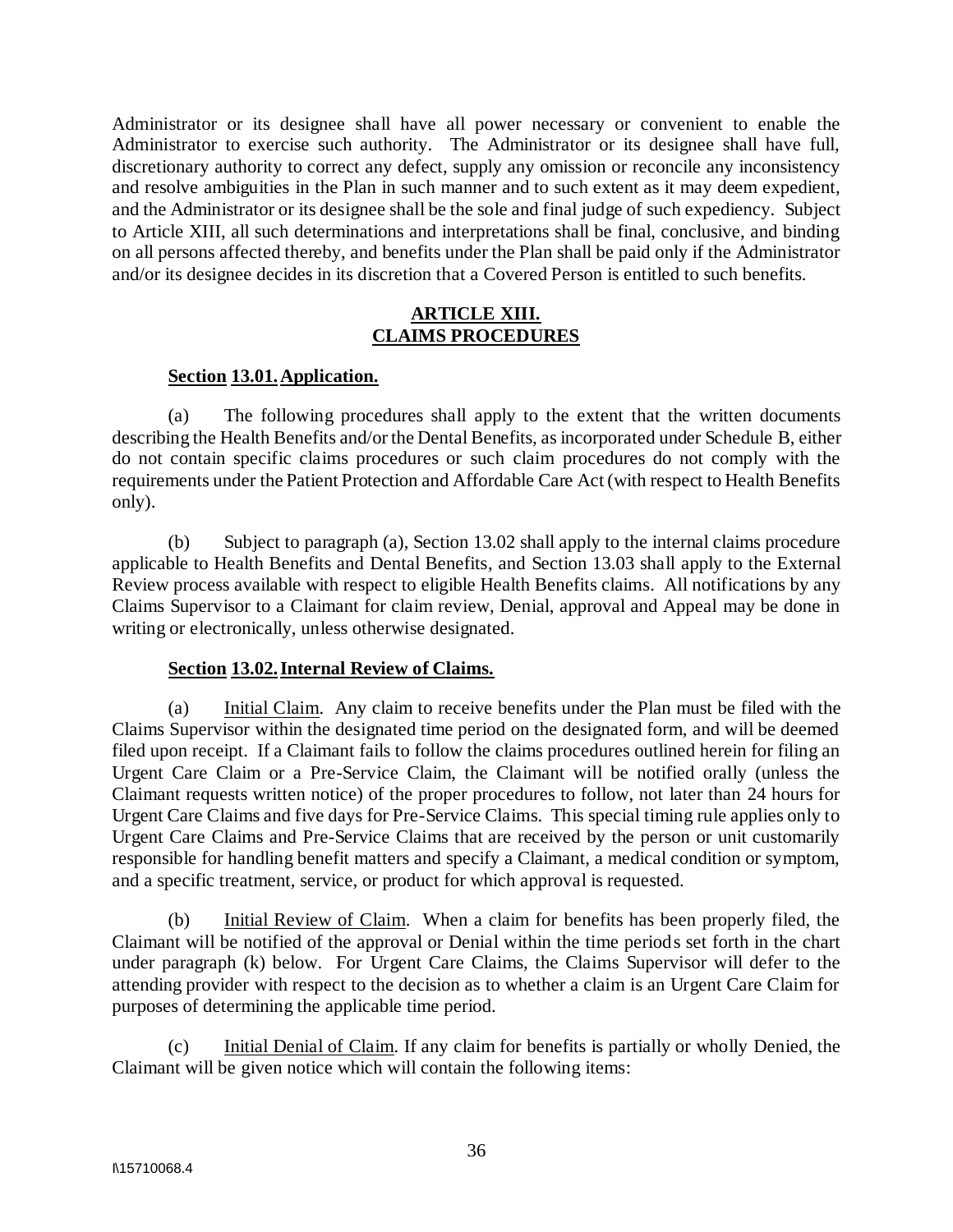- (1) the specific reasons for the Denial;
- (2) references to applicable Plan provisions upon which the Denial is based;

(3) a description of any additional material or information needed and why such material or information is necessary;

(4) a description of the review procedures and time limits, including information regarding how to initiate an Appeal, and information on the External Review process (with respect to Health Benefits);

(5) the specific internal rule, guideline, protocol, or other similar criterion, if any, relied upon in making the Denial, or a statement that such rule, guideline, protocol, or other similar criterion was relied upon, with a copy free of charge upon request;

(6) if the Denial is based on a medical necessity or experimental treatment or similar exclusion or limit, either an explanation of the scientific or clinical judgment for the determination or a statement that such explanation will be provided free of charge upon request;

(7) for Urgent Care Claims, a description of the expedited review process applicable to such claims; and

(8) for Denials of Health Benefits, (A) information sufficient to identify the claim involved (including the date of service, the health care provider, the claim amount (if applicable), and a statement describing the availability, upon request, of the diagnosis code and its corresponding meaning, and the treatment code and its corresponding meaning), (B) the Denial code and its corresponding meaning, as well as a description of the Claims Supervisor's standard, if any, that was used in the Denial of the claim, and (C) the availability of, and contact information for, any applicable office of health insurance consumer assistance or ombudsman established under Section 2793 of the Public Health Services Act to assist individuals with the internal claims and Appeals and External Review processes.

For Urgent Care Claims, the information in the notice may be provided orally if the Claimant is given notification within three days after the oral notification.

(d) Appeal of Claim Denial. A Claimant may initiate an Appeal of the Denial of a benefit claim by filing a written claim Appeal with the Claims Supervisor within the time period set forth in paragraph (k), which will be deemed filed upon receipt. If the request is not timely, the decision of the Claims Supervisor will be the final decision of the Plan, and will be final, conclusive, and binding on all persons. For Urgent Care Claims, a Claimant may make a request for an expedited Appeal orally or in writing, and all necessary information will be transmitted by telephone, facsimile, or other similarly expeditious method.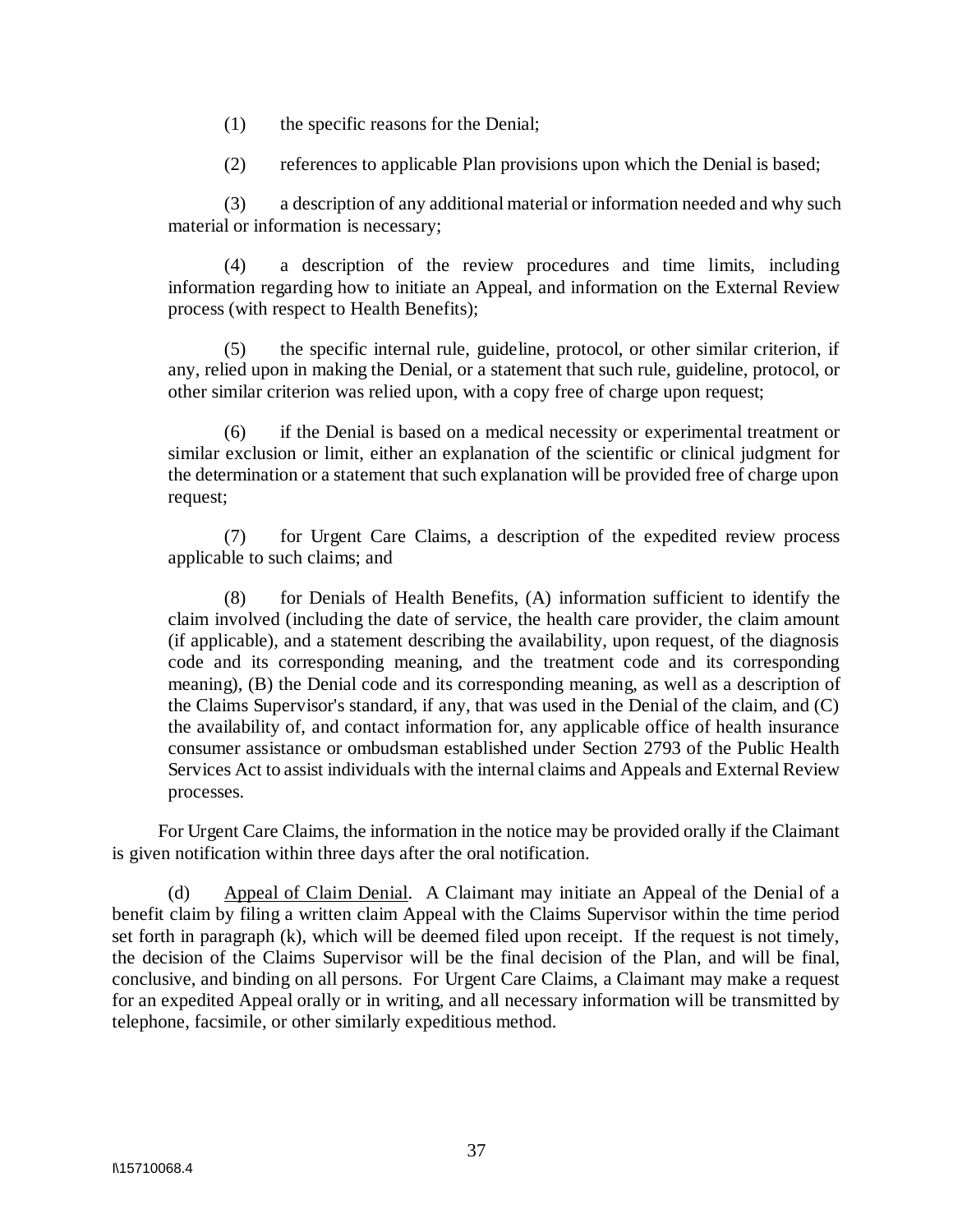#### (e) Decision on Appeal.

(1) The Claimant will receive notice of the Claims Supervisor's decision on Appeal within the time periods shown in paragraph (k).

(2) With respect to claims for Health Benefits, the Claims Supervisor will provide the Claimant with the following information free of charge as soon as possible and sufficiently in advance of the date on which the notice of Final Denial is required under paragraph (k), such that the Claimant has a reasonable opportunity to respond prior to that date: (A) any new or additional evidence considered, relied upon, or generated by the Claims Supervisor (or at the direction of the Claims Supervisor) in connection with the claim, and (B) any new or additional rationale that forms the basis of the Claims Supervisor's Final Denial, if any.

(3) If the claim is denied on Appeal (including a Final Denial), the Claimant will be given notice with a statement that the Claimant is entitled to receive, free of charge, access to and copies of all documents, records, and other information that apply to the claim. The notice will also contain:

(A) the specific reasons for the Denial;

(B) references to applicable Plan provisions upon which the Denial is based;

(C) a description of the review procedures and time limits, including information on the External Review process (with respect to Health Benefits);

(D) the specific internal rule, guideline, protocol, or other similar criterion, if any, relied upon in making the Denial, or a statement that such rule, guideline, protocol, or other similar criterion was relied upon, with a copy free of charge upon request;

(E) if the Denial is based on a medical necessity or experimental treatment or similar exclusion or limit, either an explanation of the scientific or clinical judgment for the determination or a statement that such explanation will be provided free of charge upon request;

(F) for Denials of Health Benefits, (i) information sufficient to identify the claim involved (including the date of service, the health care provider, the claim amount (if applicable), and a statement describing the availability, upon request, of the diagnosis code and its corresponding meaning, and the treatment code and its corresponding meaning), (ii) the Denial code and its corresponding meaning, as well as a description of the Claims Supervisor's standard, if any, that was used in the Denial of the claim, and (iii) the availability of, and contact information for, any applicable office of health insurance consumer assistance or ombudsman established under Section 2793 of the Public Health Services Act to assist individuals with the internal claims and Appeals and External Review process; and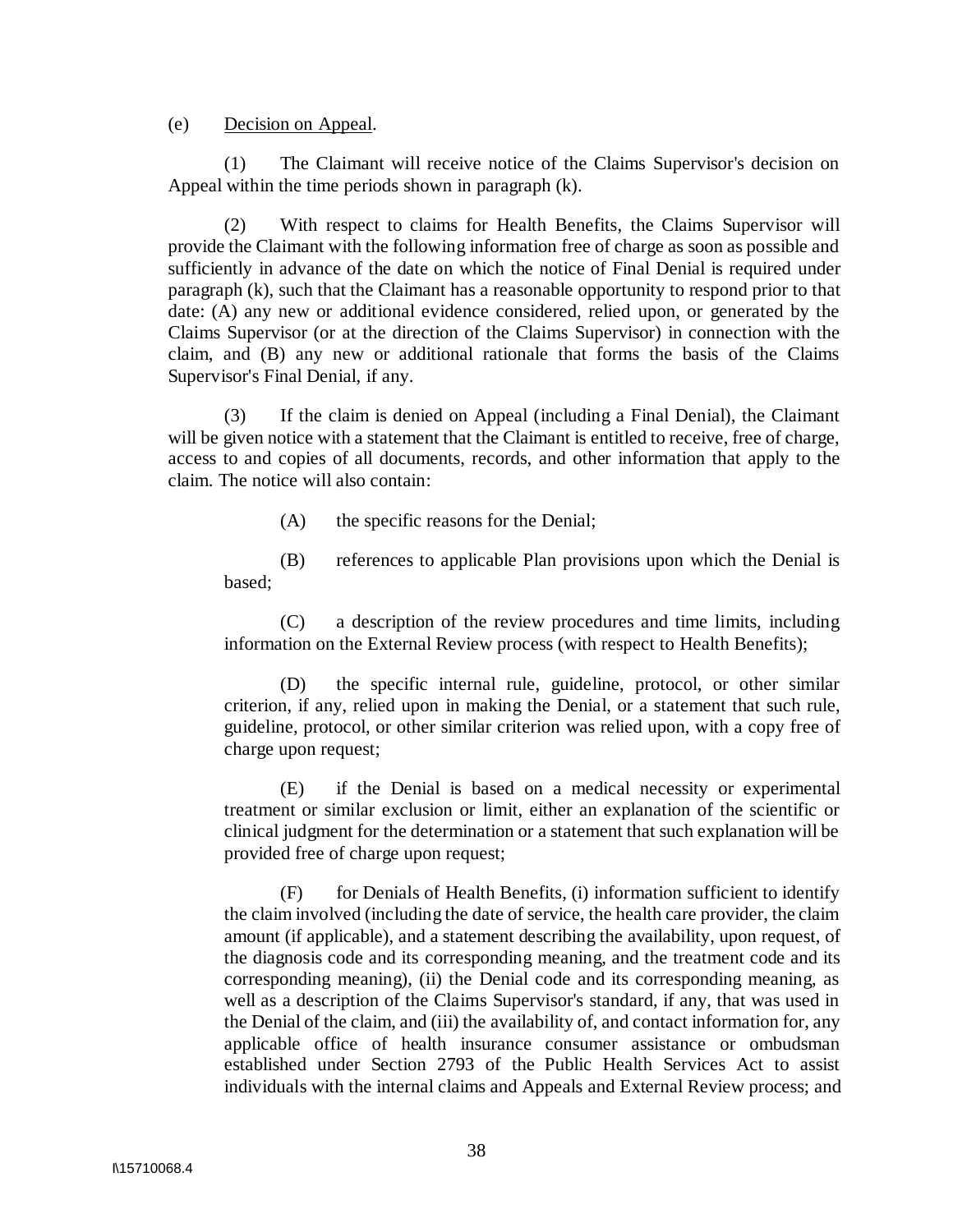(G) for Denials of Health Benefits, a discussion of the decision; and

(4) Except as provided in Section 13.03 below with respect to the External Review process for eligible Health Benefits claims, the decision on Appeal will be final, conclusive, and binding on all persons.

#### (f) Ongoing Treatments.

(1) If the Claims Supervisor or Administrator, as appropriate, under the Plan has approved an ongoing course of treatment to be provided to a Claimant over a certain period of time or for a certain number of treatments, any reduction or termination under of such course of treatment before the approved period of time or number of treatments end will constitute a Denial. The Claimant will be notified of the Denial in accordance with the provisions of this Section 13.02 before the reduction or termination occurs to allow the Claimant a reasonable time to file an Appeal and obtain a determination on the Appeal. With respect to Appeals for Health Benefits, coverage for the ongoing course of treatment that is the subject of the Appeal will continue pending the outcome of such Appeal.

(2) For an Urgent Care Claim, any request by a Claimant to extend the ongoing treatment beyond the previously approved period of time or number of treatments will be decided no later than 24 hours after receipt of the Urgent Care Claim, provided the claim is filed at least 24 hours before the treatment expires.

(g) Authorized Representative. The Plan shall not prevent an authorized representative of a Claimant from acting on behalf of the Claimant in pursuing a benefit claim or Appeal, pursuant to reasonable procedures. In the case of an Urgent Care Claim, a health care professional with knowledge of a Claimant's medical condition shall be permitted to act as the authorized representative of the Claimant.

(h) Calculating Time Periods. The period of time within which an initial benefit determination or a determination on an Appeal is required to be made will begin when a claim or Appeal is filed regardless of whether the information necessary to make a determination accompanies the filing. Solely for purposes of initial Pre-Service Claims and Post-Service Claims, if the time period for making the initial benefit determination is extended (in the Claims Supervisor's discretion) because the Claimant failed to submit information necessary to decide the claim, the time period for making the determination will be suspended from the date notification of the extension is sent to the Claimant until the earlier of (1) the date on which response from the Claimant is received, or (2) the end of the time period given to the Claimant to provide the additional information (at least 45 days).

## (i) Full and Fair Review.

(1) Upon request and free of charge, the Claimant or his or her duly authorized representative will be given reasonable access to, and copies of, all documents, records, and other information relevant to the Claimant's claim, or may submit to the appropriate person or entity written comments, documents, records, and other information relating to the claim. If timely requested, review of a Denied claim will take into account all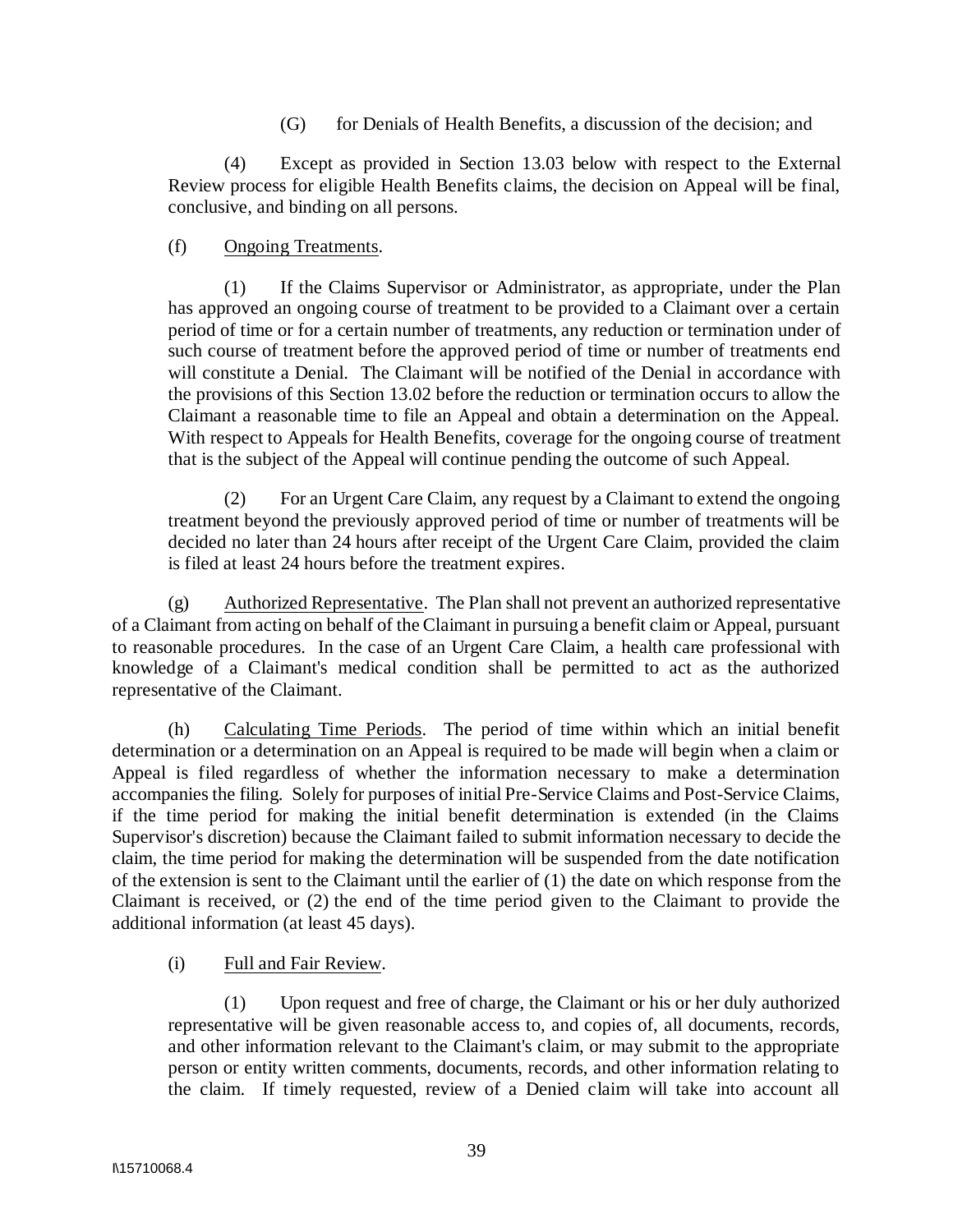comments, documents, records, and other information submitted by the Claimant or his or her duly authorized representative relating to his or her claim without regard to whether such information was submitted or considered in the initial benefit determination.

(2) Appeals will be reviewed by an appropriate named fiduciary of the Plan who is neither the individual nor subordinate of the individual who made the initial determination. The Claims Supervisor will not give any weight to the initial determination, and, if the Appeal is based, in whole or in part, on a medical judgment, the Claims Supervisor will consult with an appropriate health care professional who is neither the individual nor subordinate of the individual who was consulted in connection with the initial determination. The Claims Supervisor will identify any medical or vocational experts whose advice was obtained without regard to whether the advice was relied upon in making the benefit determination.

(3) Claimants and this Plan may have other voluntary alternative dispute resolution options, such as mediation. For available options, Claimants could contact their local U.S. Department of Labor Office and their State insurance regulatory agency.

#### (j) Exhaustion of Remedies.

(1) If a Claimant fails to file a request for review of a Denial, in whole or in part, of benefits in accordance with the procedures herein outlined, such Claimant will have no right to review and no right to bring action, at law or in equity, in any court and the Denial of the claim will become final and binding on all persons for all purposes.

(2) With respect to claims for Health Benefits, except as provided under paragraph (3) below, if the Claims Supervisor fails to strictly adhere to all the requirements with respect to a claim under this Section 13.02, the Claimant is deemed to have exhausted the internal claims procedure with respect to such claims. Accordingly, the Claimant may initiate an External Review as outlined in Section 13.03.

(3) Notwithstanding paragraph (2) above, the internal claims procedure with respect to Health Benefits claims will not be deemed exhausted based on *de minimis* violations that do not cause, and are not likely to cause, prejudice or harm to the Claimant, so long as the Claims Supervisor demonstrates that the violation was for good cause or due to matters beyond the control of the Claims Supervisor and that the violation occurred in the context of an ongoing, good faith exchange of information between the Claims Supervisor and the Claimant. This exception is not available if the violation is part of a pattern of violations by the Claims Supervisor. The Claimant may request a written explanation of the violation from the Claims Supervisor, and the Claims Supervisor shall provide such explanation within 10 days, including a specific description of its basis, if any, for asserting that the violation should not cause the process outlined in Section 13.02 to be deemed exhausted. If the IRO or a court rejects the Claimant's request for immediate review due to deemed exhaustion on the basis that the Claims Supervisor met the standards for the exception described in this paragraph, the Claimant shall have the right to resubmit and pursue the internal Appeal of the Health Benefits claim. In such case, within a reasonable time after the IRO or court rejects the claim for immediate review (not to exceed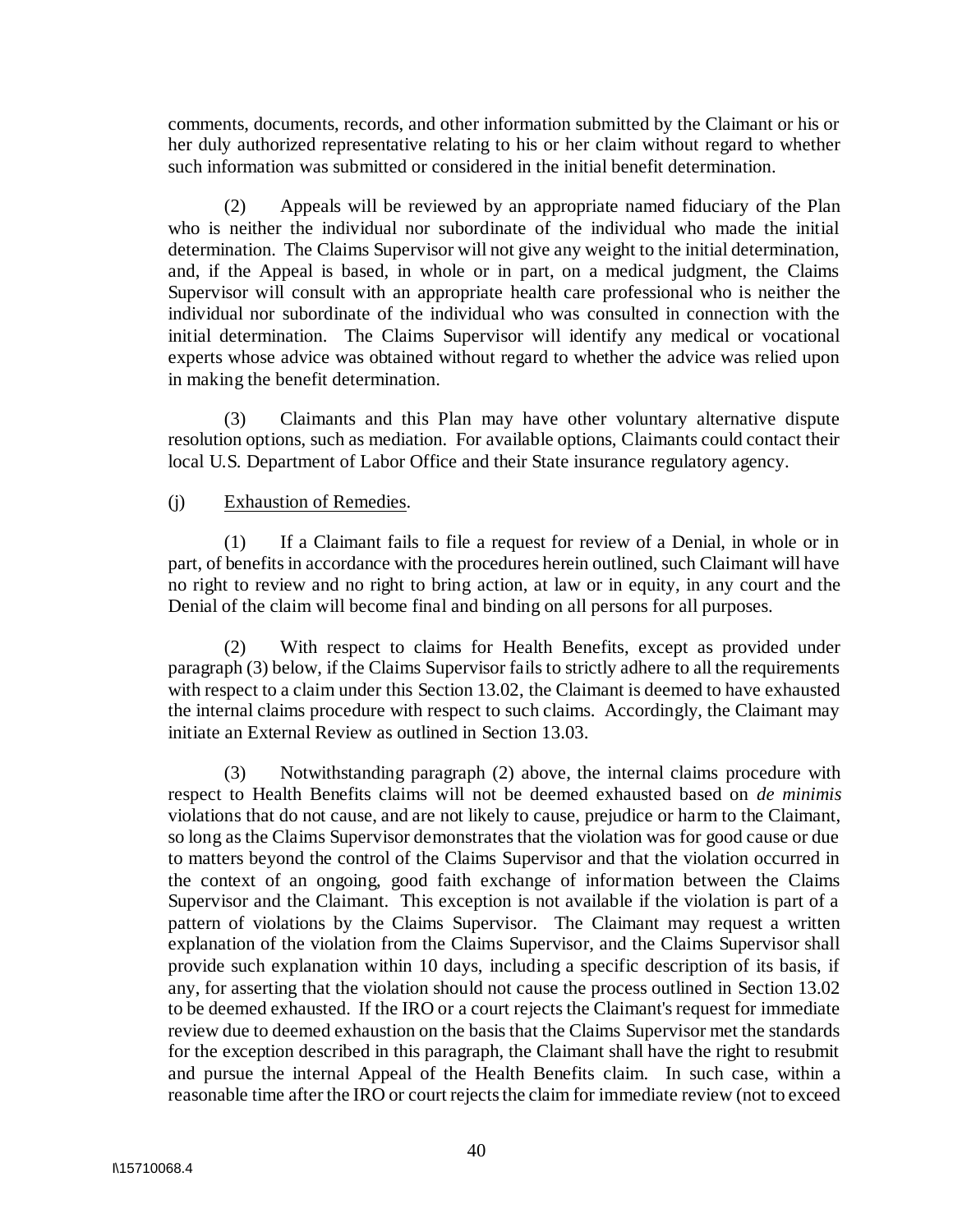10 days), the Claims Supervisor shall provide the Claimant with notice of the opportunity to resubmit and pursue the internal Appeal of the Health Benefits claim. Time periods for re-filing the Health Benefits claim shall begin to run upon the Claimant's receipt of such notice.

|                                                                                                                 |                                                                                                                                                                                                                        | <b>TYPE OF CLAIM</b>                                                                                                                                                                                                                                                                                                                                                                                      |                                                               |  |
|-----------------------------------------------------------------------------------------------------------------|------------------------------------------------------------------------------------------------------------------------------------------------------------------------------------------------------------------------|-----------------------------------------------------------------------------------------------------------------------------------------------------------------------------------------------------------------------------------------------------------------------------------------------------------------------------------------------------------------------------------------------------------|---------------------------------------------------------------|--|
| <b>Maximum Time Limits</b>                                                                                      | <b>Urgent Care Claims</b>                                                                                                                                                                                              | <b>Pre-Service Claims</b>                                                                                                                                                                                                                                                                                                                                                                                 | <b>Post-Service Claims</b>                                    |  |
| <b>Initial Claim Decision</b><br>(when no additional<br>information is needed)                                  | 72 hours after receipt of claim                                                                                                                                                                                        | 15 days after receipt of claim                                                                                                                                                                                                                                                                                                                                                                            | 30 days after receipt of claim                                |  |
| <b>Extensions for Initial</b><br><b>Claim Decision</b>                                                          | None                                                                                                                                                                                                                   | 15-day extension for matters beyond Claims Supervisor's control<br>The Claims Supervisor will notify claimant before end of initial<br>claim review period of the circumstances requiring the extension<br>and the expected date of decision.<br>extension due to claimant's failure to submit information needed<br>to decide initial claim. If granted, the notice will describe needed<br>information. | The Claims Supervisor may – but is not required to – grant an |  |
| <b>Notification to Claimant</b><br>of Additional<br><b>Information Needed to</b><br><b>Decide Initial Claim</b> | 24 hours after receipt of<br>N/A<br>incomplete claim                                                                                                                                                                   |                                                                                                                                                                                                                                                                                                                                                                                                           | N/A                                                           |  |
| <b>Notification to Claimant</b><br>of Failure to Follow<br><b>Proper Procedures</b>                             | 24 hours after receipt of<br>improper claim                                                                                                                                                                            | 5 days after receipt of<br>improper claim                                                                                                                                                                                                                                                                                                                                                                 | N/A                                                           |  |
| <b>Claimant to Provide</b><br><b>Requested Information</b><br>(when applicable)                                 | 48 hours after receipt of notice<br>(may permit additional time)                                                                                                                                                       | 45 days after receipt of notice<br>(may permit additional time)                                                                                                                                                                                                                                                                                                                                           |                                                               |  |
| <b>Initial Claim Decision</b><br>(when additional<br>information is needed)                                     | <b>48 hours</b> after earlier of:<br>receipt of additional<br>$\bullet$<br>information from<br>claimant, or<br>end of time period given<br>$\bullet$<br>to claimant to provide<br>additional information (48<br>hours) | 15 days after earlier of:<br>receipt of additional information from claimant, or<br>$\bullet$<br>information (45 days)                                                                                                                                                                                                                                                                                    | end of time period given to claimant to provide additional    |  |
| <b>Appeal Deadline</b>                                                                                          | 180 days after receipt of denial<br>by claimant                                                                                                                                                                        | 180 days after receipt of denial by claimant                                                                                                                                                                                                                                                                                                                                                              |                                                               |  |
| <b>Appeal Decision</b>                                                                                          | 72 hours after receipt of appeal<br>(applies to both one level and<br>two level appeals processes)                                                                                                                     | 30 days after receipt of appeal                                                                                                                                                                                                                                                                                                                                                                           | 60 days after receipt of appeal                               |  |

(k) Chart of Time Limits for Health Benefits and Dental Benefits Claims.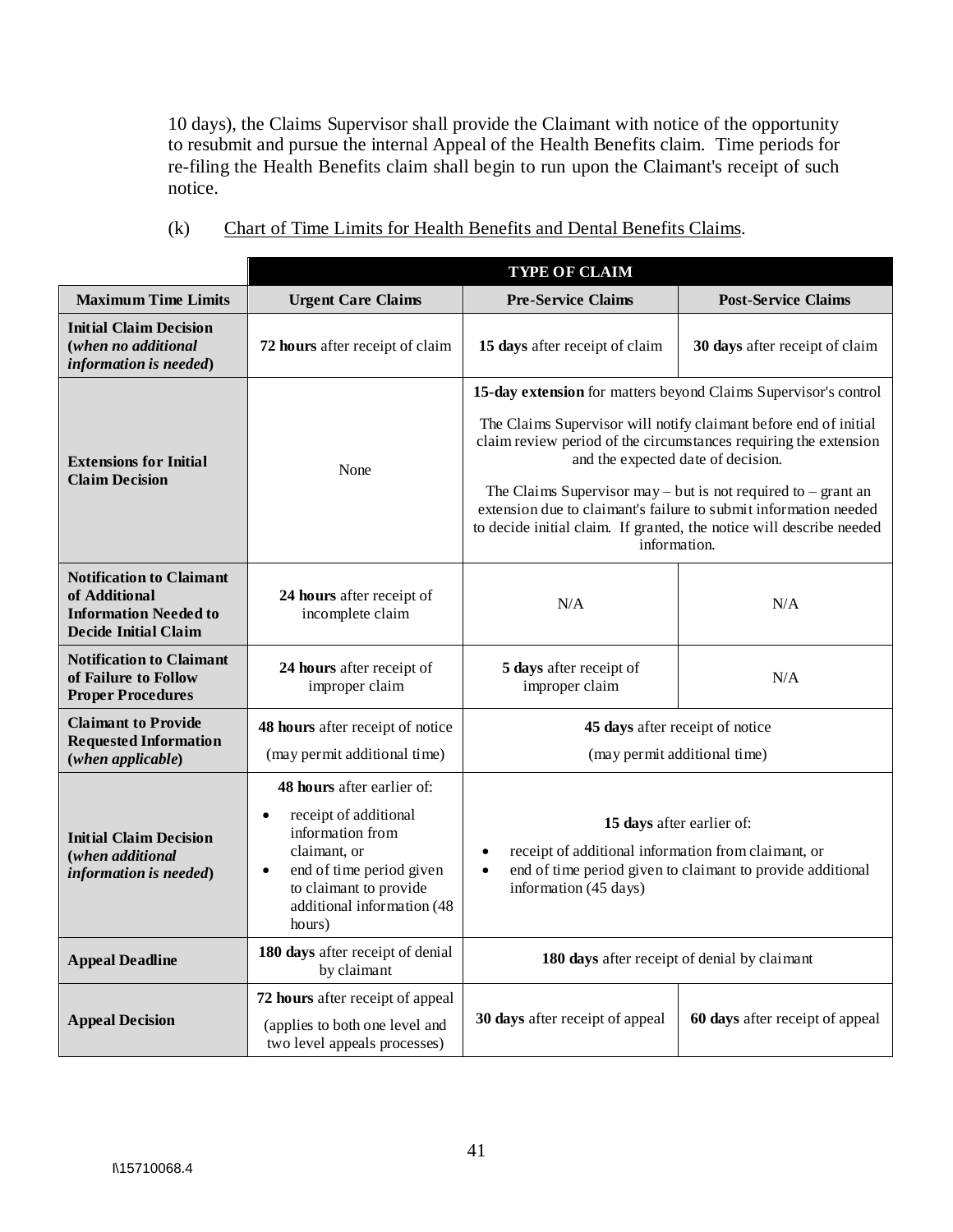#### **Section 13.03.External Review Process**

#### (a) Application and Scope of Federal External Review Process for Health Benefits.

(1) Subject to paragraph (2) below, upon receipt of a Final Denial (including a deemed Final Denial) with respect to Health Benefits, the Claimant may apply for External Review as provided in this Section 13.03. Upon receipt of a Denial with respect to Health Benefits that is not a Final Denial, the Claimant may only apply for External Review if the claim is eligible for expedited External Review for Urgent Care Claims.

#### (2) The External Review process applies to:

(A) A Final Denial or eligible Denial with respect to Health Benefits that involve medical judgment, including, but not limited to, those based on the Plan's requirements for medical necessity, appropriateness, health care setting, level of care, or effectiveness of a covered benefit; or its determination that a treatment is experimental or investigational; and

(B) A Rescission of coverage under the Health Benefits (whether or not the Rescission has any effect on any particular benefit at that time).

#### (b) Standard External Review Process for Claims for Health Benefits.

(1) Timing of Request for External Review. The Claimant must file a request for External Review of a Health Benefits claim with the Claims Supervisor no later than the date which is four months following the date of receipt of a notice of Final Denial. If there is no corresponding date four months after the date of receipt of such notice, then the request must be filed by the first day of the fifth month following receipt of the notice (*e.g.*, if a Final Denial is received on October 30, request must be made by the following March 1). If the last filing date would fall on a Saturday, Sunday, or Federal holiday, the last filing date is extended to the next day that is not a Saturday, Sunday, or Federal holiday.

<span id="page-45-0"></span>(2) Preliminary Review. The Claims Supervisor shall complete a preliminary review of the request for External Review within five business days to determine whether (A) the Claimant is or was covered under the Plan at the time the covered service was requested or provided, as applicable; (B) the type of claim is eligible for External Review; (C) the Claimant has exhausted (or is deemed to have exhausted) the Plan's internal claims procedure under Section 13.02; and (D) the Claimant has provided all the information and forms required to process an External Review. The Claims Supervisor shall issue a notification to the Claimant within one business day of completing the preliminary review. If the request is complete, but ineligible for External Review, the notification shall include the reasons for its ineligibility and contact information for the Employee Benefits Security Administration. If the request is not complete, the notification shall describe the information or materials needed to make the request complete, and the Claimant shall be allowed to perfect the request for External Review by the later of the four month filing period described in paragraph (1) above, or within the 48 hour period following the receipt of the notification.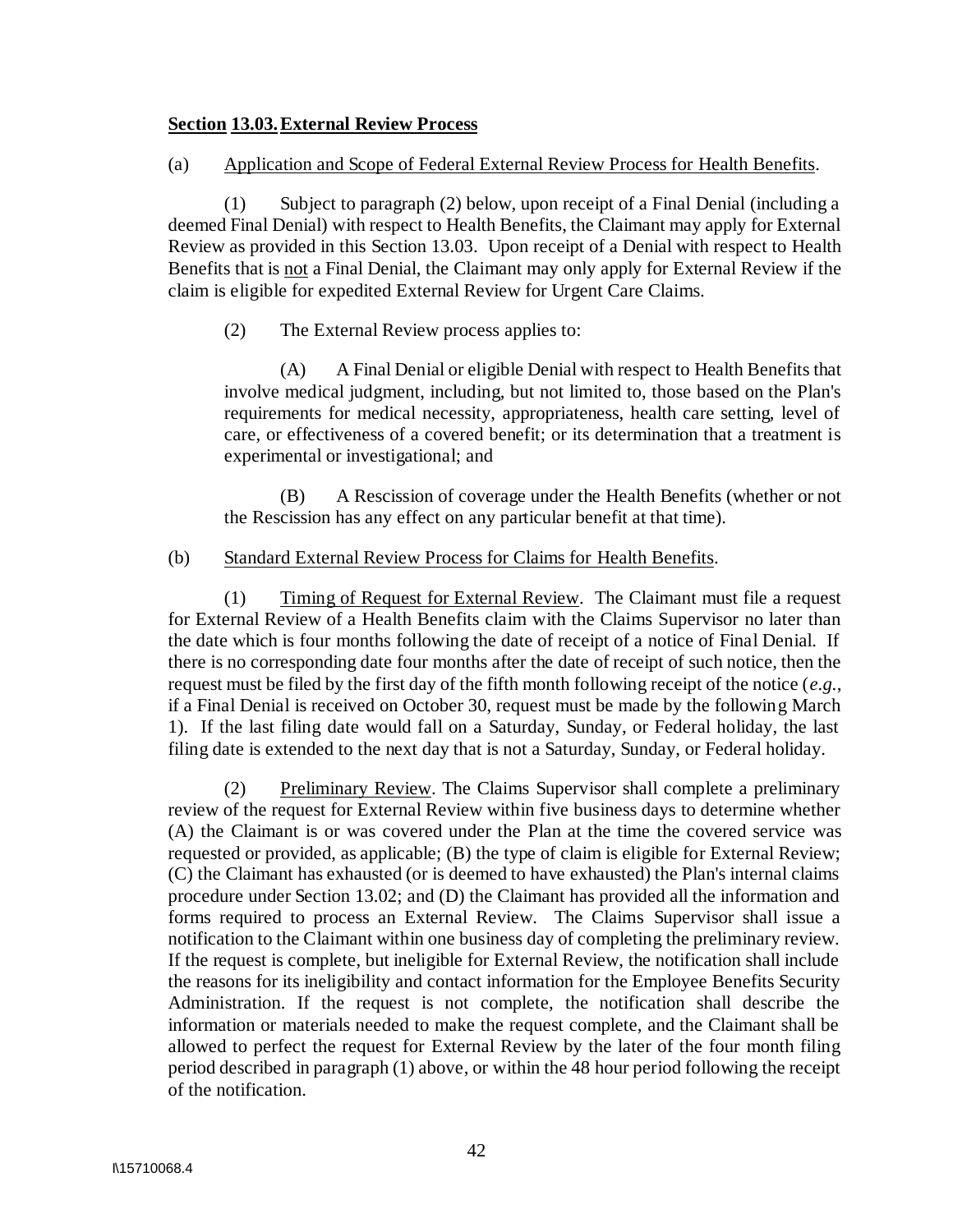<span id="page-46-0"></span>(3) Referral to Independent Review Organization (IRO). The Claims Supervisor shall assign an IRO to the Claimant's request for External Review. Upon assignment, the IRO will undertake the following tasks with respect to the request for External Review:

(A) Timely notify the Claimant in writing of the request's eligibility and acceptance for External Review. This notice will include a statement that the Claimant may submit in writing to the IRO, within 10 business days following the date of receipt of the notice, additional information that the IRO must consider when conducting the External Review. The IRO is not required to, but may, accept and consider additional information submitted after 10 business days.

(B) Review all documents and any information considered in making a Final Denial received by the Claims Supervisor. The Claims Supervisor shall provide the IRO with such documents and information within five business days after the date of assignment of the IRO. Failure by the Claims Supervisor to timely provide the documents and information shall not delay the conduct of the External Review. If the Claims Supervisor fails to timely provide the documents and information, the assigned IRO may terminate the External Review and make a decision to reverse the Final Denial. In such case, the IRO shall notify the Claimant and the Claims Supervisor of its decision within one business day.

(C) Forward any information submitted by the Claimant to the Claims Supervisor within one business day of receipt. Upon receipt of any such information, the Claims Supervisor may reconsider its Final Denial that is the subject of the External Review. Reconsideration by the Claims Supervisor must not delay the External Review. The External Review may be terminated as a result of reconsideration only if the Claims Supervisor decides to reverse its Final Denial and provide coverage or payment. In such case, the Claims Supervisor must provide written notice of its decision to the Claimant and IRO within one business day, and the IRO shall then terminate the External Review.

<span id="page-46-1"></span>(D) Review all information and documents timely received under a *de novo* standard. The IRO shall not be bound by any decisions or conclusions reached during the Claims Supervisor's internal claims and Appeals process. In addition to the information and documents provided, the IRO, to the extent the information and documents are available and the IRO considers them appropriate, shall further consider the following in reaching a decision: (i) the Claimant's medical records; (ii) the attending health care professional's recommendation; (iii) reports from appropriate health care professionals and other documents submitted by the Claims Supervisor, the Claimant, or the Claimant's physician; (iv) the terms of the Plan to ensure that the IRO's decision is not contrary to the terms of the Plan, unless the terms are inconsistent with applicable law; (v) appropriate practice guidelines, which must include applicable evidence-based standards and may include any other practice guidelines developed by the Federal government, national or professional medical societies, boards, and associations; (vi) any applicable clinical review criteria developed and used by the Plan, unless the criteria are inconsistent with the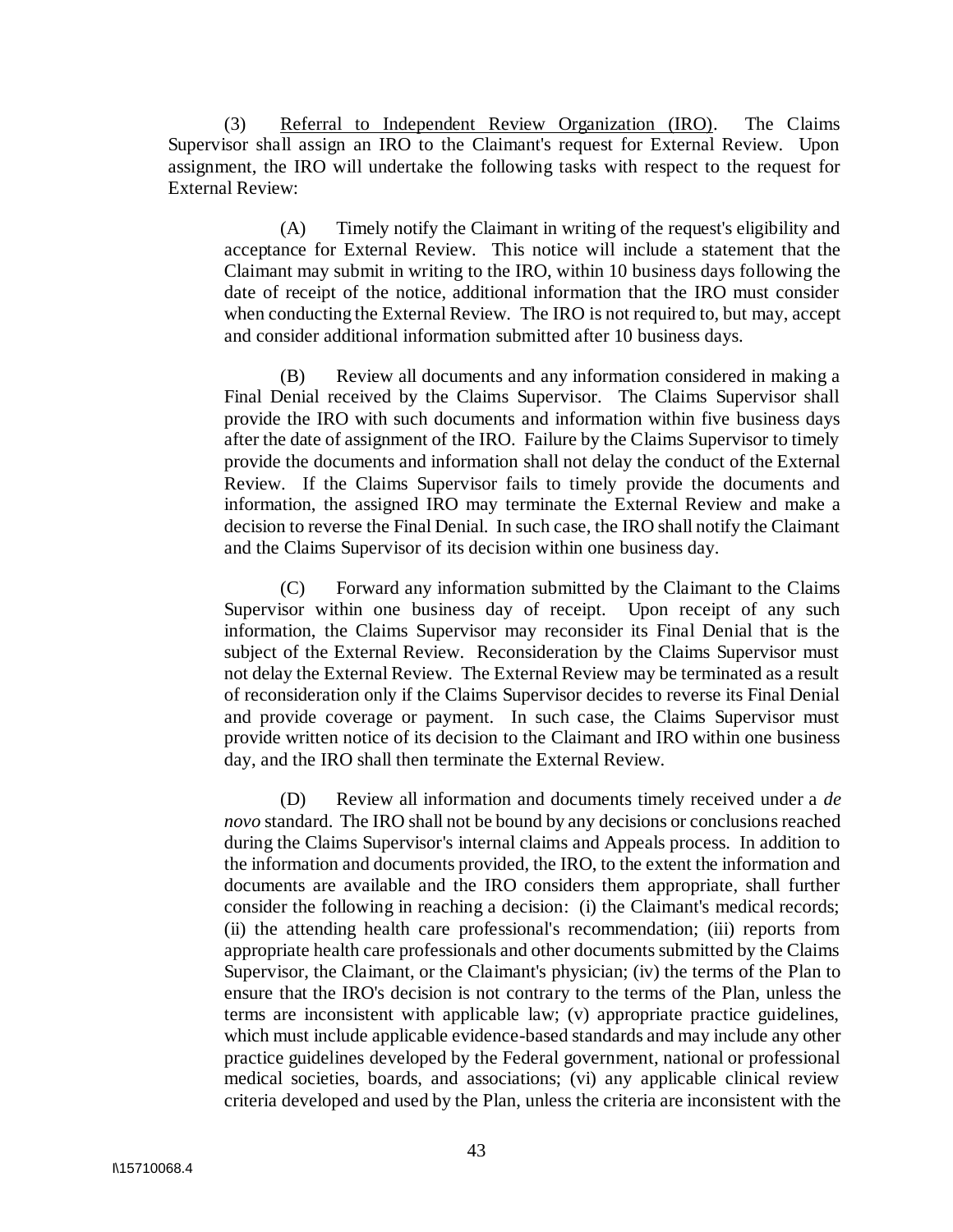terms of the Plan or with applicable law; and (vii) the opinion of the IRO's clinical reviewer(s) after considering the information described in this paragraph to the extent the information or documents are available and the clinical reviewer(s) consider appropriate.

<span id="page-47-1"></span>(4) Notice of Final External Review Decision. The IRO shall provide written notice of Final External Review Decision within 45 days after the IRO receives the request for External Review. Such notice shall be delivered to the Claimant and the Claims Supervisor and shall contain the following: (A) a general description of the reason for the request for External Review, including information sufficient to identify the claim (including the date or dates of service, the health care provider, the claim amount (if applicable), the diagnosis code and its corresponding meaning, the treatment code and its corresponding meaning, and the reason for the previous Denial); (B) the date the IRO received the assignment to conduct External Review and the date of the Final External Review Decision; (C) references to the evidence or documentation, including specific coverage provisions and evidence-based standards, considered in reaching the decision; (D) a discussion of the principal reason or reasons for its decision, including the rationale for its decision and any evidence-based standards that were relied upon in making its decision; (E) a statement that the determination is binding except to the extent that other remedies may be available under State or Federal law to either the Plan or the Claimant; (F) a statement that judicial review may be available to the Claimant; and (G) current contact information, including phone number, for any applicable office of health insurance consumer assistance or ombudsman established under Section 2793 of the Public Health Service Act.

(5) Reversal of Plan's Decision. If the Final Denial of the Claims Supervisor is reversed by the Final External Review Decision, the Plan shall immediately provide coverage or payment (including immediately authorizing or immediately paying benefits) for a claim, upon receipt of notice of such reversal.

(6) Maintenance of Records. The IROs shall maintain records of all claims and notices associated with an External Review for six years. An IRO must make such records available for examination by the Claimant, the Claims Supervisor, or a State or Federal oversight agency upon request, except where such disclosure would violate State or Federal privacy laws.

(c) Expedited External Review Process for Health Benefits.

<span id="page-47-0"></span>(1) Application of Expedited External Review. The Plan shall allow the Claimant to make a request for expedited External Review at the time the Claimant receives either:

(A) A Denial with respect to Health Benefits, if the Denial involves a medical condition of the Claimant for which the timeframe for completion of an internal Appeal of an Urgent Care Claim would seriously jeopardize the Claimant's life or health or would jeopardize the Claimant's ability to regain maximum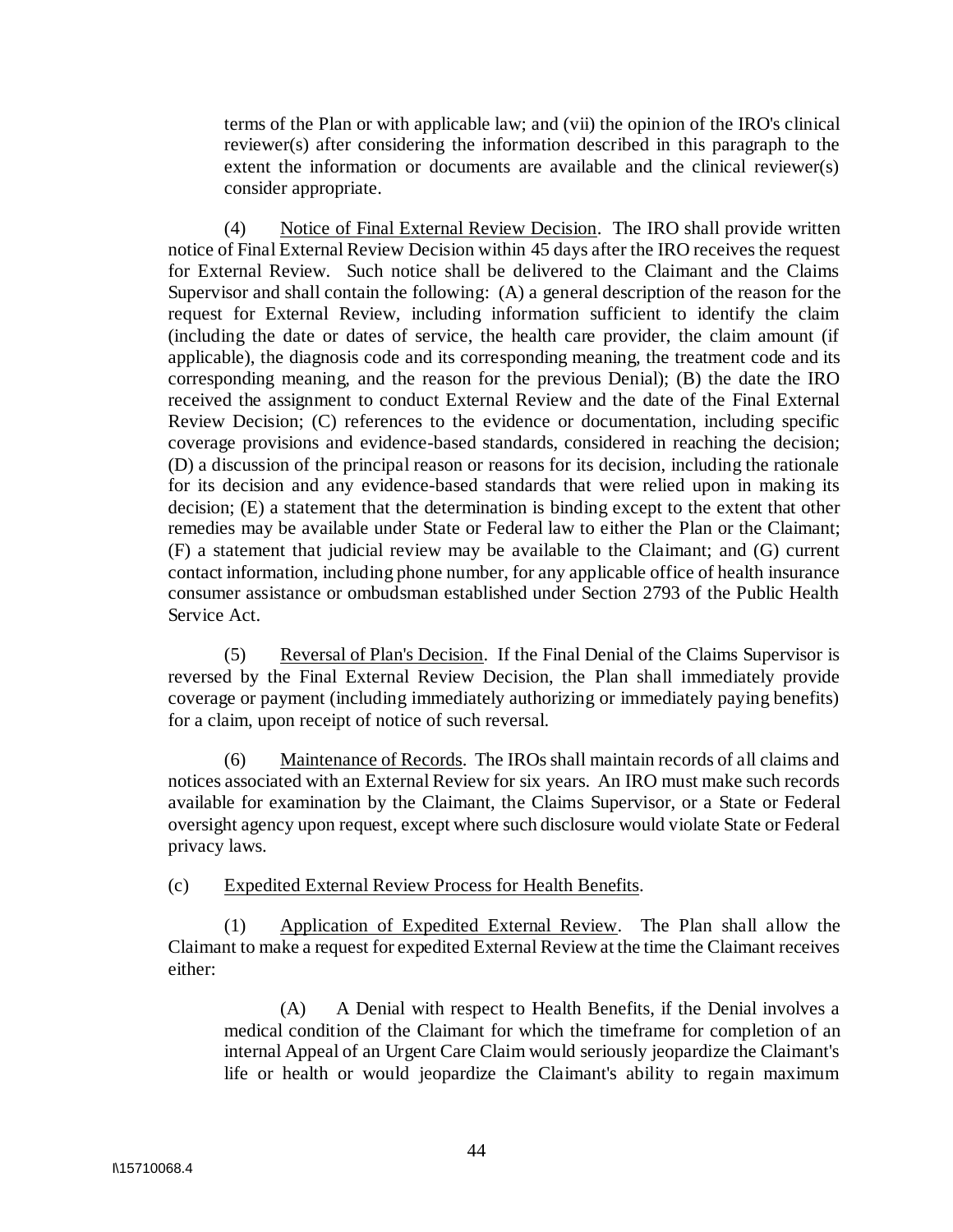function and the Claimant has filed a request for an Appeal of an Urgent Care Claim; or

(B) A Final Denial with respect to Health Benefits, if the Claimant has a medical condition where the timeframe for completion of a standard External Review would seriously jeopardize the Claimant's life or health or would jeopardize the Claimant's ability to regain maximum function, or if the Final Denial concerns admission, availability of care, continued stay, or a health care item or service for which the Claimant received emergency services, but has not been discharged from a facility.

(2) Preliminary Review. Immediately upon receipt of a request for expedited External Review, the Claims Supervisor must determine whether the request meets the reviewability requirements set forth in paragraph [\(1\)](#page-47-0) above. The Claims Supervisor shall immediately send a notice that meets the requirements set forth in [Section 13.03\(b\)\(2\)](#page-45-0) above for standard External Review of the Claimant for its eligibility determination.

(3) Referral to Independent Review Organization (IRO). Upon a determination that a request is eligible for expedited External Review following the preliminary review, the Claims Supervisor shall assign an IRO pursuant to the requirements set forth in [Section](#page-46-0)  [13.03\(b\)\(3\)](#page-46-0) above for standard External Review. The Claims Supervisor must provide or transmit all necessary documents and information considered in making the Denial or Final Denial determination to the assigned IRO electronically or by telephone or facsimile or any other available expeditious method. The assigned IRO, to the extent the information or documents are available and the IRO considers them appropriate, shall consider the information or documents described under [Section 13.03\(b\)\(3\)\(D\)](#page-46-1) above under the procedures for standard External Review. In reaching a decision, the assigned IRO shall review the claim *de novo* and is not bound by any decisions or conclusions reached during the Claims Supervisor's internal claims and Appeals process.

(4) Notice of Final External Review Decision. The IRO shall provide notice of Final External Review Decision, in accordance with the requirements set forth in [Section](#page-47-1)  [13.03\(b\)\(4\)](#page-47-1) above, as expeditiously as the Claimant's medical condition or circumstances require, but in no event more than 72 hours after the IRO receives the request for an expedited External Review. If the notice is not in writing, within 48 hours after the date of providing such notice, the assigned IRO shall provide written confirmation of the decision to the Claimant and the Claims Supervisor.

(d) Form and Manner of Notices Pertaining to Claims under the Health Benefits. Notices provided under Section 13.02 and Section 13.03 with respect to Health Benefits shall be provided in a culturally and linguistically appropriate manner pursuant to Department of Labor regulations. Accordingly, with respect to an address in any United States county to which a notice is sent, if 10% or more of the population residing in the county is literate only in the same non-English language (the "applicable non-English language"), the Claims Supervisor will: (1) provide oral language services (such as a telephone customer assistance hotline) that include answering questions in the applicable non-English language; (2) provide notices sent with respect to Health Benefits claims in the applicable non-English language upon request; and (3) include a statement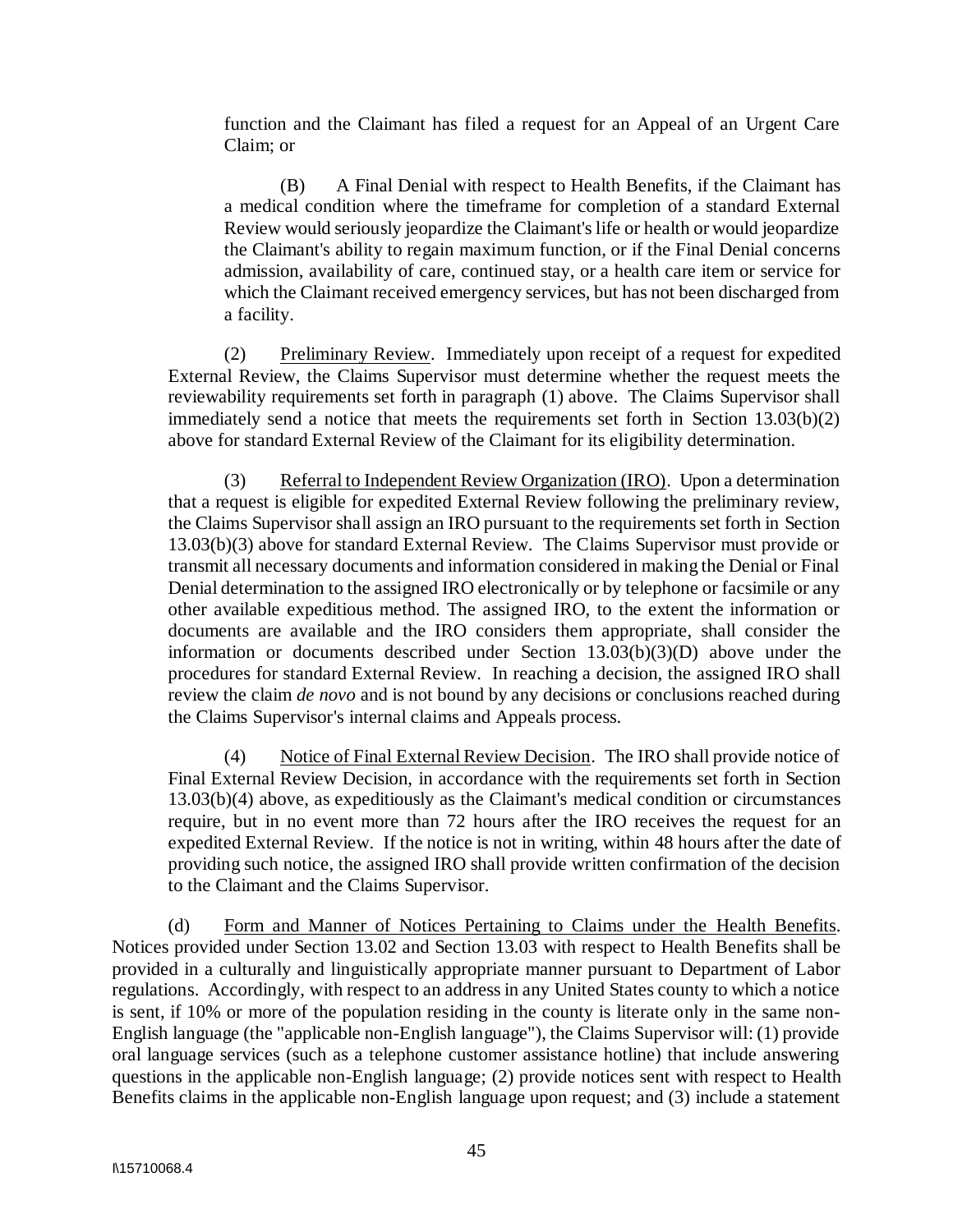in the English versions of all notices sent with respect to Health Benefits claims, prominently displayed in the applicable non-English language, clearly indicating how to access the language services provided by the Plan.

#### **ARTICLE XIV. SUBROGATION AND REIMBURSEMENT RIGHTS**

#### **Section 14.01.Right of Subrogation and Reimbursement.**

The following provisions shall apply to the subrogation and reimbursement rights of this Plan, including the Health Benefits and Dental Benefits incorporated hereunder. The Plan has the right to full subrogation and reimbursement of any and all amounts paid by the Plan to, or on behalf of, a Covered Person, for which a third party is allegedly responsible. The Plan shall have a lien against such funds, and the right to impose a constructive trust upon such funds, and shall be reimbursed therefrom.

#### **Section 14.02.Funds to Which Subrogation and Reimbursement Rights Apply.**

The Plan's subrogation and reimbursement rights apply if the Covered Person receives, or has the right to receive, any sum of money, regardless of whether it is characterized as amounts paid for medical expenses or otherwise, paid or payable from any person, plan, or legal entity that is legally obligated to make payments as a result of a judgment, settlement, or otherwise, arising out of any act or omission of any third party, (whether a third party or another Covered Person under the Plan): (a) who is allegedly wholly or partially liable for costs or expenses incurred by the Covered Person, in connection for which the Plan provided benefits to, or on behalf of, such Covered Person; or (b) whose act or omission allegedly caused injury or sickness to the Covered Person, in connection for which the Plan provided benefits to, or on behalf of, such Covered Person.

## **Section 14.03.Agreement to Hold Recovery in Trust.**

If a payment is made under this Plan, and the person to or for whom it is made recovers monies from a third party described in Section 14.03 as a result of settlement, judgment, or otherwise, that person shall hold in trust for the Plan the proceeds of such recovery and reimburse the Plan to the extent of its payments.

#### **Section 14.04.Disclaimer of Make Whole Doctrine.**

The Plan has the right to be paid first and in full from any settlement or judgment, regardless of whether the Covered Person has been "made whole." The Plan's right is a first priority lien. The Plan's rights shall continue until the Covered Person's obligations hereunder to the Plan are fully discharged, even though the Covered Person does not receive full compensation or recovery for his or her injuries, damages, loss or debt. This right to subrogation pro tanto shall exist in all cases.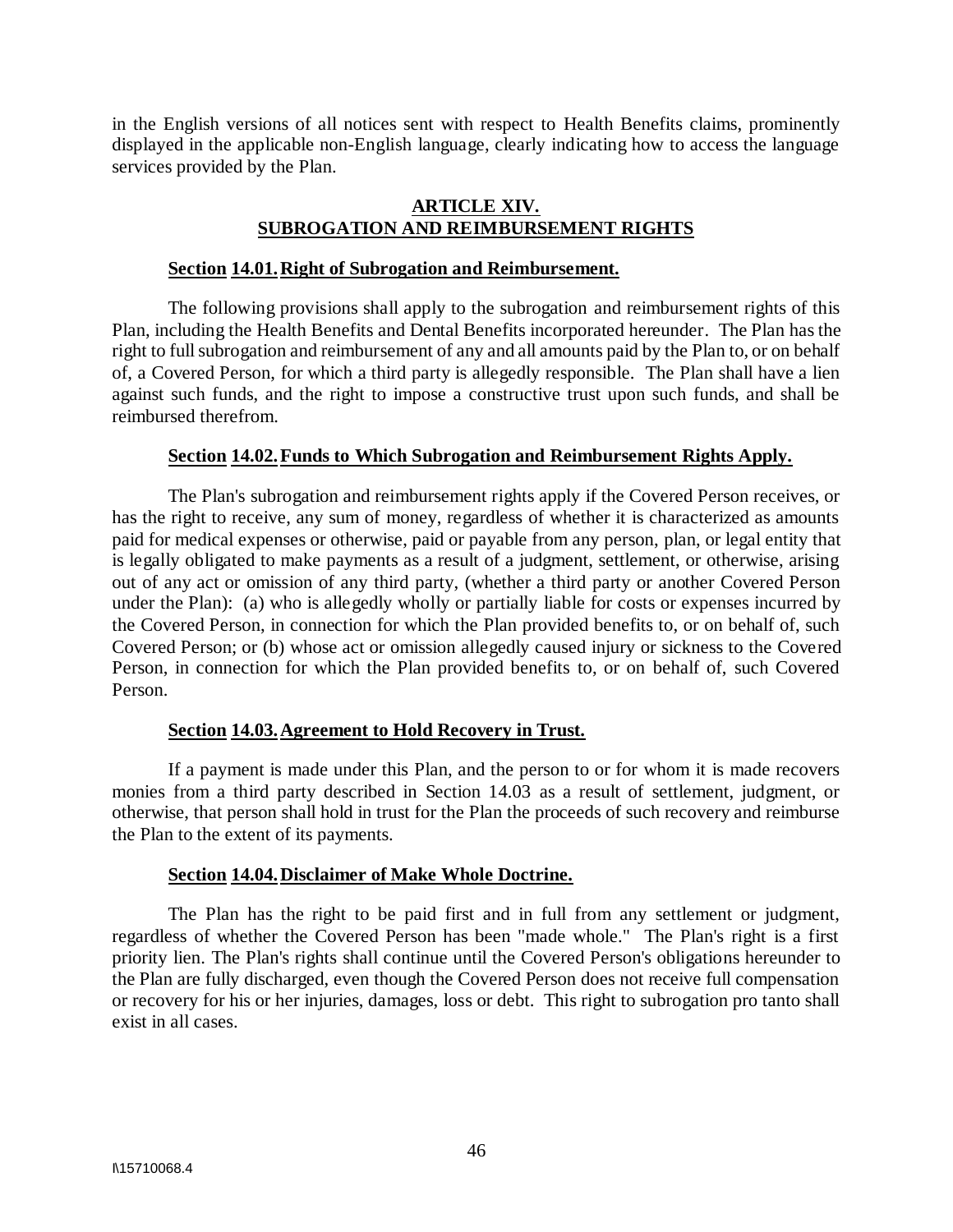#### **Section 14.05.Disclaimer of Common Fund Doctrine.**

The Covered Person shall be responsible for all expenses of recovery from such third parties or other persons, including but not limited to, all attorneys' fees incurred in collection of such third-party payments, or payments by other persons. Any attorneys' fees and/or expenses owed by the Covered Person shall not reduce the amount of reimbursement due to the Plan.

#### **Section 14.06.Obligations of the Covered Person.**

The Covered Person shall furnish any and all information and assistance requested by the Administrator. If requested, the Covered Person shall execute and deliver to the Administrator a subrogation and reimbursement agreement before or after any payment of benefits by the Plan. The Covered Person shall not discharge or release any party from any alleged obligation to the Covered Person or take any other action that could impair the Plan's rights to subrogation and reimbursement without the written authorization of the Administrator.

#### **Section 14.07.Plan's Right to Subrogation.**

If the Covered Person or anyone acting on his or her behalf has not taken action to pursue his or her rights against a third party described in Section 14.01 above or any other persons to obtain a judgment, settlement or other recovery, the Administrator or its designee, upon giving 30 days' written notice to the Covered Person, shall have the right to take such action in the name of the Covered Person to recover that amount of benefits paid under the Plan; provided, however, that any such action taken without the consent of the Covered Person shall be without prejudice to such Covered Person.

## **Section 14.08.Enforcement of Plan's Right to Reimbursement.**

If a Covered Person fails or refuses to comply with these provisions by reimbursing the Plan as required herein, the Plan has the right to impose a constructive trust over any and all funds received by the Covered Person, or as to which the Covered Person has the right to receive. The Plan, through the Administrator, has the authority to pursue any and all legal and equitable relief available to enforce the rights contained in this Article, against any and all appropriate parties who may be in possession of the funds described herein.

## **Section 14.09.Withholding of Payments for Benefits.**

The Plan may withhold payment of benefits for an injury when a party other than the Covered Person or the Plan may be liable for expenses for that injury until liability is legally determined. In the event that any payment is made under the Plan for which any party other than the Covered Person or the Plan may be liable, the Plan shall be subrogated to all rights of recovery of the Covered Person to the extent of payments by the Plan and shall have the right to be reimbursed as set forth in this Article.

## **Section 14.10.Failure to Comply.**

If a Covered Person fails to comply with the requirements under this Article, the Covered Person shall not be eligible to receive any benefits, services or payments under the Plan for any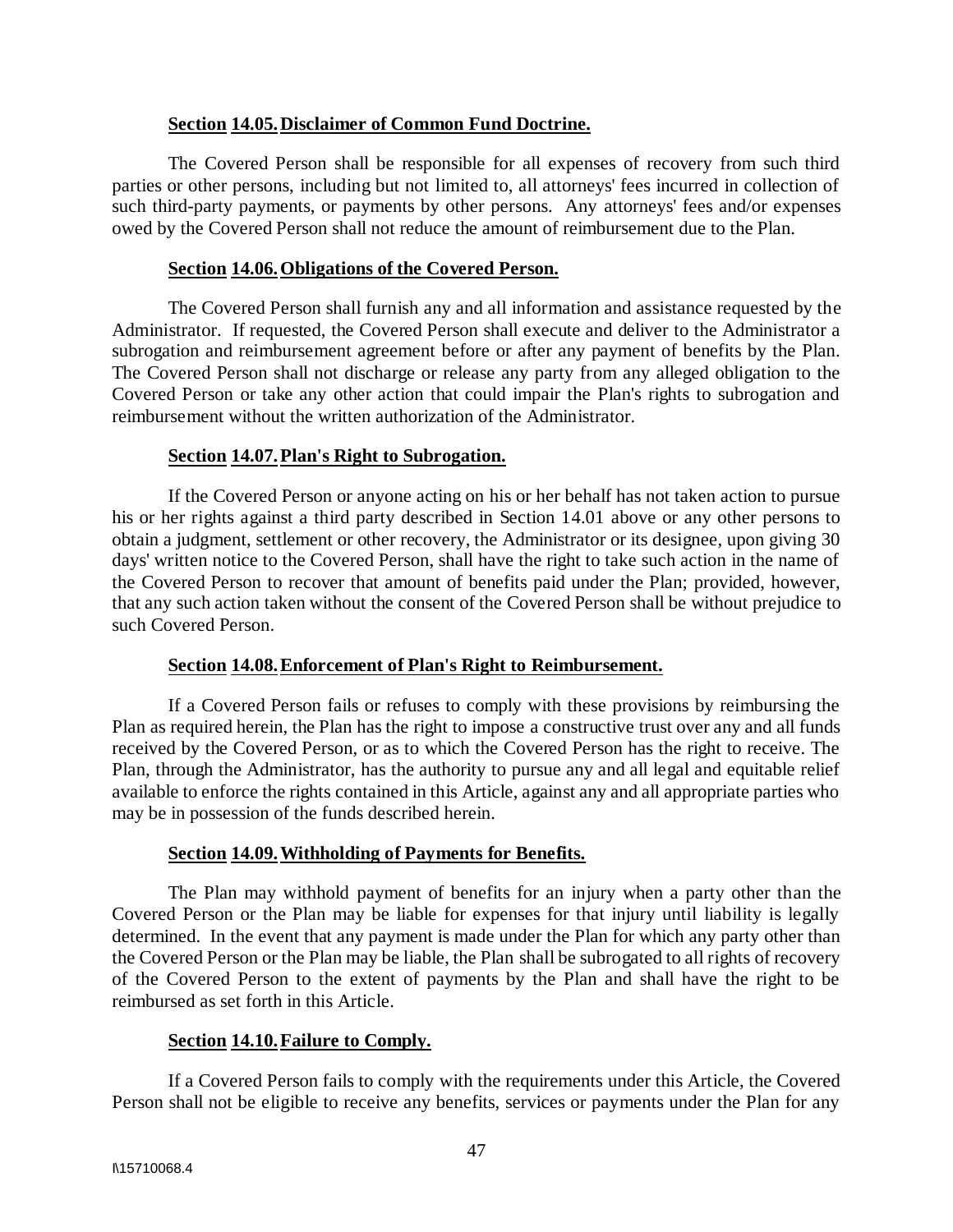sickness or injury until there is compliance, regardless of whether such benefits are related to the act or omission of such third party or other persons.

## **Section 14.11.Future Claims Excluded.**

If the Covered Person receives any sum of money described in Section 14.02, the Plan shall have no further obligation to pay benefits relating in any way to future claims for the same or related injuries, including but not limited to any complications thereof, for which the Covered Person received such sum of money, and benefits for such future claims shall be excluded.

## **Section 14.12.Discretionary Authority of Administrator.**

The Plan, through the Administrator, shall have full discretionary authority to interpret the provisions of this Article, and to administer and pursue the Plan's subrogation and reimbursement rights. It shall be within the discretionary authority of the Administrator to resolve, settle, or otherwise compromise its subrogation and reimbursement rights when appropriate. The Administrator is under no legal obligation to reduce its lien or reimbursement rights unless, in its sole discretion, it determines that doing so is appropriate.

## **ARTICLE XV. AMENDMENT OR TERMINATION PROCEDURE**

#### **Section 15.01.Amendment of Plan.**

The College, through action of the State Board of Trustees and the President of the College or his or her designee, will have the right, in their sole and absolute discretion, to amend or modify the Health Benefits and Dental Benefits provided under the Plan at any time and from time to time and to any extent they may deem advisable. Such modification or amendment will be duly incorporated in writing, which will be signed by the President of the College or his or her designee. Any amendment or modification of the Plan will be effective as determined by the College. Any such amendment may be effective retroactively.

## **Section 15.02.Termination of Plan.**

The College, through action of the State Board of Trustees and the President of the College or his or her designee, will have the right, in their sole and absolute discretion, to terminate the Health Benefits and Dental Benefits provided under the Plan at any time. Termination will be effective as determined by the College.

#### **ARTICLE XVI. MISCELLANEOUS**

## **Section 16.01.Nonalienation.**

(a) Except as otherwise required pursuant to a qualified medical child support order, no benefit under the Plan prior to actual receipt thereof by an Eligible Employee, Eligible Retiree, Surviving Spouse, Dependent, or his or her beneficiary shall be subject to any debt, liability, contract, engagement, or tort of such individual, nor subject to anticipation, sale, assignment,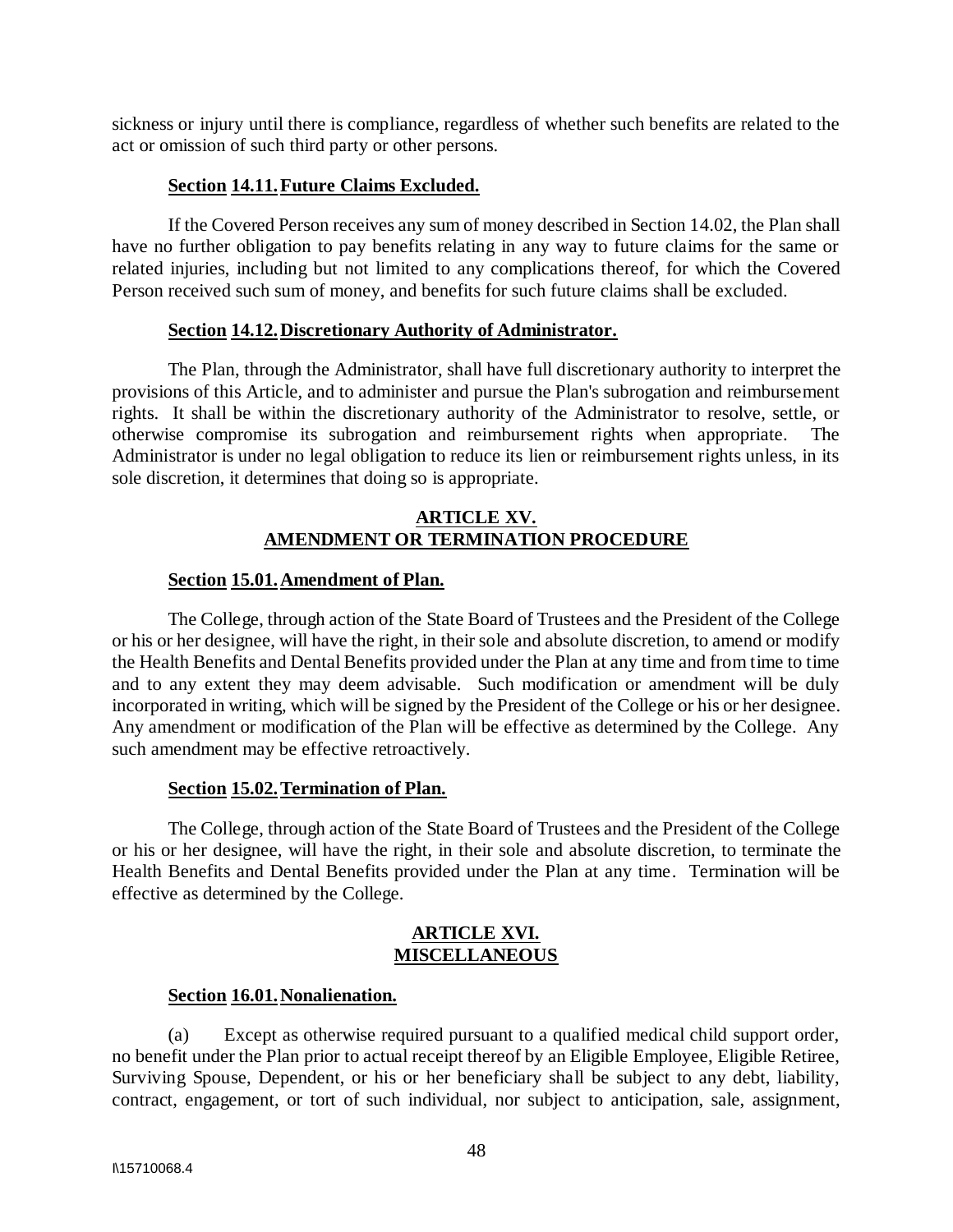transfer, encumbrance, pledge, charge, attachment, garnishment, execution, alienation, or any other voluntary or involuntary alienation or other legal or equitable process, nor transferable by operation of law except as may be provided in the Plan.

(b) Any purported assignment to a medical provider shall be considered by the Plan to be merely a direction from a Covered Person to provide direct payment to the medical provider as a facilitation of payment and shall not be construed as an assignment to the medical provider regardless of its content. The Plan's direct payment to a medical provider pursuant to such a direction shall not constitute a recognition of a legal assignment.

#### **Section 16.02.Additional Taxes or Penalties.**

If there are any taxes or penalties payable by the College on behalf of a Covered Person, such taxes or penalties shall be payable by the Covered Person to the College to the extent such taxes would have been originally payable by the Covered Person had this Plan not been in existence.

#### **Section 16.03.No Guarantee of Tax Consequences.**

Neither the Administrator nor the College makes any commitment or guarantee that any amounts paid to or for the benefit of a Covered Person under the Plan shall be excludable from the Covered Person's gross income for federal, state, or local income tax purposes or for Social Security tax purposes, or that any other federal or state tax treatment shall apply to or be available to any Covered Person. It shall be the obligation of each Covered Person to determine whether payment under the Plan is excludable from the Covered Person's gross income for federal, state, and local income tax purposes, and Social Security tax purposes, and to notify the College if the Covered Person has reason to believe that any such payment is not excludable.

## **Section 16.04.Employment of Consultants.**

The Administrator, or a fiduciary named by the Administrator pursuant to the Plan, may employ one or more persons to render advice with regard to their respective responsibilities under the Plan.

## **Section 16.05.Designation of Fiduciaries.**

The Administrator may designate another person or persons to carry out any fiduciary responsibility of the Administrator under the Plan. The Administrator shall not be liable for any act or omission of such person in carrying out such responsibility, except as may be otherwise provided under state law.

#### **Section 16.06.Fiduciary Responsibilities.**

To the extent permitted under state law, no fiduciary of the Plan shall be liable for any act or omission in carrying out the fiduciary's responsibilities under the Plan.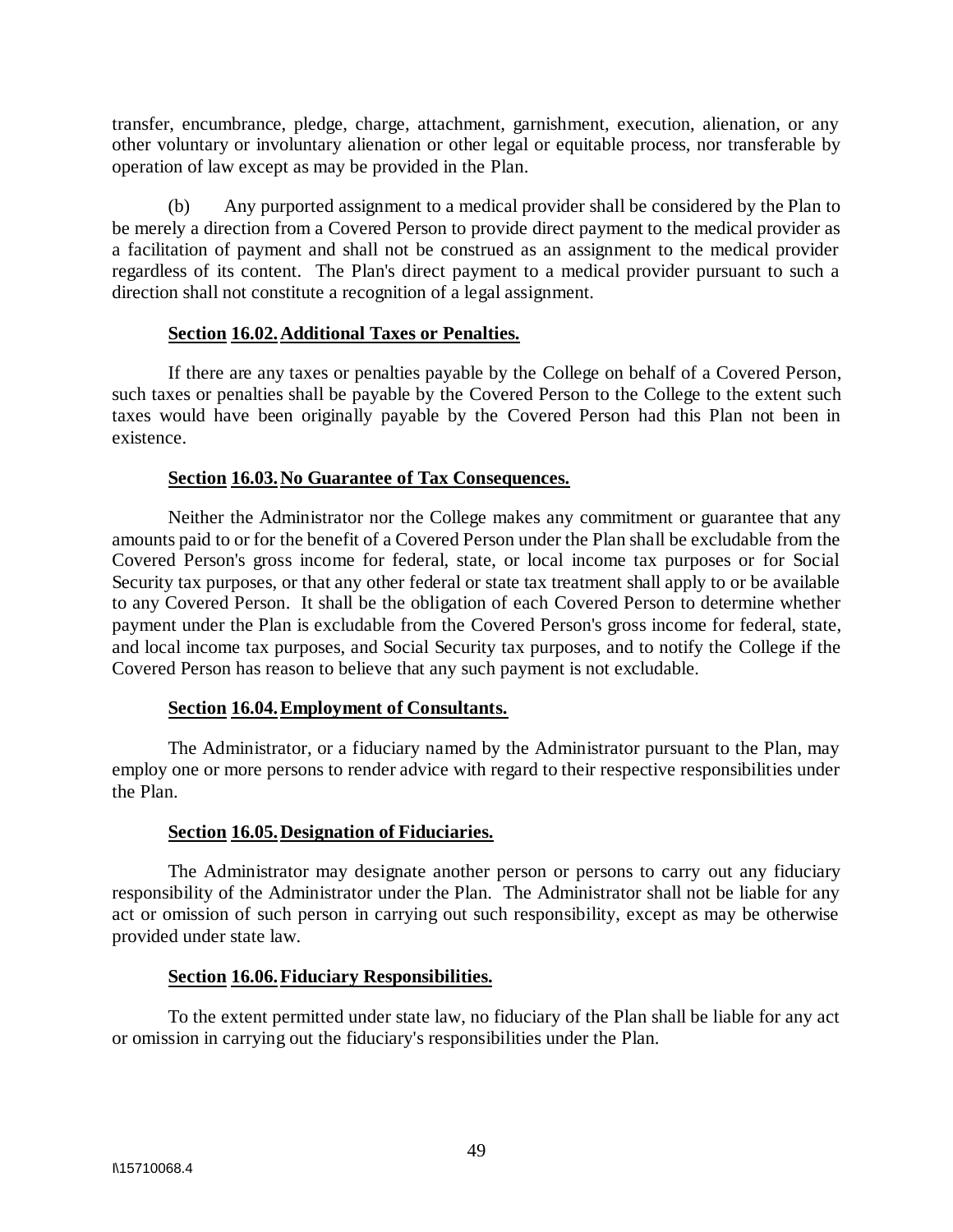## **Section 16.07.Allocation of Fiduciary Responsibilities.**

To the extent permitted under state law, each fiduciary under the Plan shall be responsible only for the specific duties assigned under the Plan and shall not be directly or indirectly responsible for the duties assigned to another fiduciary.

#### **Section 16.08.Limitation of Rights and Obligations.**

Neither the establishment nor maintenance of the Plan nor any amendment thereof, nor the purchase of any benefit contract or insurance policy, nor any act or omission under the Plan or resulting from the operation of the Plan shall be construed:

(a) as conferring upon any Covered Person, beneficiary, or any other person any right or claim against the College, Claims Supervisor, or the Administrator, except to the extent that such right or claim shall be specifically expressed and provided in the Plan or provided under state law;

(b) as creating any responsibility or liability of the College, Administrator, or the Claims Supervisor for the validity or effect of the Plan;

(c) as a contract or agreement between the College and any Eligible Employee, Eligible Retiree, or other person;

(d) as being consideration for, or an inducement or condition of, employment of any Eligible Employee or other person, or as affecting or restricting in any manner or to any extent whatsoever the rights or obligations of the College or any Eligible Employee or other person to continue or terminate the employment relationship at any time; or

(e) as giving any Eligible Employee or any other person the right to be retained in the service of the College or to interfere with the right of the College to discharge any Eligible Employee at any time.

#### **Section 16.09.Notice.**

Any notice given under the Plan shall be sufficient if given to the Administrator, when addressed to its office; if given to the Claims Supervisor, when addressed to its office; or if given to a Covered Person when addressed to the Covered Person at his or her address as it appears in the records of the Administrator or the Claims Supervisor.

#### **Section 16.10.Disclaimer of Liability.**

Nothing contained herein shall confer upon a Covered Person any claim, right, or cause of action, either at law or at equity, against the Plan, the Administrator, the College, or the Claims Supervisor for the acts or omissions or any provider of services or supplies for any benefits provided under the Plan.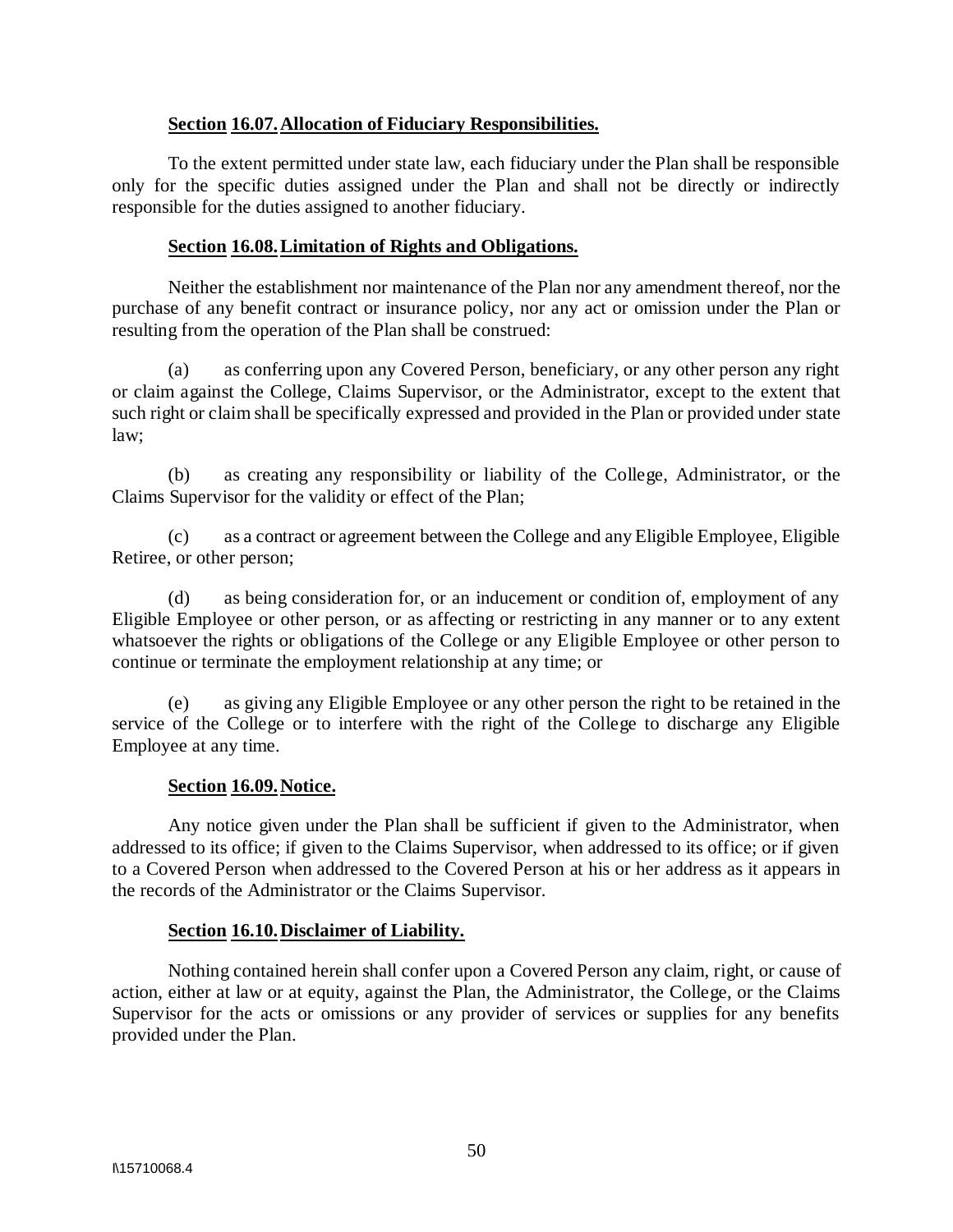#### **Section 16.11.Right of Recovery.**

If the College, the Administrator, or the Claims Supervisor makes any payment that according to the terms of the Plan and the benefits provided hereunder as defined in the Schedules of Benefits should not have been made, the College, the Administrator, or the Claims Supervisor may recover that incorrect payment, whether or not it was made due to the College's, the Administrator's, or the Claims Supervisor's own error, from the person to whom it was made, or from any other appropriate party. If any such incorrect payment is made directly to a Covered Person, then the College, the Administrator, or the Claims Supervisor may deduct it when making future payments directly to that Covered Person.

#### **Section 16.12.Legal Counsel.**

The Administrator and/or its designee, may from time to time consult with counsel, who may be counsel for the College, and shall be fully protected in acting upon the advice of such counsel.

#### **Section 16.13.Evidence of Action.**

All orders, requests, and instructions to the Administrator or the Claims Supervisor by the College or by any duly authorized representative, shall be in writing and the Administrator and the Claims Supervisor shall act and shall be fully protected in acting in accordance with such orders, requests, and instructions.

#### **Section 16.14.Audit.**

If an audit of the Plan is required for any Plan Year, the Administrator shall engage an independent qualified public accountant.

## **Section 16.15.Protective Clause.**

Neither the College nor the Administrator shall be responsible for the validity of any contract of insurance or other benefit contract or policy by any benefit provider issued to the College or for the failure on the part of any insurance company or other benefit provider to make payments thereunder.

#### **Section 16.16.Receipt and Release.**

Any payments to a Covered Person shall, to the extent thereof, be in full satisfaction of the claim of such Covered Person being paid thereby, and the Administrator may condition payment thereof on the delivery by the Covered Person of the duly executed receipt and release in such form as may be determined by the Administrator.

#### **Section 16.17.Legal Actions.**

If the Administrator is made a party to any legal action regarding the Plan, except for a breach of fiduciary responsibility of such person or persons, any and all costs and expenses,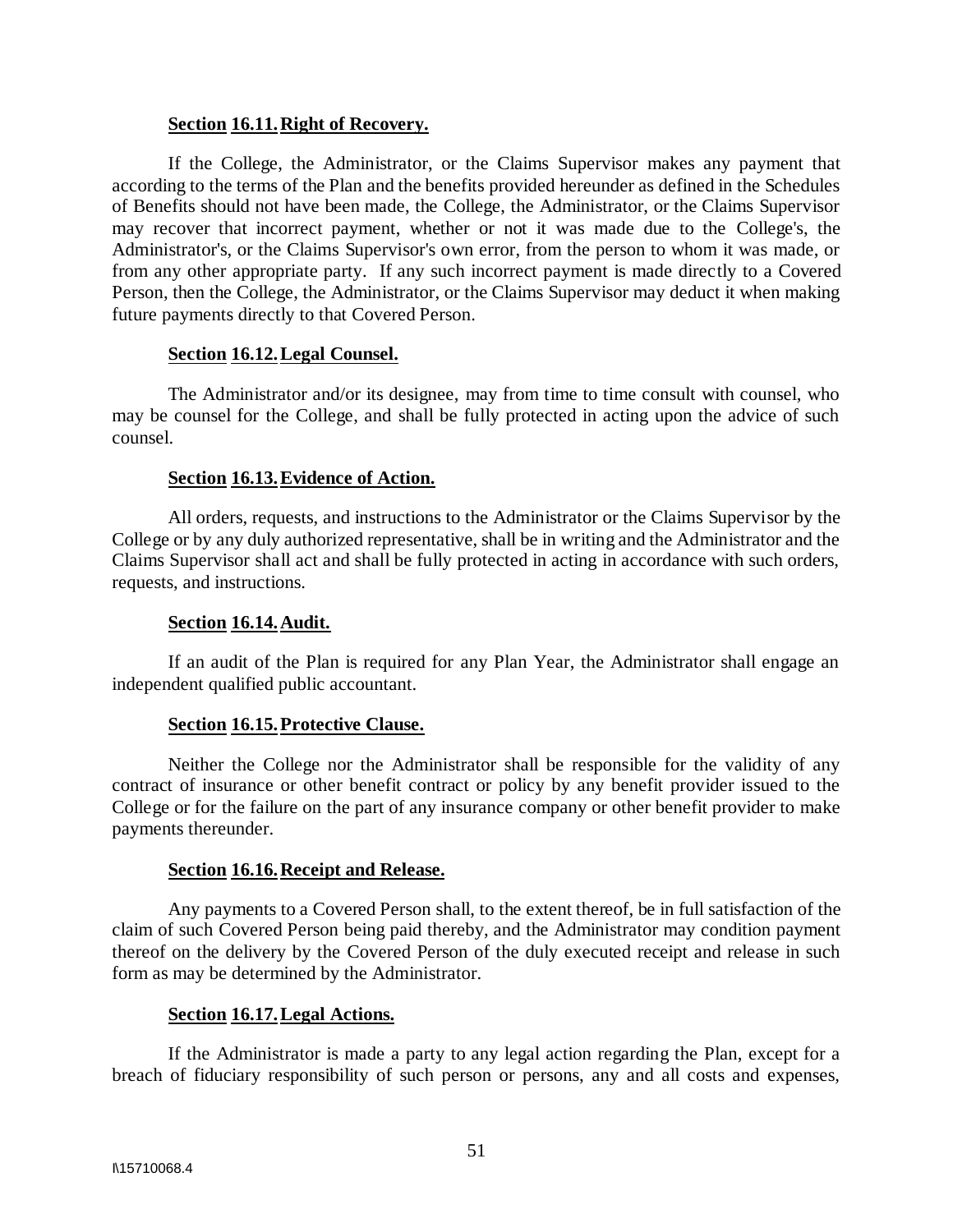including reasonable attorneys' fees, incurred by the Administrator in connection with such proceeding shall be paid from the assets of the Plan unless paid by the College.

## **Section 16.18.Reliance.**

The Administrator shall not incur any liability in acting upon any notice, request, signed letter, telegram, or other paper or document believed by the Administrator to be genuine or to be executed or sent by an authorized person.

#### **Section 16.19.Misrepresentation.**

(a) Health Benefits coverage. Any act, practice, or omission that constitutes fraud, or any intentional misrepresentation of material fact on the part of the Covered Person in making application for coverage or reclassification of coverage, in applying for and/or for obtaining Health Benefits coverage under the Plan, or in any other course of dealing with the Plan, may result in a retroactive cancellation or discontinuance of coverage.

(b) Dental Benefits coverage. Any misrepresentation on the part of the Covered Person when applying for coverage or reclassification of coverage or when applying for and/or obtaining benefits, will cause Plan coverage to be null and void from the date coverage began.

## **Section 16.20.Qualified Medical Child Support Orders.**

The Plan shall provide Health Benefits and Dental Benefits in accordance with the applicable requirements of a qualified medical child support order received by the Plan. If the Plan receives a medical child support order, the Administrator shall promptly notify the Eligible Employee or Eligible Retiree, and each Child identified in the order, of the receipt of such order and the Plan's procedures for determining whether the order is a qualified medical child support order. Within a reasonable time after receipt of such order, the Administrator shall determine whether the order is a qualified medical child support order and notify each individual involved of the determination.

## **Section 16.21.Counterparts.**

The Plan may be executed in any number of counterparts, each of which shall be deemed to be an original. All counterparts shall constitute but one and the same instrument and shall be evidenced by any one counterpart.

## **Section 16.22.Entire Plan.**

The Plan document and the documents incorporated by reference herein shall constitute the only legally governing documents for the Plan. No oral statement or other communication shall amend or modify any provision of the Plan as set forth herein.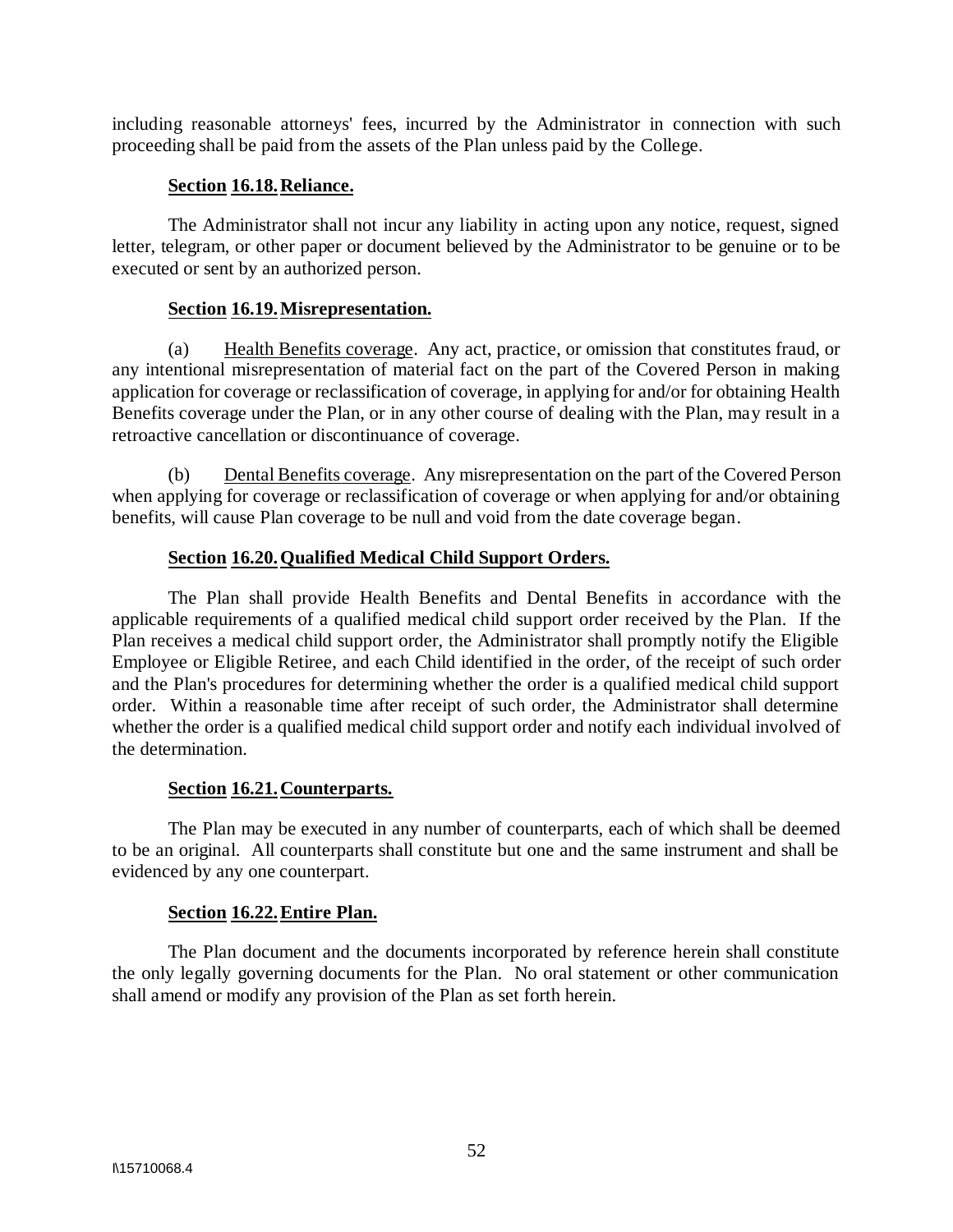IN WITNESS WHEREOF, the College has caused the Plan to be executed as of the date set forth below, to be effective as of the date identified above.

## "COLLEGE"

Ivy Tech Community College of Indiana

By:

Title:

Printed Name:

Date: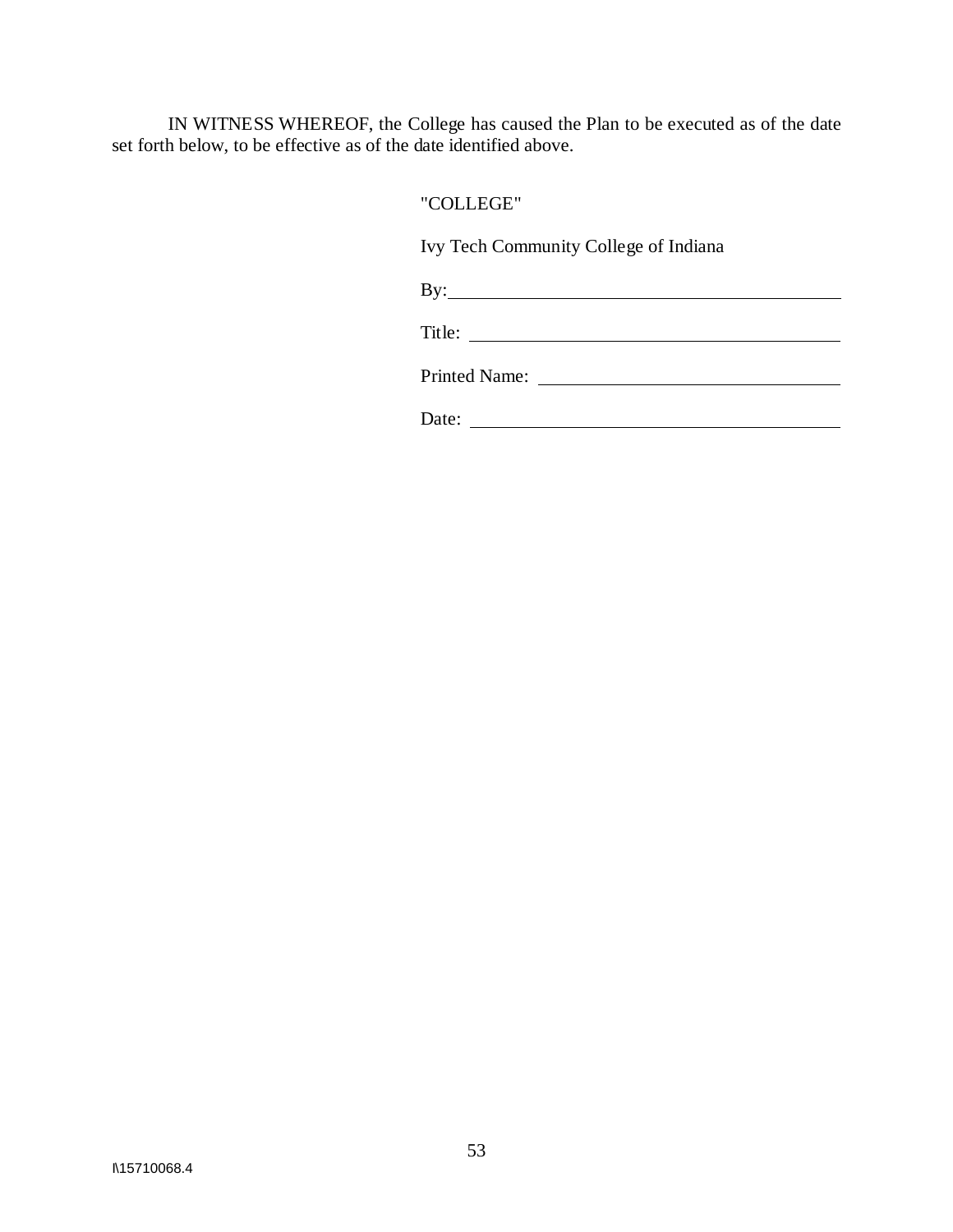## **SCHEDULE A**

## **SCHEDULE OF BENEFITS**

| <b>PLAN BENEFIT</b>    | <b>CLAIMS</b><br><b>SUPERVISOR</b>                                                                             | <b>FUNDING</b> | <b>POLICY OR</b><br><b>CONTRACT</b><br><b>NUMBER</b> |
|------------------------|----------------------------------------------------------------------------------------------------------------|----------------|------------------------------------------------------|
| <b>Health Benefits</b> | Anthem Insurance<br>Companies (medical<br>benefits)<br><b>CVS Caremark</b><br>(prescription drug)<br>benefits) | Self-insured   | <b>IN2000</b>                                        |
| <b>Dental Benefits</b> | Delta Dental                                                                                                   | Self-insured   | IN070549000                                          |

The foregoing Schedule A was adopted in whole or in part by the College and may be revised, modified, changed, or added to pursuant to Article III of the Plan.

#### "COLLEGE"

Ivy Tech Community College of Indiana

By: <u>second</u> contract the second contract of the second contract of the second contract of the second contract of the second contract of the second contract of the second contract of the second contract of the second contr

Title: <u>the contract of the contract of the contract of the contract of the contract of the contract of the contract of the contract of the contract of the contract of the contract of the contract of the contract of the co</u>

Printed Name:

Date: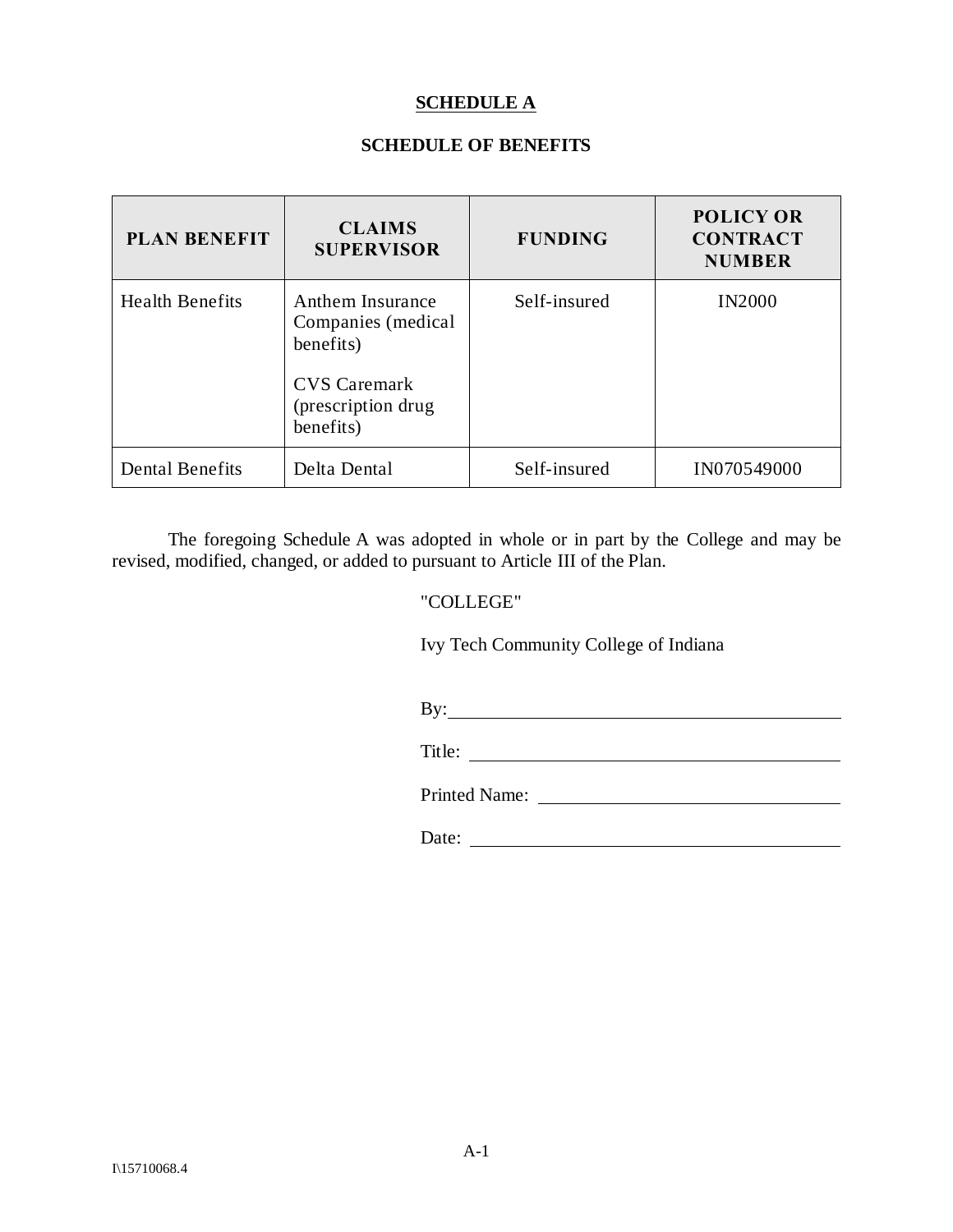## **SCHEDULE B**

## **BENEFIT PLANS AND CONTRACTS**

Documents incorporated by reference into the Plan, and made a part hereof, include the following:

- 1. The Anthem Health Benefits Booklet for Ivy Tech Community College of Indiana.
- 2. The Delta Dental Benefits Booklet for Ivy Tech Community College of Indiana.

The foregoing Schedule B was adopted in whole or in part by the College and may be revised, modified, changed, or added to pursuant to Article III of the Plan.

## "COLLEGE"

Ivy Tech Community College of Indiana

| D<br>B |  |  |  |
|--------|--|--|--|
|        |  |  |  |

| Title: |
|--------|
|--------|

Printed Name:

Date: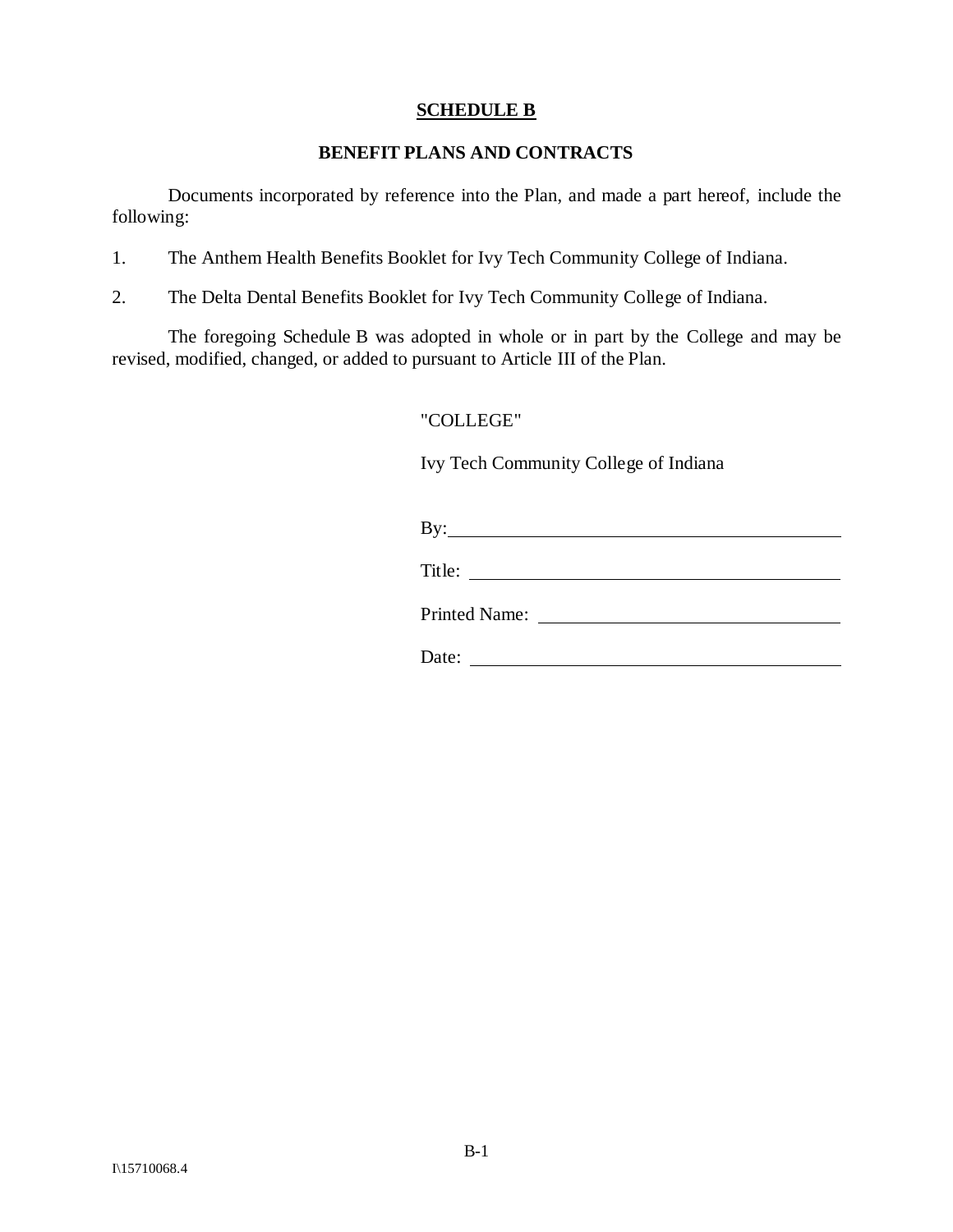## **APPENDIX A**

## **IVY TECH COMMUNITY COLLEGE OF INDIANA POLICY FOR DETERMINING FULL-TIME EMPLOYMENT STATUS UNDER INTERNAL REVENUE CODE SECTION 4980H**

## **I. PURPOSE**

This Appendix A sets forth the Ivy Tech Community College of Indiana Policy for Determining Full-Time Employment Status Under Internal Revenue Code Section 4980H ("Policy"). This Policy is intended to set forth the methods by which Ivy Tech Community College of Indiana (the "College") will determine whether an Employee is a Full-Time Employee under Section 4980H of the Internal Revenue Code ("Code") for purposes of:

- (i) meeting the College's reporting obligations under Code Section 6056; and
- (ii) determining a category of eligibility for Health Benefits under the Ivy Tech Community College Health and Dental Care Plan ("Plan").

## **The determination that an Employee is a Full-Time Employee under this Policy is for these two purposes only and does not affect the College's determination of full-time employee status for any other purpose.**

This Policy is part of and incorporated by reference into the Plan. This Policy controls to the extent that there are conflicts with the Plan. The Plan may provide additional categories of eligibility that are not based on the determination of whether an Employee is a Full-Time Employee under this Policy. The determination of whether an Employee is eligible for Health Benefits under the Plan under any such separate category is beyond the scope of this Policy and is governed by the terms of the Plan.

## **II. POLICY**

An Employee who is determined by the College to be a Full-Time Employee during a Measurement Period shall be reported as a Full-Time Employee during the corresponding Stability Period for the applicable periods under Code Section 6056. Such Full-Time Employee will also have an opportunity to elect, change, or decline Health Benefits coverage for himself or herself and his or her Dependents during the related Administrative Period.

This Policy is intended to satisfy the rules under Treasury Regulation Section 54.4980H-3, will be interpreted consistently therewith, and will be revised to conform to changes that may be made by any subsequent guidance.

## **III. EFFECTIVE DATE**

This Policy was originally effective July 1, 2015, and is now being revised effective January 1, 2021.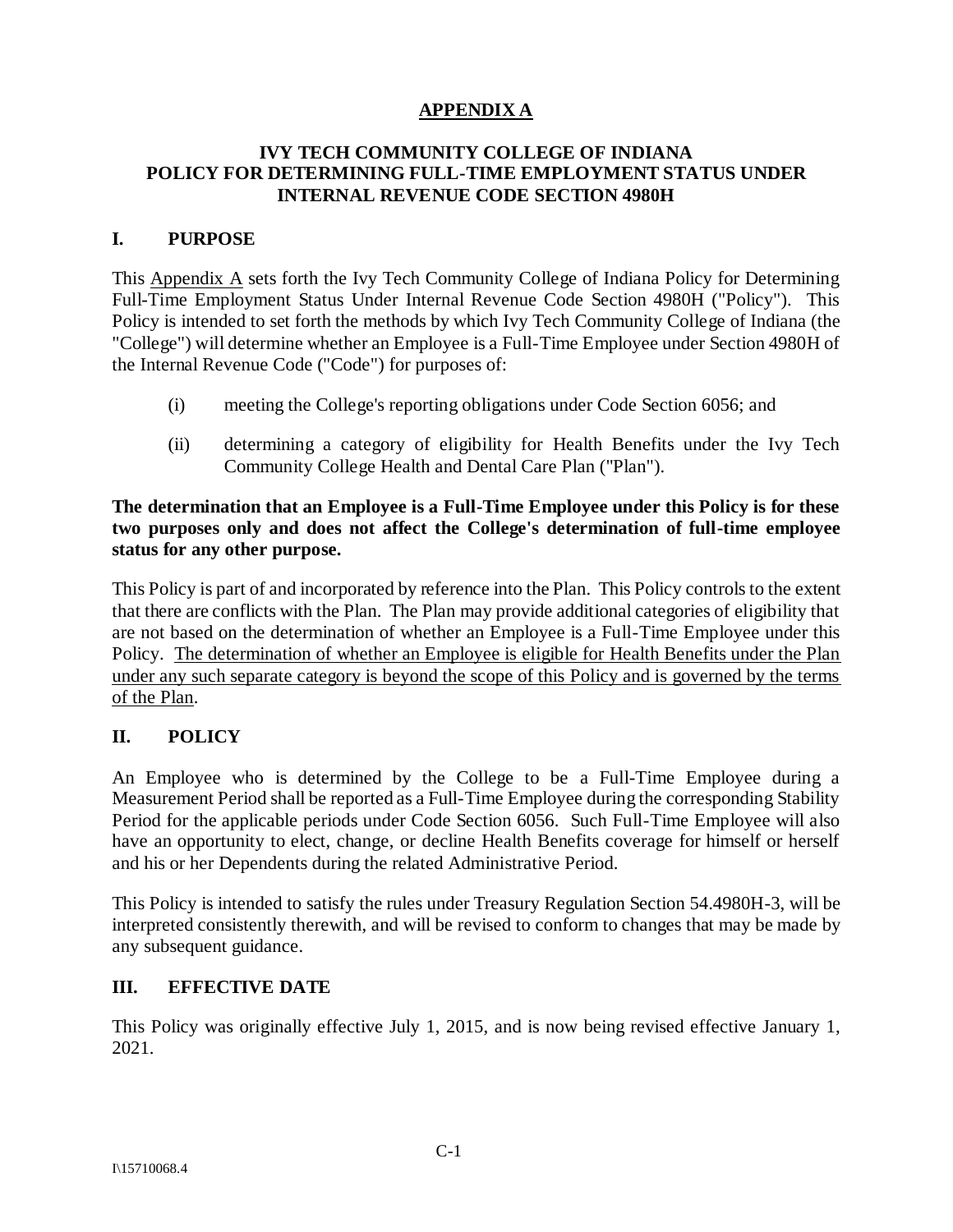## **IV. DEFINITIONS**

Capitalized terms in this Policy have the meaning ascribed to them in the Plan. Capitalized terms that are not defined in the Plan have the following meanings:

- **Administrative Period –** The period immediately following a Measurement Period during which the College identifies which Employees are Eligible Employees and conducts enrollment under the Plan.
	- ➢ For a new Variable Hour Employee, Seasonal Employee, or Part-Time Employee, the initial Administrative Period is the one month period immediately following the Employee's initial Measurement Period. Thereafter, such Employee will have the same Administrative Period as an Ongoing Employee.
	- ➢ For Ongoing Employees, the Administrative Period is the two and one-half month period immediately following the standard Measurement Period.
- **Eligible Employee –** An Eligible Employee as defined under the Plan, and includes an Employee who is determined to be a Full-Time Employee pursuant to this Policy.
- **Employment Break Period** A period of at least four consecutive weeks (disregarding Special Unpaid Leave) during which an Employee of the College is not credited with Hours of Service (*e.g.*, summer break). For purposes of measuring an Employment Break Period, a week means the seven day period from Sunday to Saturday.
- **Full-Time Employee –** An Employee who is employed an average of at least 30 Hours of Service per week with the College.
- **Hour of Service –**
	- ➢ each hour for which an Employee is paid, or entitled to payment, for the performance of duties for the College; and
	- ➢ each hour for which an Employee is paid, or entitled to payment by the College for a period of time during which no duties are performed due to vacation, holiday, illness, incapacity (including disability), layoff, jury duty, military duty or leave of absence (as defined in 29 CFR 2530.200b-2(a)).

Notwithstanding the preceding, an Hour of Service shall not include any hour for services:

- $\triangleright$  performed as a bona fide volunteer;
- ➢ performed as part of a Federal Work-Study Program or substantially similar program of a State or political subdivision thereof; or
- ➢ to the extent the compensation for such services constitutes income from sources outside the United States.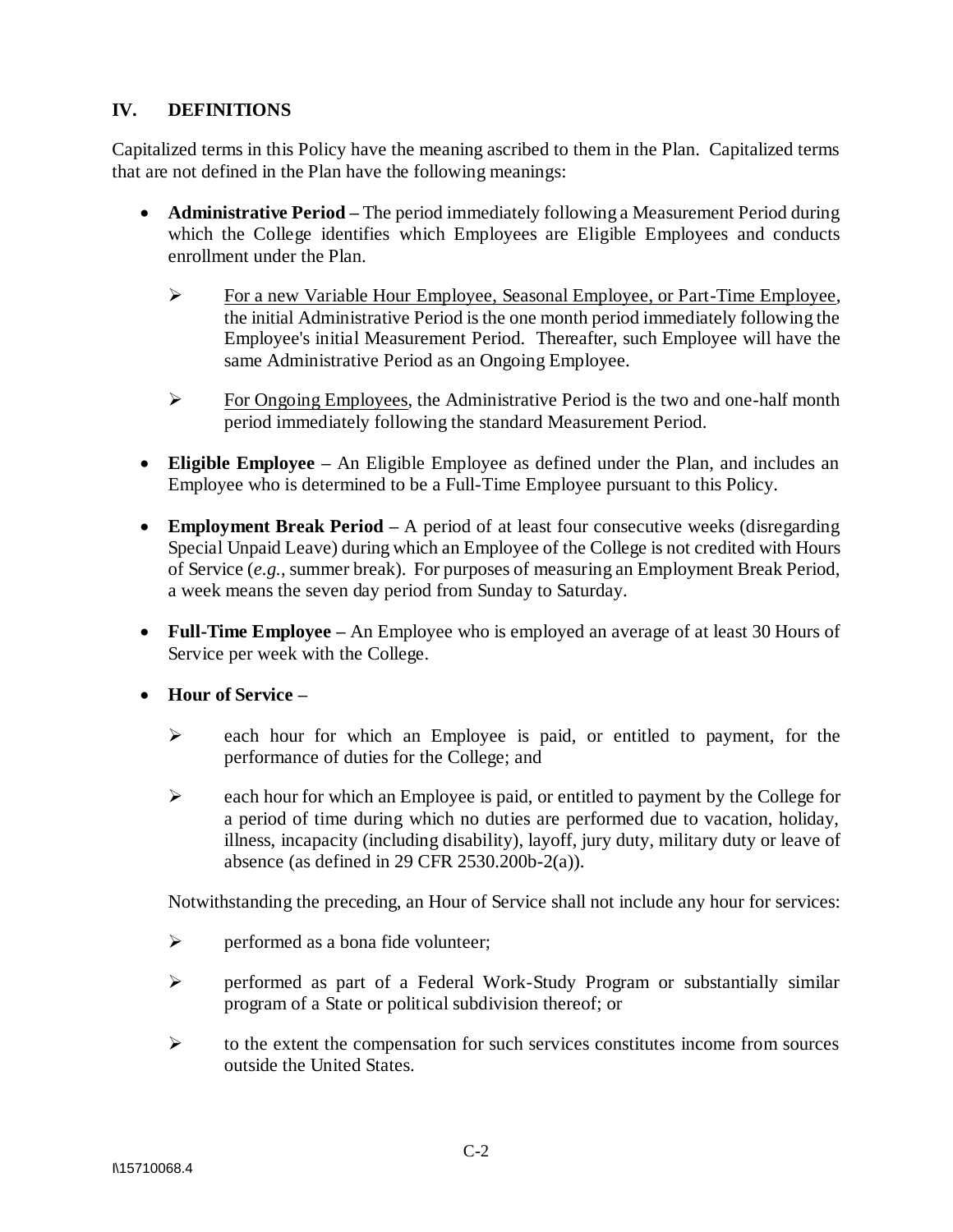- **Measurement Period** The period used by the College to determine whether an Employee is a Full-Time Employee.
	- ➢ For a new Variable Hour Employee, Seasonal Employee, or Part-Time Employee, the initial Measurement Period is the Employee's initial 12 months of employment with the College beginning with the first day of the month following date of hire. At such time that a new Variable Hour Employee, Seasonal Employee, or Part-Time Employee has been employed for an entire standard Measurement Period, he or she will be tested under that standard Measurement Period at the same time and under the same conditions as apply to other Ongoing Employees.
	- ➢ For Ongoing Employees, the standard Measurement Period is the 12-month period that begins October 15 and ends the following October 14.
- **Ongoing Employee** An Employee who has been employed by the College for at least one complete standard Measurement Period.
- **Part-Time Employee** A new Employee who the College reasonably expects to be employed on average less than 30 Hours of Service per week during the initial Measurement Period, based on the facts and circumstances at the Employee's start date.
- **Seasonal Employee –** A new Employee who is hired into a position for which the customary annual employment is six months or less. Customary annual employment means that by the nature of the position, an Employee in this position typically works for a period of six months or less, and that period begins each calendar year in approximately the same part of the year, such as summer or winter.
- **Special Unpaid Leave –** Unpaid leave under the Family and Medical Leave Act, unpaid leave subject to the Uniformed Services Employment and Reemployment Rights Act, and unpaid leave on account of jury duty.
- **Stability Period –** The period that follows, and is associated with, a Measurement Period (and related Administrative Period) during which an Employee's status as a Full-Time Employee (or not a Full-Time Employee, as the case may be) will be generally locked in place.
	- ➢ For a new Variable Hour Employee, Seasonal Employee, or Part-Time Employee, the initial Stability Period is the 12-month period following the Employee's initial Measurement Period and related Administrative Period. Thereafter, such Employee will have the same Stability Period as an Ongoing Employee.
	- ➢ For Ongoing Employees, the Stability Period is the 12-month period that begins January 1 and ends December 31.
- **Variable Hour Employees –** A new Employee for whom, based on the facts and circumstances at the Employee's hire date, the College cannot determine whether the Employee is reasonably expected to be employed on average at least 30 Hours of Service per week during the initial Measurement Period because the Employee's hours are variable or otherwise uncertain.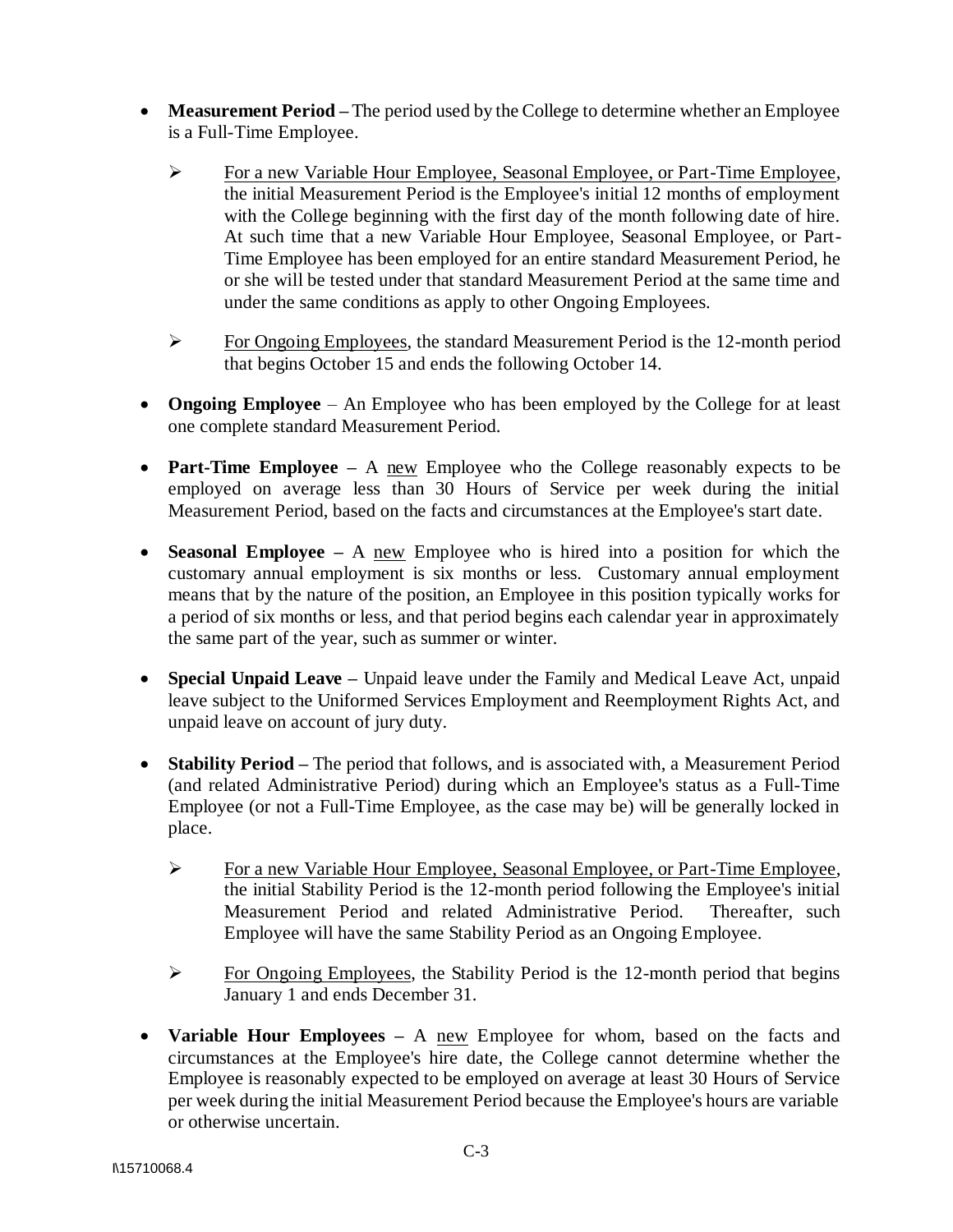#### **V. PROCEDURES FOR COUNTING AND CREDITING HOURS OF SERVICE**

- **A. Hourly Employees –** The College will calculate actual Hours of Service from records of hours worked and hours for which payment is made or due for all Employees who are paid by the College on an hourly basis.
- **B. Salaried Employees –** Except as noted below, the College will credit Employees who are paid by the College on a salaried basis with 8 Hours of Service for each day in which the Employee would be required to be credited with at least one Hour of Service if the Employee were paid on an hourly basis.
- **C. Faculty Members/Adjuncts –** The College will credit Hours of Service for Employees who are faculty members or adjuncts in accordance with the following formula:
	- ➢ 2.25 Hours of Service per week for each contact hour assigned to the faculty member or adjunct. This crediting method takes into account time for preparation, teaching, grading and similar activities needed to teach a course.
	- ➢ Hours of Service for other work assigned to a faculty member or adjunct, such as for committee meetings, student advising, department duties, administrative duties, research, professional development, and/or any other additional non-teaching work assignment, shall be counted the same as for hourly employees.
- **D. Corporate College Instructors –** The College will credit one Hour of Service for each contact hour completed by Employees who are Corporate College instructors.

## **VI. APPLICATION OF LOOK-BACK MEASUREMENT METHOD**

## **A. Ongoing Employees**

- ➢ An Ongoing Employee is a Full-Time Employee for a Stability Period if, during the preceding standard Measurement Period, the Ongoing Employee worked an average of at least 30 Hours of Service per week. Such Full-Time Employee will have an opportunity to elect, change, or decline Health Benefits coverage for himself or herself and his or her dependents during the related Administrative Period.
- ➢ Notwithstanding the previous paragraph, the rule in this paragraph applies to an Ongoing Employee who has been continuously offered Health Benefits coverage under the Plan since no later than the first day of the calendar month following the Employee's initial three full calendar months of employment and who experiences a change in employment status during a Stability Period, such that, if the Employee had begun employment in the new position, the Employee would have reasonably been expected not to be employed on average at least 30 Hours of Service per week. Such Employee will not be treated as a Full-Time Employee beginning on the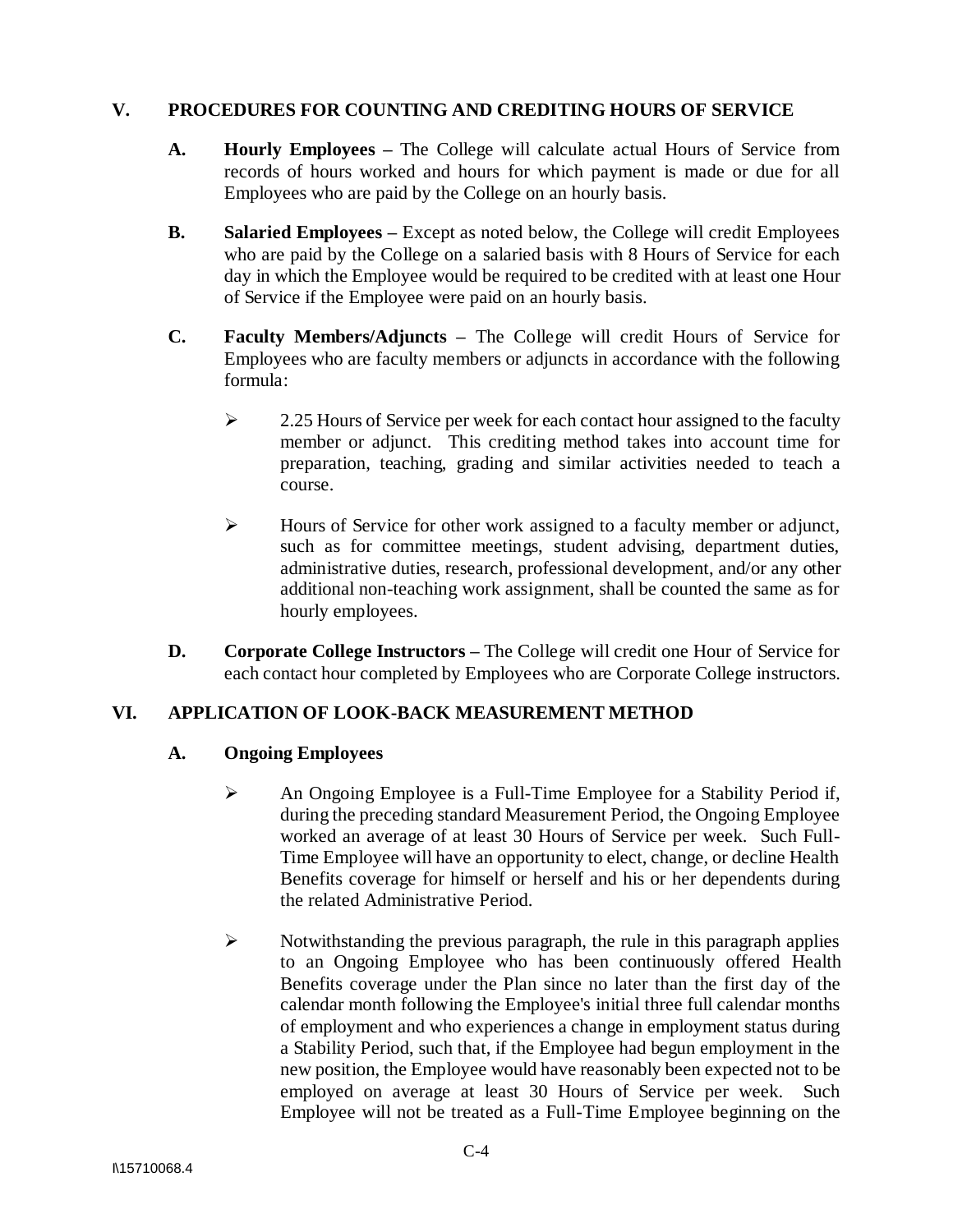first day of the fourth full calendar month following the change in employment status, provided that the Employee actually averages less than 30 Hours of Service per week for each of the three full calendar months following the change in employment status. The determination of Full-Time Employee status for such Employee shall be made on a monthly basis until the end of the first full Measurement Period (and related Administrative Period) that is completed after the change in employment status occurs.

- ➢ An Ongoing Employee who does not work an average of at least 30 Hours of Service per week over a standard Measurement Period is not a Full-Time Employee for the subsequent Stability Period (although such Employee may nonetheless fall within a separate eligibility category for Health Benefits coverage not addressed by this Policy). Notwithstanding the preceding, if an Employee described in this paragraph experiences a change in employment status during the subsequent Stability Period such that, if the Employee had begun employment in the new position, the Employee would have reasonably been expected to be a Full-Time Employee, then, such Employee will be treated as a Full-Time Employee as of the first day of the next calendar month following the change in employment status and shall have an opportunity to elect Health Benefits coverage for himself or herself and his or her dependents (to the extent not already covered under the Plan under a separate eligibility category).
- $\triangleright$  If an Ongoing Employee goes on a paid or unpaid leave of absence from the College, the Employee will continue to be a Full-Time Employee or not a Full-Time Employee, as applicable, for the remainder of the Stability Period in which the leave begins. Thereafter, the Employee's status as a Full-Time Employee or not a Full-Time Employee for the subsequent Stability Period will be determined based on Hours of Service during the preceding Measurement Period, taking into account any Special Unpaid Leave and Employment Break Periods. The treatment of such Ongoing Employee as a new Employee or a continuing Employee upon resumption of services shall be determined under the rehire rules defined later in this Policy.

## **B. New Full-Time Employees**

- $\triangleright$  For purposes of reporting under Code Section 6056, a new Employee is a Full-Time Employee for each calendar month only if he or she is actually employed an average of at least 30 Hours of Service per week with the College.
- $\triangleright$  For purposes of the Plan, a new Employee is subject to the following rules:
	- A new Employee who is reasonably expected at the Employee's start date to be a Full-Time Employee (and who is not a Seasonal Employee) will be a Full-Time Employee for each calendar month until such time that the new Employee has been employed for an entire standard Measurement Period, at which time he or she will be tested under that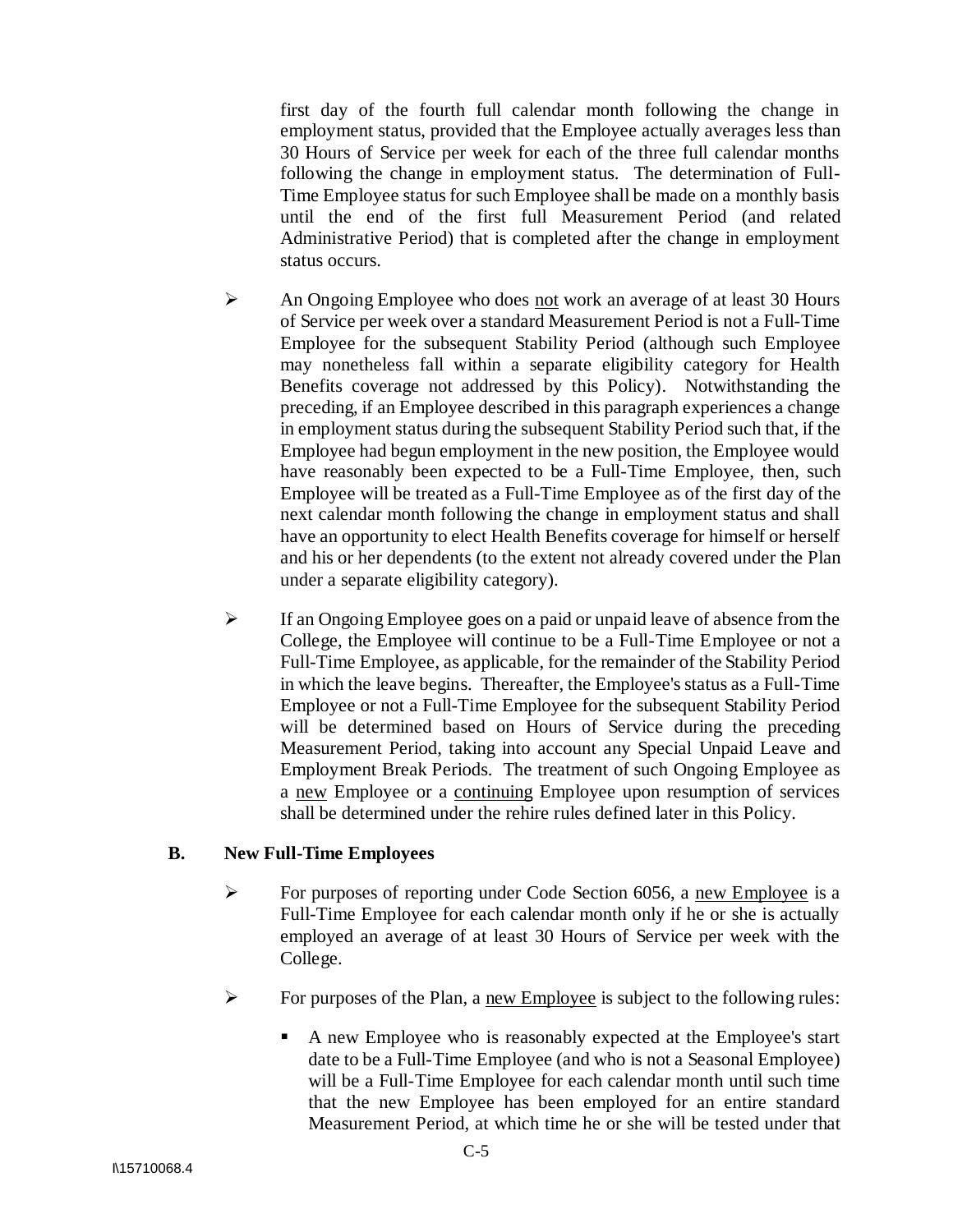standard Measurement Period at the same time and under the same conditions as apply to other Ongoing Employees. Such Full-Time Employee will have an opportunity to elect, change, or decline Health Benefits coverage for himself or herself and his or her dependents during an election period related to the Employee's start date.

- If a new Employee described in this section experiences a change in employment status before the Employee has been employed for an entire standard Measurement Period, such that, if the Employee had begun employment in the new position, the Employee would have reasonably been expected not to be employed on average at least 30 Hours of Service per week, then, beginning on the first day of the next calendar month following the change in employment status, the determination of Full-Time Employee status for such Employee shall be made on a monthly basis until such time that the new Employee has been employed for an entire standard Measurement Period, at which time he or she will be tested under that standard Measurement Period at the same time and under the same conditions as apply to other Ongoing Employees.
- If a new Employee described in this section goes on a paid or unpaid leave of absence from the College before the Employee has been employed for an entire standard Measurement Period, then beginning on the first day of the next calendar month following the date the leave of absence begins, the determination of Full-Time Employee status for such Employee shall be made on a monthly basis until such time that the new Employee has been employed for an entire standard Measurement Period, at which time he or she will be tested under that standard Measurement Period at the same time and under the same conditions as apply to other Ongoing Employees. Notwithstanding a determination that an Employee is not a Full-Time Employee with respect to a calendar month in which he or she is on a leave of absence, coverage under the Plan shall continue to the extent required under the FMLA, USERRA, or COBRA.

## **C. New Variable Hour Employees, Seasonal Employees, and Part-Time Employees**

- ➢ New Variable Hour Employees, Seasonal Employees, and Part-Time Employees will be tested under an initial Measurement Period to determine whether they are Full-Time Employees.
	- A new Variable Hour Employee, Seasonal Employee, or Part-Time Employee who works an average of at least 30 Hours of Service per week over his or her initial Measurement Period will be a Full-Time Employee for his or her initial Stability Period. Such Employee will have an opportunity to elect Health Benefits coverage for himself or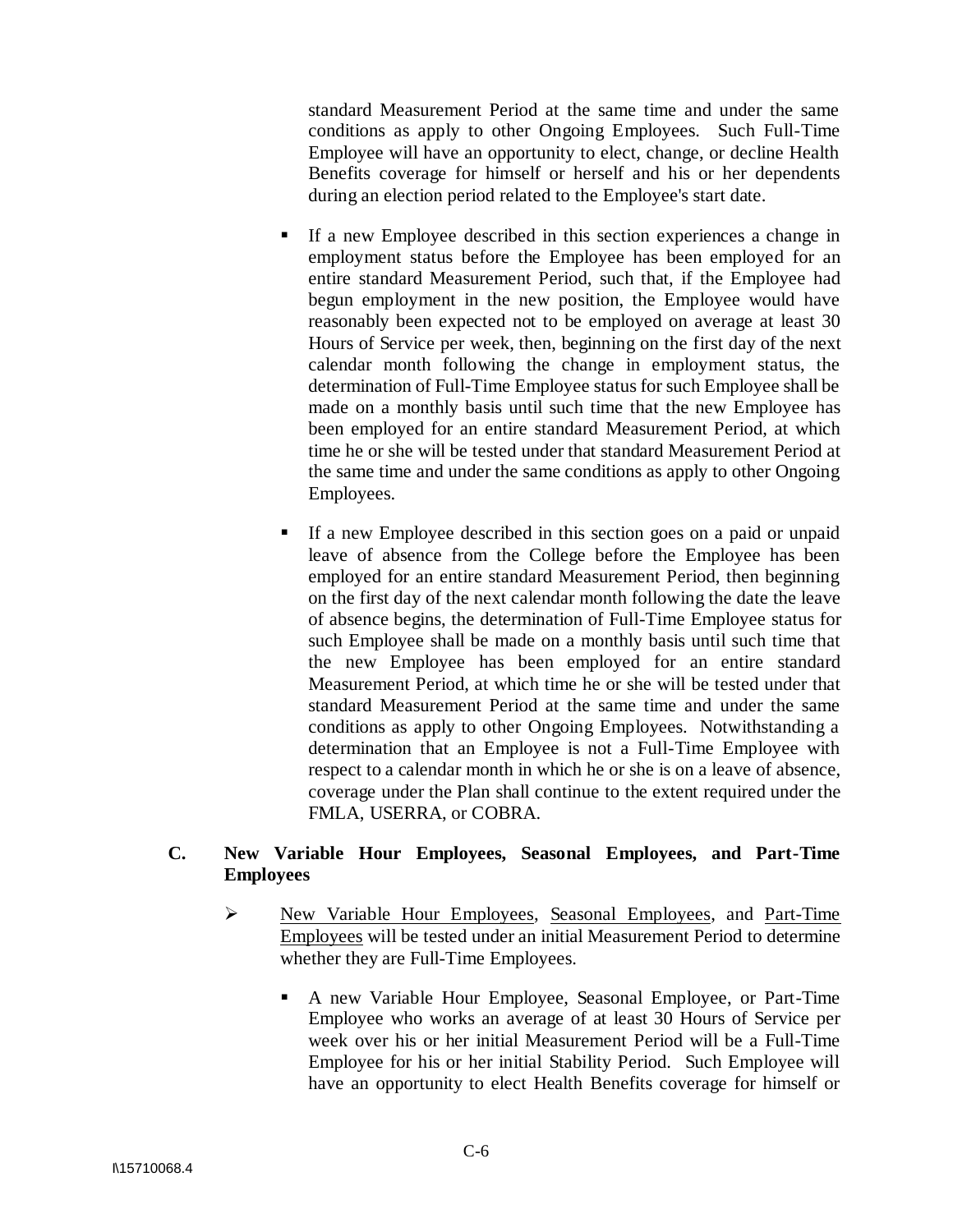herself and his or her dependents during the related initial Administrative Period.

- A new Variable Hour Employee, Seasonal Employee, or Part-Time Employee who does not work an average of at least 30 Hours of Service per week over his or her initial Measurement Period will not be a Full-Time Employee for his or her initial Stability Period (although such Employee may nonetheless fall within a separate eligibility category for Health Benefits coverage not addressed by this Policy). Notwithstanding the preceding, if a new Variable Hour Employee, Seasonal Employee, or Part-Time Employee experiences a change in employment status during the subsequent Stability Period such that, if the Employee had begun employment in the new position, the Employee would have reasonably been expected to be a Full-Time Employee, then the College will treat the Employee as a Full-Time Employee on the first day of the next calendar month following the change in employment status. Such Employee shall have an opportunity to elect Health Benefits coverage for himself or herself and his or her dependents (to the extent not already covered under the Plan under a separate eligibility category).
- At such time that a new Variable Hour Employee, Seasonal Employee, or Part-Time Employee has been employed for an entire standard Measurement Period, he or she will be tested under that standard Measurement Period at the same time and under the same conditions as apply to other Ongoing Employees; provided, however, that a new Variable Hour Employee, Seasonal Employee, or Part-Time Employee who is determined to be a Full-Time Employee for his or her initial Stability Period will continue to be a Full-Time Employee through the end of that initial Stability Period, even if he or she is not determined to be a Full-Time Employee during the standard Measurement Period.
- ➢ If a new Variable Hour Employee, Seasonal Employee, or Part-Time Employee experiences a change in employment status before the end of the initial Measurement Period such that, if the Employee had begun employment in the new position, the Employee would have reasonably been expected to be a Full-Time Employee, the College will treat the Employee as a Full-Time Employee as of the first day of the next month following the date of the change in employment status, and such Employee shall have an opportunity to elect Health Benefits coverage for himself or herself and his or her dependents (to the extent not already covered under the Plan under a separate eligibility category).

#### **VII. SPECIAL RULES**

**A. Factors for Determining Employee Status –** For purposes of determining whether an Employee is reasonably expected at his or her start date to be a Full-Time Employee (who is not a Seasonal Employee), a Part-Time Employee, or a Variable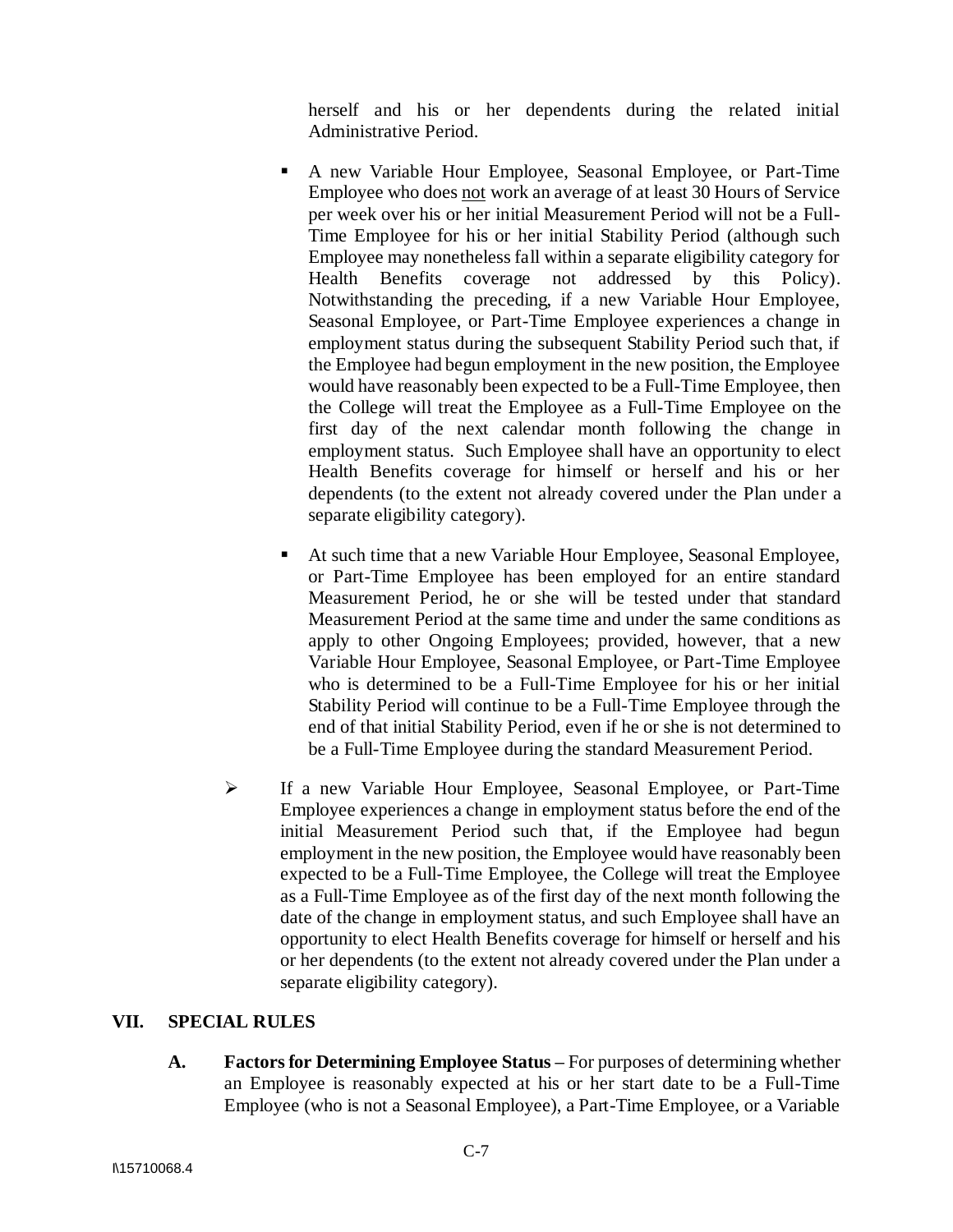Hour Employee, the College will consider all of the facts and circumstances, including but not limited to the following factors:

- whether the Employee is replacing an Employee who was (or was not) a Full-Time Employee, Part-Time Employee, or a Variable Hour Employee;
- the extent to which Hours of Service of Ongoing Employees in the same or comparable positions have varied above and below an average of 30 Hours of Service per week during recent Measurement Periods; and
- whether the position was advertised, or otherwise communicated to the new Employee or otherwise documented (for example, through a contract or job description), as requiring Hours of Service that would average 30 (or more) Hours of Service per week, less than 30 Hours of Service per week, or may vary above and below an average of 30 Hours of Service per week.

No single factor is determinative. In determining an Employee's status, the College will not take into account the likelihood that the Employee may terminate employment with the College before the end of an initial Measurement Period, or the potential for, or likelihood of, an Employment Break Period in determining the College's expectation of future Hours of Service.

- **B. Use of Payroll Periods –** For purposes of measuring the beginning and end of a Measurement Period with respect to Employees who are paid on a bi-weekly basis, the College will, in its discretion, treat as a Measurement Period a period that:
	- begins on the first day of the bi-weekly payroll period, as applicable, that follows the payroll period that includes the date that would otherwise be the first day of the Measurement Period, and
	- ends on the last day of the bi-weekly payroll period, as applicable, that includes the date that would otherwise be the last day of the Measurement Period.
- **C. Exclusion of Special Unpaid Leave and Employment Break Periods –** The College will determine an Employee's average Hours of Service for a Measurement Period by (i) computing the average after excluding any Special Unpaid Leave and any Employment Break Period during that Measurement Period and (ii) by using that average as the average for the entire Measurement Period; provided, however, that no more than 501 Hours of Service related to Employment Break Periods (but not related to Special Unpaid Leaves) that occur during the Measurement Period will be excluded.
- **D. Determination of Employee Status Upon Resumption of Services –** An Employee who either (i) terminates employment with the College and is subsequently rehired or (ii) resumes providing services to the College following a leave of absence in which he or she was not credited with any Hours of Service, will maintain his or her status as a Full-Time Employee or not a Full-Time Employee, as applicable, for the remainder of the Stability Period in which the